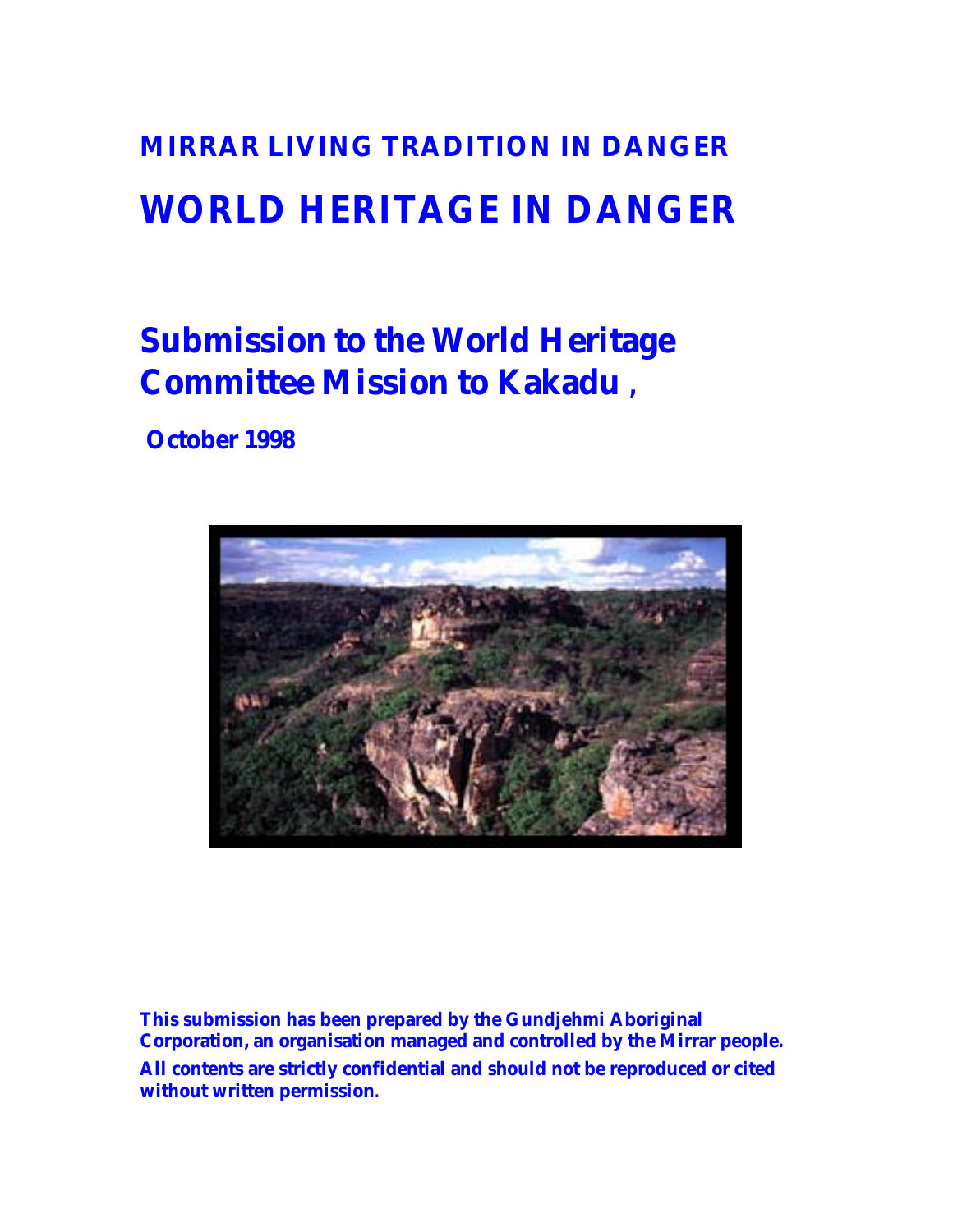# **CONTENTS**

| THE GUNDJEHMI ABORIGINAL CORPORATION- WHAT THE MIRRAR HOPE TO                                                                                                                                                                        |
|--------------------------------------------------------------------------------------------------------------------------------------------------------------------------------------------------------------------------------------|
| <b>ACHIEVE</b><br>4                                                                                                                                                                                                                  |
| <b>INTRODUCTORY REMARKS - THE IMPORTANCE OF LIVING TRADITION</b><br>7                                                                                                                                                                |
| <b>FACT ONE</b><br>11                                                                                                                                                                                                                |
| THE LIVING TRADITION OF THE MIRRAR, WHICH IS INTEGRAL TO THE<br><b>CULTURAL VALUES OF the Kakadu WORLD HERITAGE AREA, IS AFFECTED</b><br>BY MINING ACTIVITIES IN THE JABILUKA MINERAL LEASE ENCLAVE.<br>THIS IS MIRRAR COUNTRY<br>12 |
| <b>FACT TWO</b><br>18                                                                                                                                                                                                                |
| THE LIVING TRADITION OF MIRRAR AND OTHER BININJ IS IN A STATE OF<br><b>CRISIS AND THIS CRISIS HAS BEEN WORSENING SINCE MINING</b><br><b>COMMENCED ON MIRRAR COUNTRY.</b><br>18                                                       |
| 2.1. THE RANGER URANIUM ENVIRONMENTAL INQUIRY<br>21                                                                                                                                                                                  |
| 2.2 THE PROCESS OF BININJ "APPROVING" THE RANGER URANIUM MINE<br>25                                                                                                                                                                  |
| 2.3 THE PROCESS OF BININJ "APPROVING" THE JABILUKA URANIUM MINE<br>26                                                                                                                                                                |
| 2.3 SEE NO EVIL, HEAR NO EVIL - BALANDA IGNORING BALANDA<br>27                                                                                                                                                                       |
| 2.4 ABORIGINES AND URANIUM: THE REPORT ON THE SOCIAL IMPACT OF<br>URANIUM MINING ON THE ABORIGINES OF THE NORTHERN TERRITORY<br>29                                                                                                   |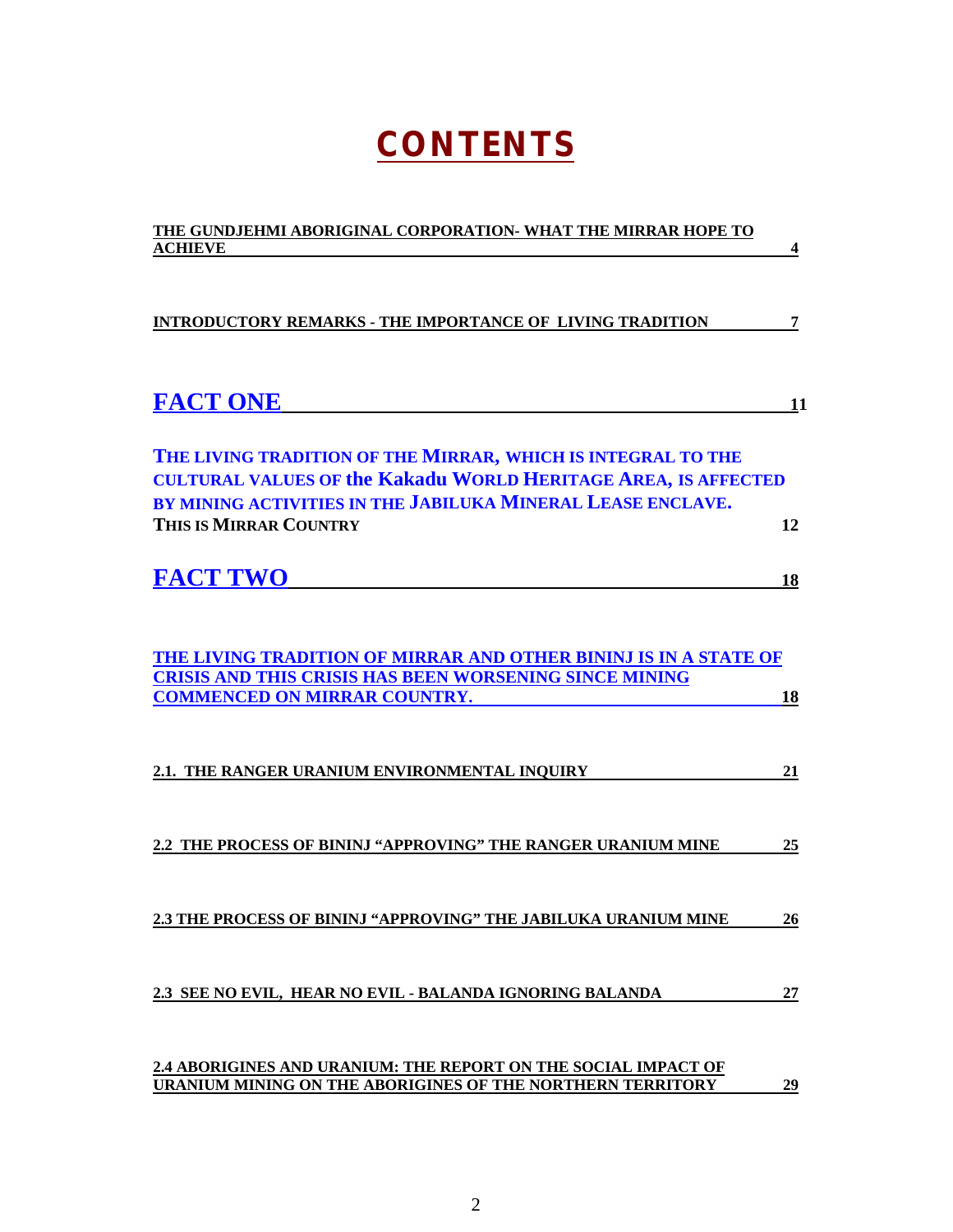#### **2.6 . GOVERNMENT FAILURE TO CONSIDER IMPACTS ON LIVING TRADITION IN THE APPROVAL PROCESS FOR THE JABILUKA URANIUM MINE 36**

| <b>FACT THREE</b> |  |
|-------------------|--|
|                   |  |

**DANGERS TO MIRRAR LIVING TRADITION CAN ONLY BE ELIMINATED BY RECOGNITION AND IMPLEMENTATION OF THE POLITICAL RIGHTS INHERENT IN BININJ LIVING TRADITION** 

| 3.1: FINDINGS                           | 42 |
|-----------------------------------------|----|
| <b>3.2 CORRECTIVE MEASURES REQUIRED</b> | 17 |
|                                         |    |

| <b>FACT FOUR</b> |  |
|------------------|--|
|                  |  |

**THE DANGERS TO MIRRAR LIVING TRADITION POSED BY THE JABILUKA URANIUM MINE MEET THE REQUIREMENTS FOR INCLUSION OF KAKADU NATIONAL PARK ON THE LIST OF WORLD HERITAGE IN DANGER 50**

| <b>Bibliography</b>                       | 56 |
|-------------------------------------------|----|
| Legislation                               | 58 |
| Kakadu Region Social Impact Study Reports | 60 |
| <b>General References</b>                 | 61 |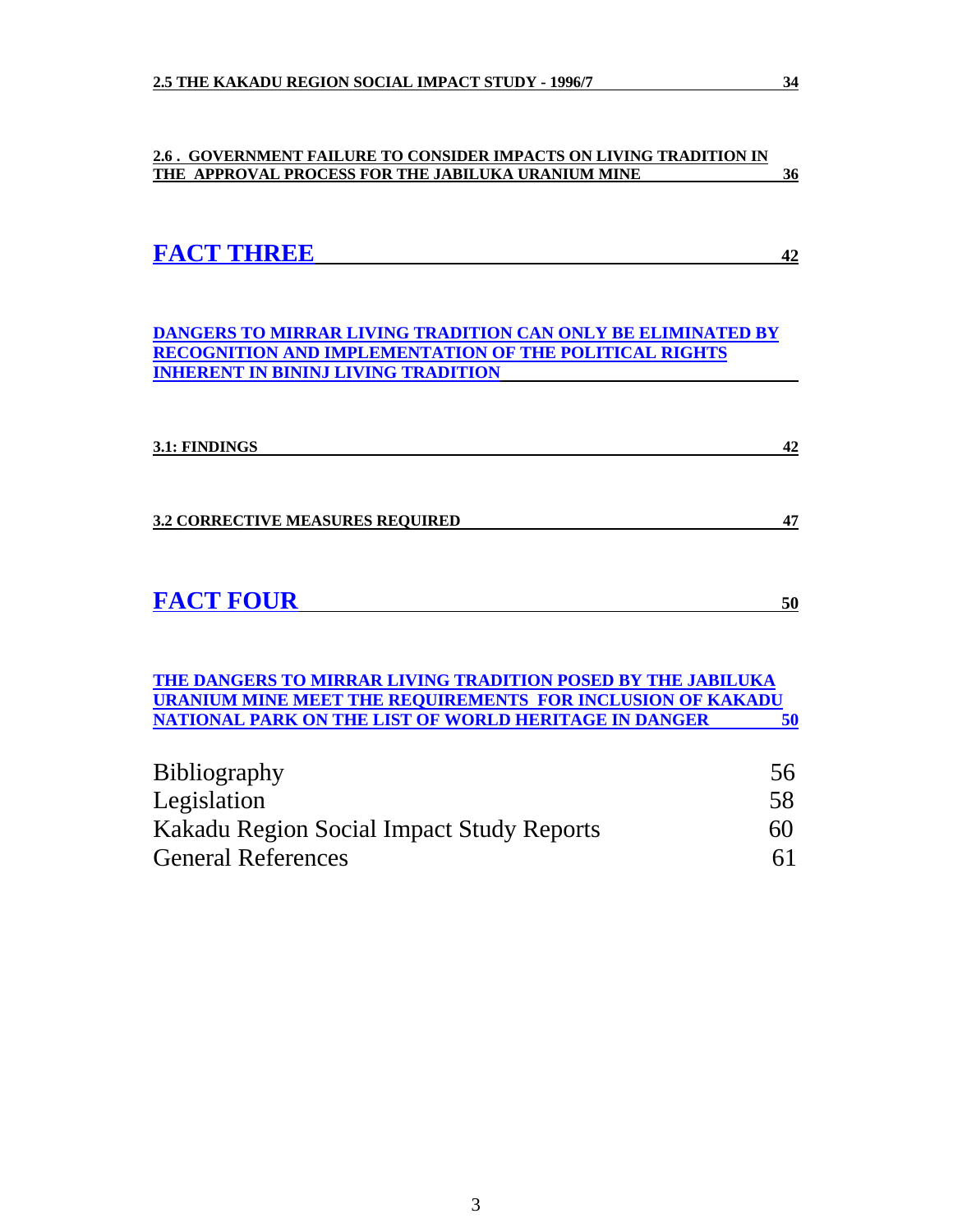## **The Gundjehmi Aboriginal Corporation**

Gundjehmi Aboriginal Corporation is an organisation established, managed and controlled by the Mirrar independently of any agenda influenced by mining. The establishment of Gundjehmi Aboriginal Corporation occurred due to the Mirrar people's dissatisfaction with jurisdictional and institutional arrangements on their land, including their ability to exercise their rights under the *Aboriginal Land Rights (Northern Territory) Act, 1976.*

It was the intention of the Mirrar to establish Gundjehmi Aboriginal Corporation to provide both for its own members and for those Aboriginal people affected by the Ranger uranium mine consistent with their cultural obligations. It was intended Gundjehmi Aboriginal Corporation would:

- assist with housing and community services;
- raise funds where appropriate for furthering their objects;
- publish and disseminate information;
- maintain culture and protect heritage;
- assist in establishing an economic base;
- represent the interests of members in the development of regional agreements and other matters that will further selfdetermination;
- assist with education, family programs, and community development.

Gundjehmi Aboriginal Corporation has not sought to duplicate any of the present functions of the existing organisations operating in the region. Gundjehmi Aboriginal Corporation exists to assist the Mirrar participate in informed decision-making regarding all matters and activities in relation to their land.

As reflected in clause 6.1 of the Gundjehmi Aboriginal Corporation Rules, Gundjehmi Aboriginal Corporation assists the Mirrar to protect and advance their rights and interests; and as reflected in clause 7.2 of the Rules to ensure that the Mirrar responsibilities and obligations to other Aboriginal people are carried out.

Gundjehmi Aboriginal Corporation does this by undertaking activities in accordance with the direction given by Mirrar people through their elected governing committee.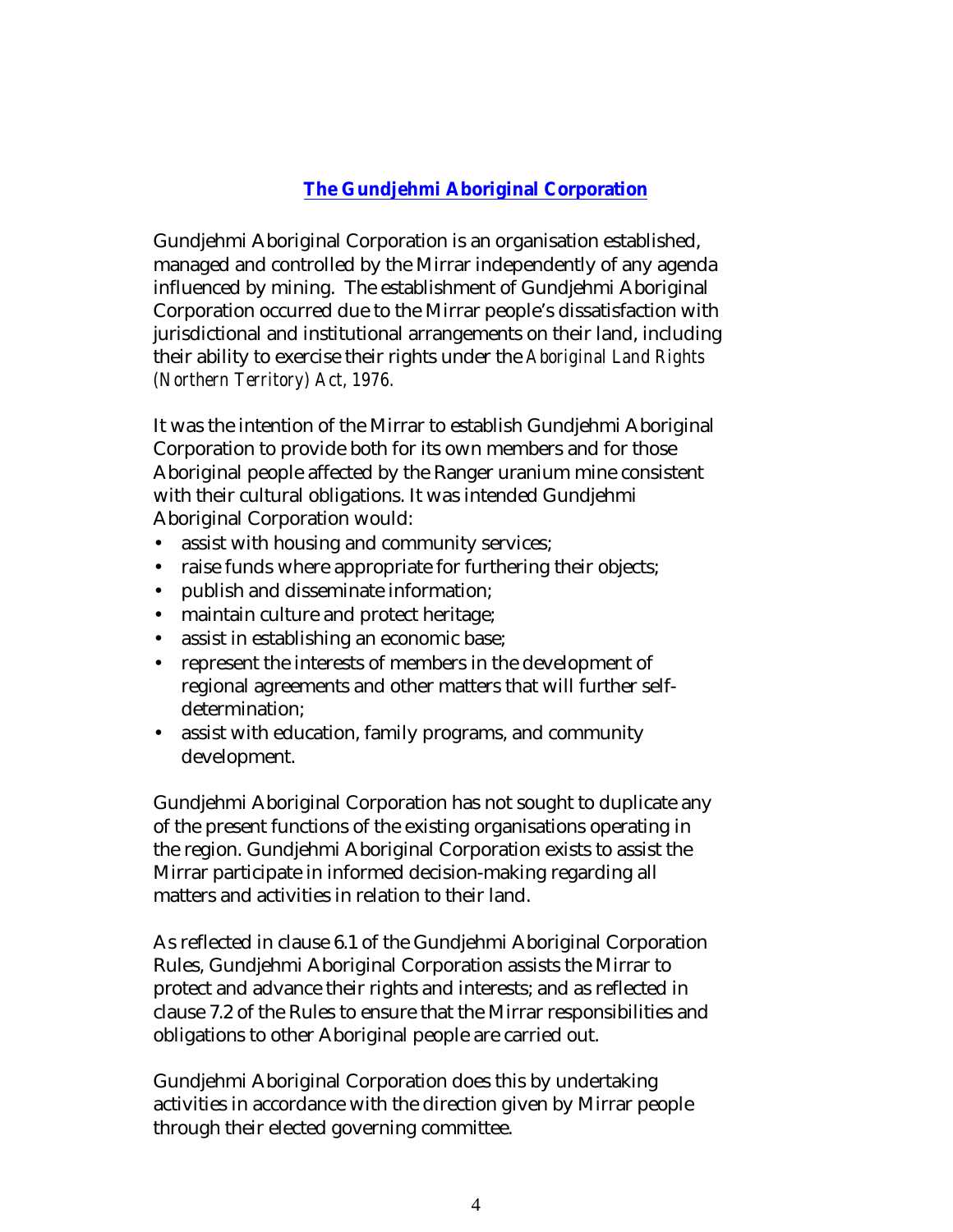## **What Mirrar hope to achieve:**

Mirrar should be able to control and manage development and other activity on their land, by obtaining high quality advice and information in order to make proper decisions. Mirrar want to exercise their rights and interests in relation to country and it should not have to be a struggle or a burden on Mirrar to seek assistance in exercising their rights and interests or to obtain recognition for their rights and interests.

Mirrar want to ensure that development and other impacts on Mirrar people and Mirrar country are properly considered and that Mirrar have a full and proper opportunity to provide input into decisions in relation to any such development or other forms of impacts and that a proper legal relationship is established between the proponent and the Mirrar.

Mirrar have cultural responsibilities and obligations to other clan groups of the region and this is reflected in Mirrar's concern for the rights and interests of all Aboriginal groups in the region.

## **Constraints on Mirrar**

Mirrar have experienced and are experiencing a whole range of social and economic problems including poverty, destitution, misfortune, disadvantage, distress, dispossession and suffering.

Mirrar have certain legal rights to land, and these rights are recognised through the *Aboriginal Land Rights (NT) Act* 1976 and the *Native Title Act* 1993. Mirrar rights and interests and their ability to carry out their obligations and responsibilities to country and people is constrained by:

- the jurisdictions exercised on their country by a range of other organisations and agencies.
- imposed development on their land including the Ranger mine, and the town of Jabiru.
- that the use of their resources derived from the exploitation of their land is outside their control.
- the limited recognition of Mirrar authority by the organisations with activities on Mirrar land.
- by threats of further imposed development imposed by Government on Mirrar land, including the Jabiluka project and further development and expansion of the town of Jabiru.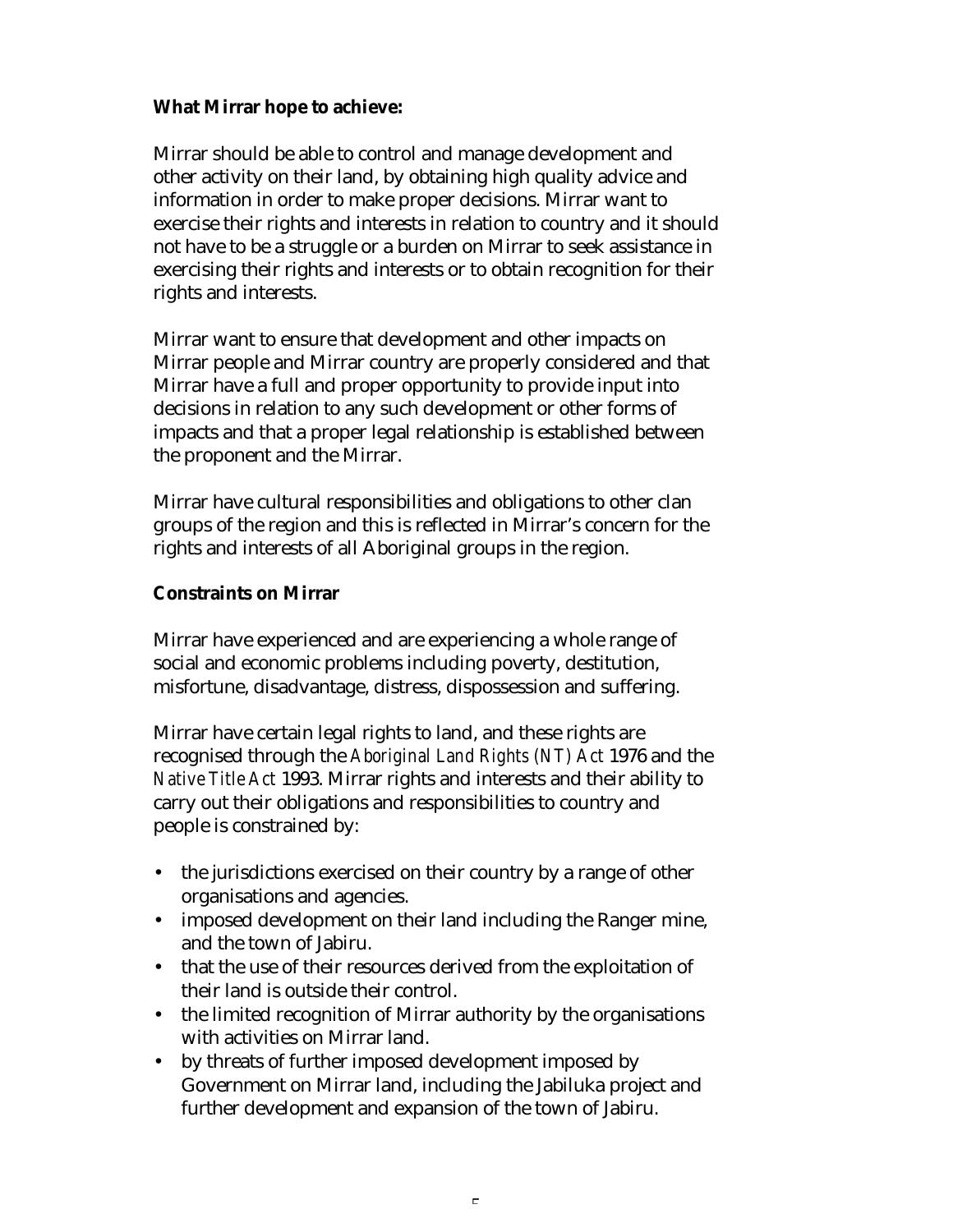## **Proposed Strategies**

Gundjehmi Aboriginal Corporation is the legal entity of the Mirrar whose rights and interests arise from ownership of land in the region.

Gundjehmi Aboriginal Corporation asserts that the organisations in the region are here on Mirrar country because the Government has said they will be here. While the Mirrar understand the Government has certain obligations such as world heritage protection and monitoring of uranium, it must be understood that Mirrar have equally serious obligations and responsibility to the same country and these obligations and responsibilities predate the laws and powers of those organisations that exercise jurisdiction over Mirrar country.

Therefore it is recognised that most or all of the organisations that exercise jurisdiction in the region are the cause of many of the problems of the Mirrar and other Aboriginal groups and that there must be a reconstruction of the relationships between Aboriginal people and those organisations and this reconstruction involves a greater recognition of Aboriginal law and culture.

Aboriginal law and culture has been legally recognised by the High Court of Australia. The recognition of Aboriginal law and culture may mean:

- changes in the relations between Balanda and Bininj (such as the leases); Balanda and Balanda (the leases and agreements) and Bininj and Bininj.
- changing the current processes such as the way agreements are negotiated for and on behalf of Bininj, or the dissemination of information.

In the context of the above the Gundjehmi Aboriginal Corporation have been developing processes in which Mirrar can assert their law and culture.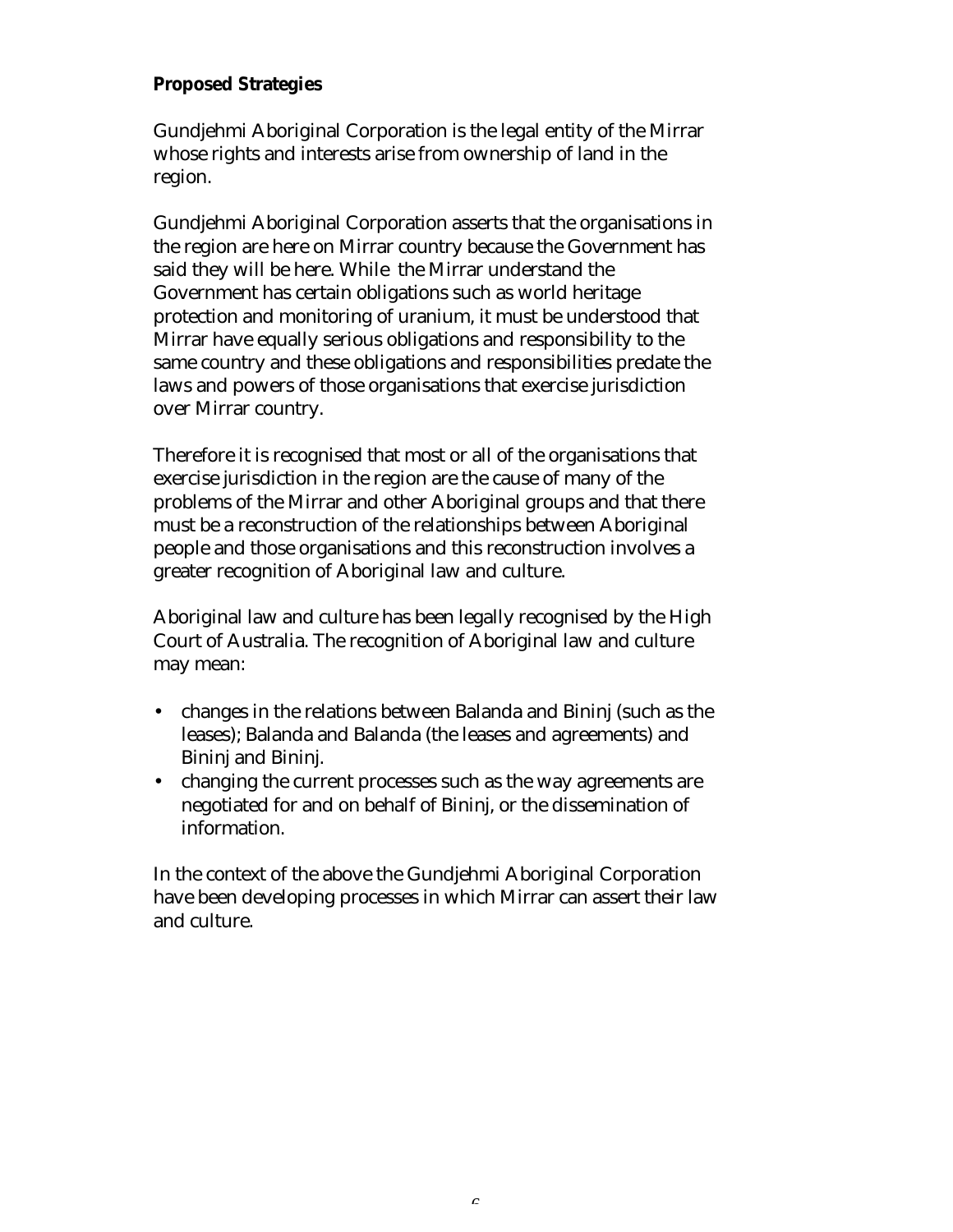## **Introductory Remarks - The Importance of Living Tradition**

The Mirrar are Traditional Owners of country within the borders of Kakadu National Park. The natural and cultural values for which Kakadu is inscribed as a World Heritage Area are intrinsically linked to the living tradition of the Mirrar.

The following submission explores in considerable detail the dangers posed to Mirrar living tradition by the Jabiluka uranium mine and as such focuses on the cultural values of Kakadu National Park.

Accordingly, this submission **does not** specifically deal with dangers to the **natural values** of the Kakadu World Heritage Area posed by mining development. Nonetheless, the Mirrar wish to stress that the **natural values** of the Kakadu World Heritage Area are very important to bininj. The Mirrar have a connection to the environment which forms the basis of their cultural existence. For this reason the Mirrar urge the World Heritage Committtee to take note of the inseparability of Mirrar and their environment and **apply** any findings in relation to environmental dangers to the following facts:

- Mirrar possess, occupy, use and enjoy Mirrar country
- Mirrar reside on Mirrar country
- Mirrar derive sustenance from the land and waters
- Mirrar hunt and gather food on the land and waters
- Mirrar bear and raise rear their children on Mirrar country
- Mirrar teach their children on and about Mirrar country
- Mirrar build and use shelters on Mirrar country
- Mirrar visit and camp at special or exclusive places on Mirrar country
- Mirrar hold ceremonies on Mirrar country
- Mirrar hold ceremonies about Mirrar country
- Mirrar maintain and pass on knowledge about Mirrar country
- Mirrar care for Mirrar country in keeping with various obligations
- Mirrar bury their dead on Mirrar country
- Mirrar share, exchange and trade resources from Mirrar country
- Mirrar travel across Mirrar country
- Mirrar protect Mirrar country from physical or spiritual danger

Mirrar will be examining the dangers that the Jabiluka uranium mine poses to their **living tradition** in the context the *Convention for the Protection of the World Cultural and Natural Heritage* and the *Operational Guidelines for the Implementation of the World Heritage Convention*. As such, it is worthwhile to briefly examine the concept of living tradition as it applies to the Kakadu inscription on the List Of World Heritage.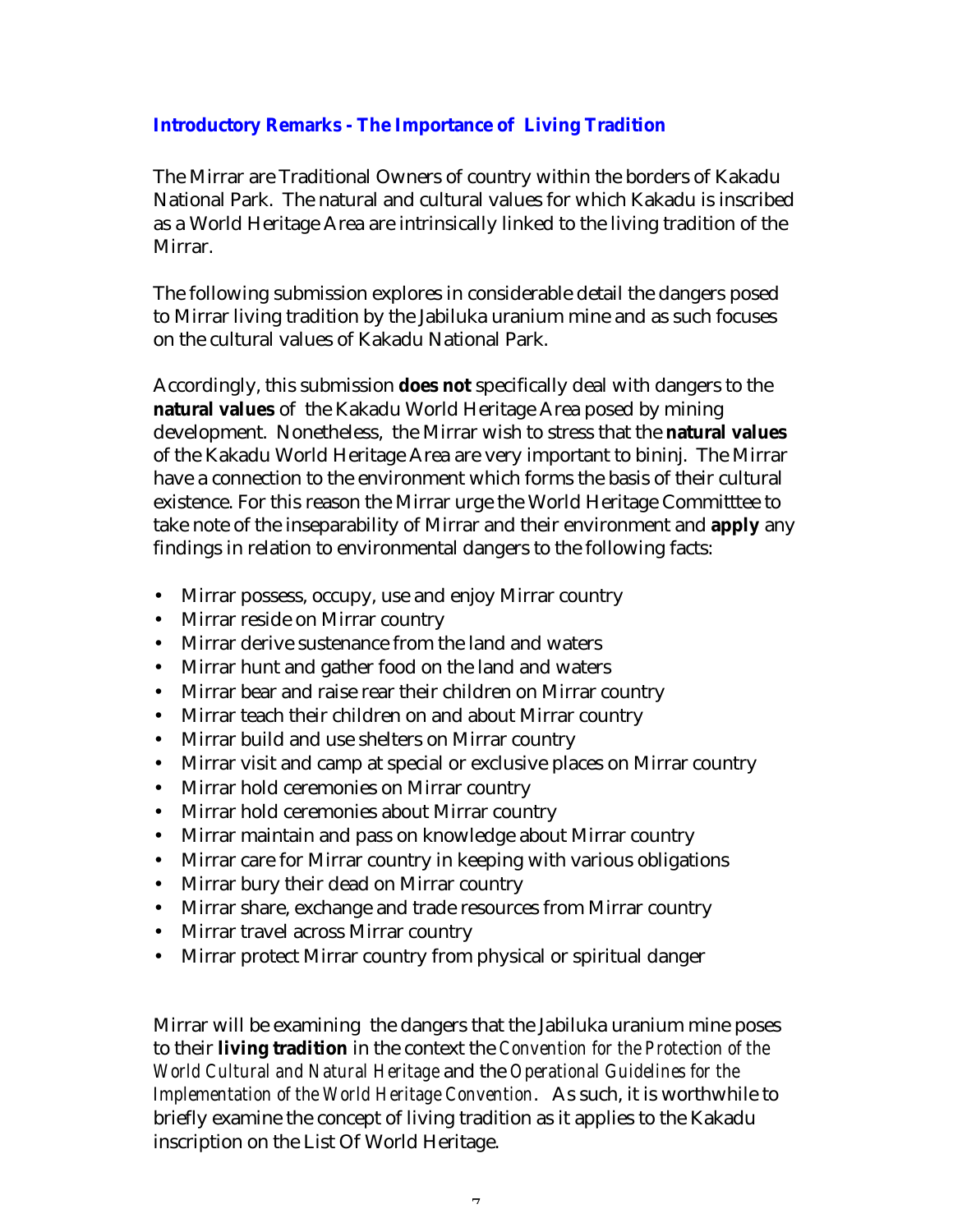Kakadu National Park was (re-)inscribed on the World Heritage List in 1992 in accordance with two cultural criteria:

| OG 24(a)(i): | represent a unique artistic achievement, a masterpiece<br>of the creative genius and;                                        |
|--------------|------------------------------------------------------------------------------------------------------------------------------|
|              | OG 24(a)(vi): directly or tangibly associated with events or with ideas<br>or beliefs of outstanding universal significance. |

At this time consideration was given to inscribing Kakadu under 24(a)(iii) which then stated:

| OG 24(a)(iii): bear a unique or at least exceptional testimony to a |
|---------------------------------------------------------------------|
| civilisation which has disappeared;                                 |

however this was considered inappropriate given the ongoing **living tradition** of the bininj civilisation in Kakadu.

To confirm that the notion of **living tradition** was a vital component of the cultural heritage renomination of Kakadu, the Australian Government clearly articulated in its 1991 submission to the World Heritage Committee for renomination of Kakadu on the World Heritage List that one of the six attributes which justified inclusion on the list under cultural criteria (i) and (vi) was that:

The cultural tradition demonstrated in the art and archaeological record is a **living tradition** that continues today. (emphasis added) (p.84)

The Australian Government submission reiterated this sentiment throughout, describing Kakadu as containing:

"...an especially rich collection of places, including sacred sites, that have significance to Aboriginal people today. Traditional beliefs and practices remain very important to daily life and rites and ceremonies continue to be practised. According to tradition, the Aboriginal relationship with the land is an amalgam of spiritual, economic and physical bonds. These bonds are inextricably interwoven and originate from a time that Aboriginal people refer to as the creation era. This is a belief system that perceives the past, present and future as interacting in an eternally dynamic relationship, affecting the affairs of men and women in their everyday lives..." (p.87)

It is important to note that since Kakadu Stage 3 was inscribed on the World Heritage List in 1992 the criteria for inclusion on the list have changed to reflect the importance of living tradition:

Operational Guideline 24(a)(vi) now reads: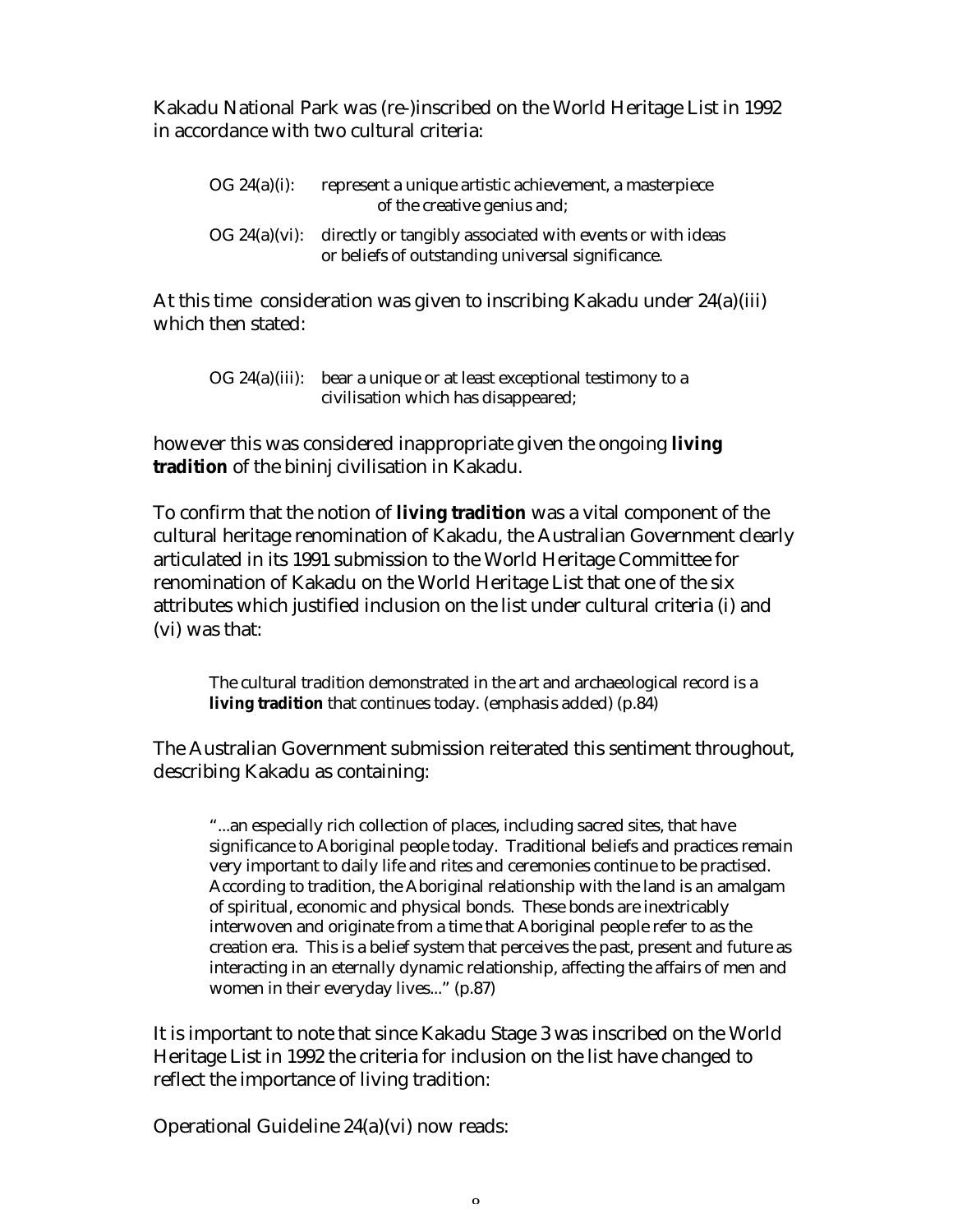OG 24(a)(vi): be directly or tangibly associated with events **or living traditions**, with ideas, or with beliefs, with artistic and literary works of outstanding universal

significance.

Operational Guideline 24(a)(iii) now reads:

OG 24(a)(iii): bear a unique or at least exceptional testimony to a **cultural tradition** or to a civilisation which is **living** or has disappeared. (emphasis added)

In addition, the World Heritage Committee has developed the concept of "cultural landscape" as a further category for inclusion on the World Heritage List. Cultural landscapes represent the "combined works of nature and man" designated in Article 1 of the Convention. The development of the cultural landscape concept is yet another recognition of the cultural significance of living traditions.

It is also worth noting that one of the three natural criteria for which Kakadu was inscribed on the World Heritage List was:

ii) outstanding examples representing significant on-going geological processes, biological evolution and **man's interaction with his natural environment** ; (emphasis added)

The natural criteria in the Operational Guidelines have now been amended and the concept of "interaction between humankind and its natural environment" has been removed from the natural criteria and is now the fundamental notion underlying the concept of "cultural landscape". This cultural landscape is plainly evident in Kakadu where the living tradition of the Mirrar and other Aboriginal peoples is based on the inseparable and symbiotic relationship between bininj (humans) and country (environment).

Mirrar believe that these changes in the Convention to fully embrace the concept of living tradition reflect more accurately the cultural attributes for which Kakadu National Park is inscribed on the World Heritage List. Mirrar note that a genuine desire to formally update the inscription of Kakadu to reflect the new criteria has been demonstrated by the Kakadu Board of Management. The Board formally requested that the Commonwealth seek inscription as a cultural landscape in 1995. This written request was signed by Senior Traditional Owner of the Mirrar people, Yvonne Margarula. The Mirrar are disappointed that the cultural landscape inscription has not been progressed by the Commonwealth and has been hampered by the Northern Territory Government.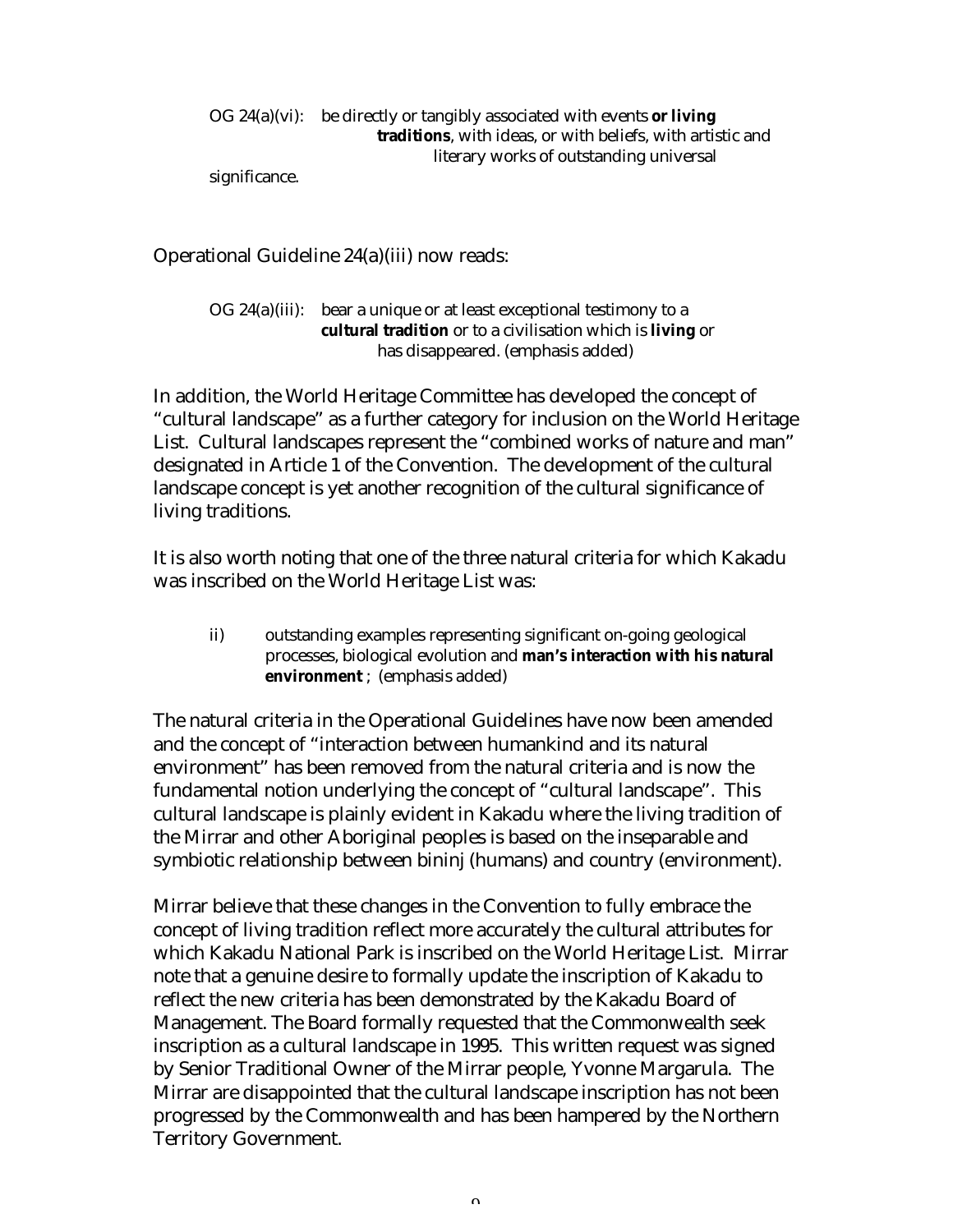**It is the Mirrar belief that any reasonable interpretation of the criteria relating to the Kakadu inscription clearly places living tradition at the heart of the cultural attributes for which Kakadu has been included on the World Heritage List**. **Therefore, a specific and proven danger to the continuance of living tradition in the Kakadu World Heritage Area is (subject to compliance with the Operational Guidelines)** *prima facie* **evidence of Kakadu being a World Heritage Area in Danger.**

It is on this basis that the Mirrar will present their case to the UNESCO Mission for inclusion of the Kakadu National Park on the World Heritage in Danger List in conjunction with a range of corrective measures.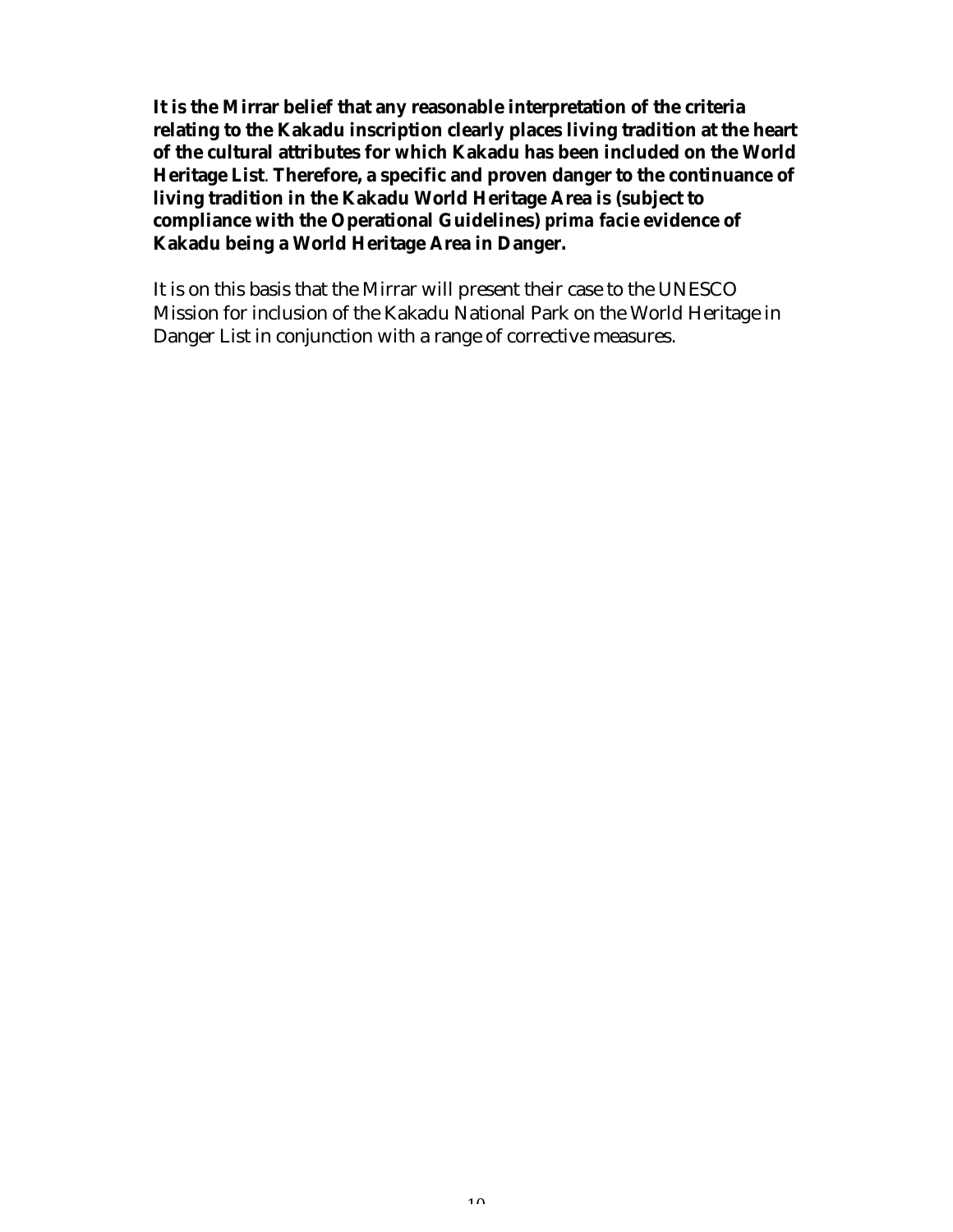# **FACT ONE**

## **The living tradition of the Mirrar, which is integral to the cultural values of the Kakadu World Heritage Area, is affected by mining activities in the Jabiluka Mineral Lease enclave.**

It is important to note at the outset that those accustomed to European (balanda) notions of heritage, tradition, cultural landscape and land ownership need to adjust to very different Aboriginal (bininj) understandings of such concepts when examining living tradition in the Kakadu World Heritage Area.

One of Australia's most respected heritage experts, D.J. Mulvaney, has provided some important guidelines for balanda when considering bininj concepts of living tradition:

Expressed succinctly, their traditional world is a humanised landscape which is indivisible and immutable, and every natural feature has a name and meaningful mytological association. Place and person are inseparable, while past and present form a unity of on-going creation

Mulvaney also makes a very important point with regard to sacred or spiritual sites:

European legal agreements assume the disclosure of all relevant information. Yet Aboriginal custodians may withhold secret cultural information because much esoteric data normally is revealed only to appropriate clan elders upon ritual occasions. Awareness that ceremonial pathways of Dreaming ancestors or some adjacent dangerous sacred site may be impacted upon by proposed development may only dawn later...

A further complication is that those persons standing in a custodial role to Dreaming localities and stories may place themselves or their clan in danger by divulging information to inappropriate persons. So there exists a reluctance amongst elders (who alone are entitled to divulge information) to disclose all their knowledge to Europeans...To ignore these realities of Aboriginal custodianship and to assume that elders act like Europeans in legal matters is to place undue pressure on them. (From Mulvaney, D.J. "The Landscape of the Aboriginal Imagination and its Heritage Significance", Unpublished Paper, September, 1998)

It is on the interpretive basis described by Mulvaney, a balanda with considerable experience of talking to bininj, that the Mirrar ask the World Heritage Committee to consider their approach to examining the dangers posed to Mirrar living tradition by the Jabiluka uranium mine.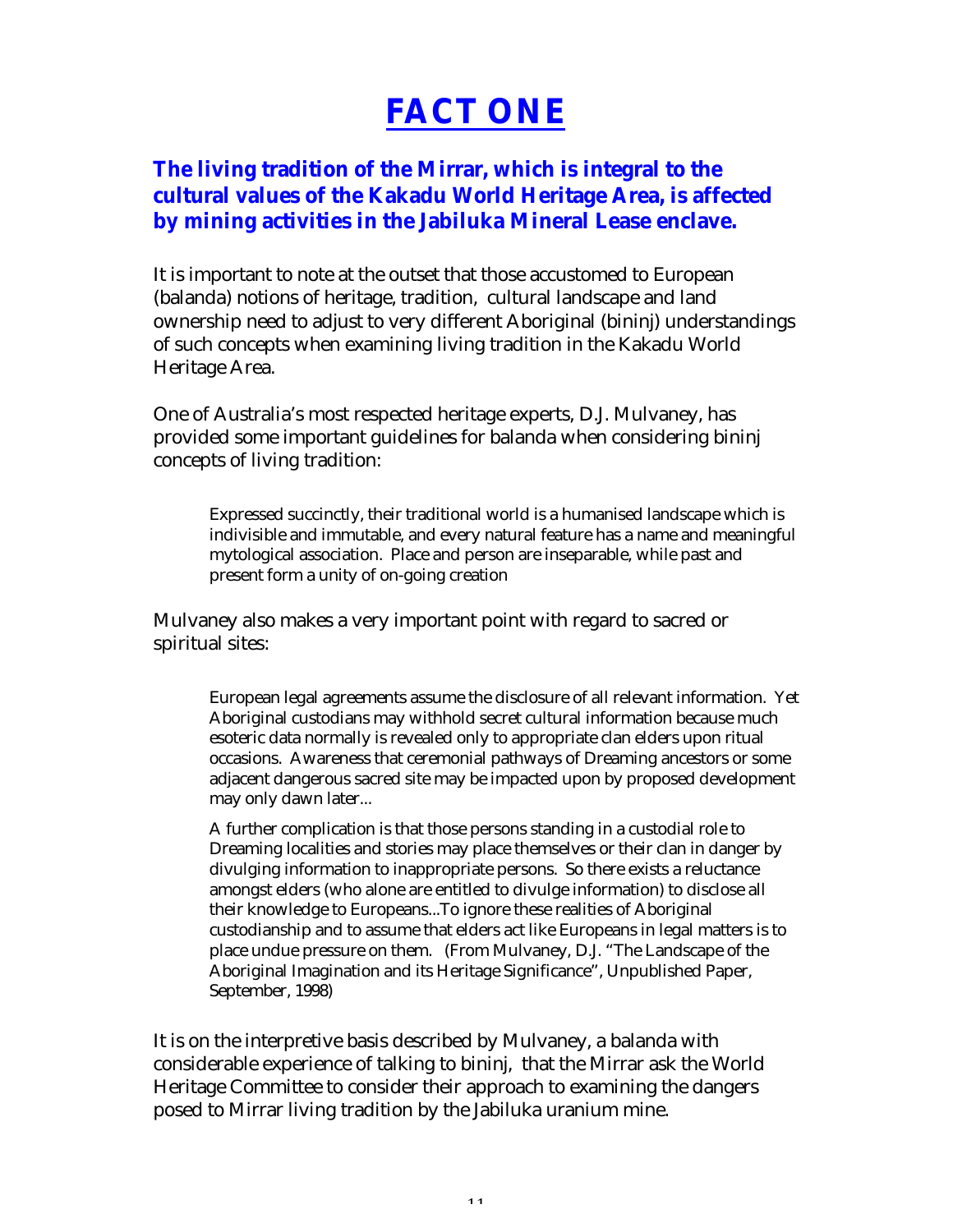## **This is Mirrar Country**

Mirrar country encompasses the Ranger and Jabiluka Mineral Leases, the mining town of Jabiru and parts of Kakadu National Park. This is confirmed by bininj law and by balanda law.

Bininj have verified the extent of Mirrar country on countless occasions. In the early 1980's this was "formalised" through the claims process of the *Aboriginal Land Rights (Northern Territory) Act* 1976. The Mirrar were successful in demonstrating under Australian law their claim to land by satisfying the legislative requirements for proof of connection to their country through bininj law and custom. The Mirrar proved to the satisfaction of the Commonwealth that they had a common spiritual affiliation to their country; that they exercised primary spiritual responsibility for their country; and that they had the right to forage on their country. The Mirrar understand that other bininj continue to respect the extent of the Mirrar estate.

The Mirrar exercise their rights as Traditional Owners under two Aboriginal Land Trusts and benefit from *fee simple* title to most of their estate. The town of Jabiru and surrounds were excluded from the Kakadu Aboriginal Land Trust and are currently subject to a native title claim lodged in the Federal Court by the Mirrar.

The enclave boundaries of the Jabiluka and Ranger Mineral Leases are not recognised under bininj law. The mineral leases do not concur with any "borders" established by the Mirrar or other bininj. This has been reiterated in recent discussion between senior bininj at a meeting held in Kakadu where it was stated:

"A lot of argument is caused by balanda making lines on maps to show how Aboriginal land ownership is represented. It isn't like that...Arguments are forced on us when we are forced to make decisions in the interest of some group of balanda or government...we are continually forced and harassed until they get what they want." (minutes, Gundjehmi Aboriginal Corporation, 15/9/98)

In fact the concept of administrative borders is inimical to the Mirrar relationship with country and other bininj. Futhermore the Mirrar do not believe that any balanda have a legitimate right to carry out activities on country without Traditional Owner consent. No such consent exists for the Ranger Lease and Mirrar believe that no legitimate consent exists for the Jabiluka Mineral Lease.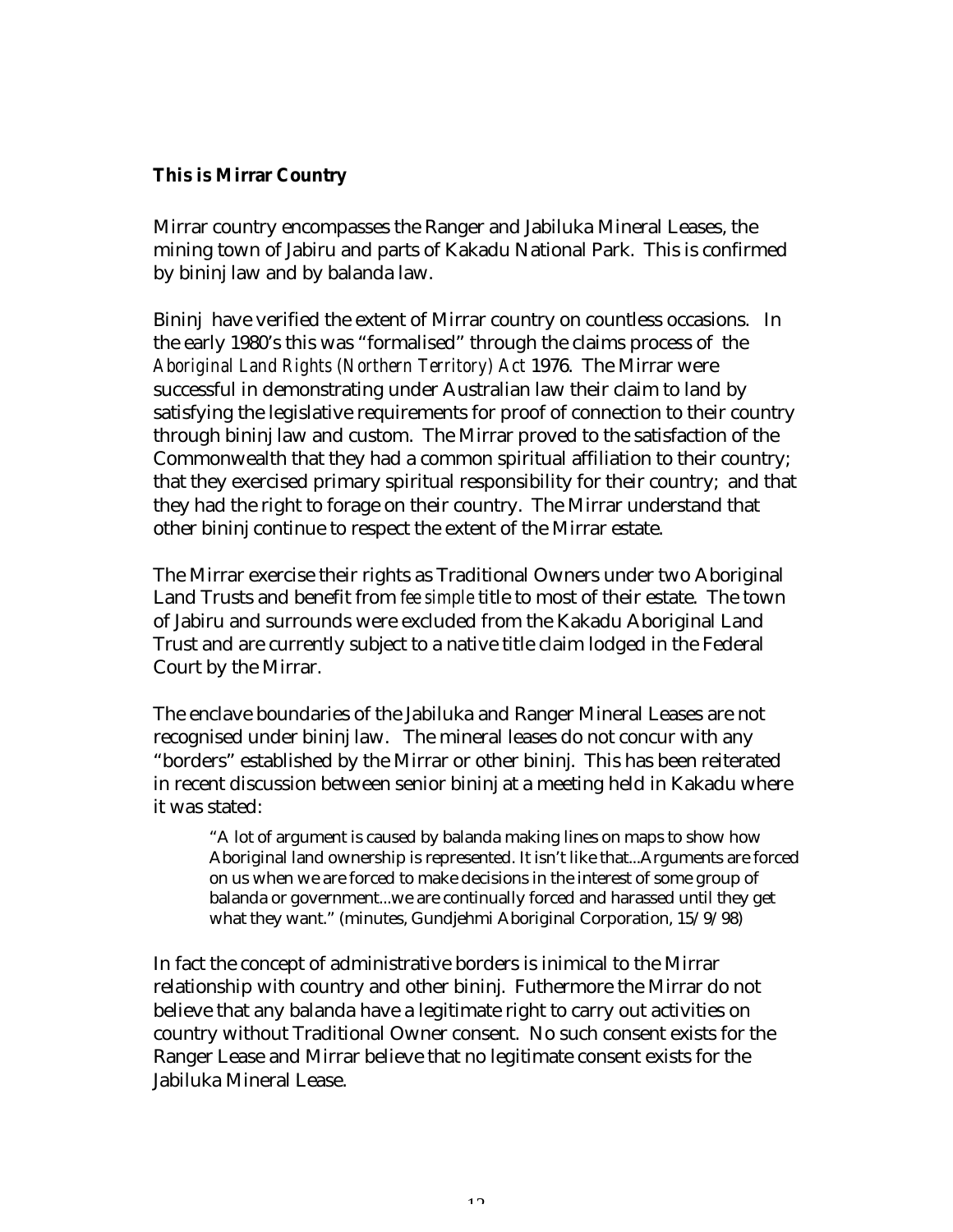Under both bininj law and balanda law the Mirrar are the only clan group with ultimate rights and obligations to the land within the Jabiluka excision. Other clan groups are affected by the area and the Mirrar owe responsibilities to these groups. These bininj would also be the beneficiaries of any royalties generated by a mining project. There are some non-Mirrar individuals who have important rights and obligations to this land as Custodians by virtue of Mirrar instruction to them.

Mirrar have rights and interests which arise from country and flow from Mirrar law and custom. These rights are recognised under *the Land Rights Act*. In exercising these rights and interests Mirrar are guided by their obligations and responsibilities to other bininj affected by Mirrar decisions about Mirrar country.

There are two main approaches to the way Mirrar view their responsibilities looking after country (gunred) and looking after people (guhpleddi).

Gunred encompasses control of country including the prevention of both destruction of country and desecration of sites. It is also the recognition, assertion and promotion of cultural rights and the carrying out of living tradition on country.

Guhpleddi is intrinsically tied to gunred because bininj and country are as one. It encompasses an extremely complex set of relationships between Mirrar, other bininj and country.

The Mirrar and other bininj have dreaming tracks which traverse country. These dreaming tracks cross both the Jabiluka and Ranger Mineral Leases and the World Heritage Area. These spiritual connections to country should only be described by particular Traditional Owners and Custodians to particular people at particular times. (as per Mulvaney above)

The Mirrar and other bininj have many sacred sites all over country. These sacred sites exist within the Jabiluka and Ranger Mineral Leases and are interconnected with the spiritual and cultural significance of the entire Mirrar estate and other bininj country, including the World Heritage Area. Again, these spiritual connections to country should only be described by particular Traditional Owners and Custodians to particular people at particular times.

Some of the sacred sites on the Jabiluka Mineral Lease, including rock art and ancestral living areas, are recognised under balanda law inside the large areas of the lease registered by the Australian Heritage Commission (AHC). There are no current plans to mine in these AHC areas but the Mirrar believe these areas are nevertheless affected by mining activity. The entire Jabiluka Mineral Lease was covered by AHC listing until objections by mining companies saw the AHC areas reduced.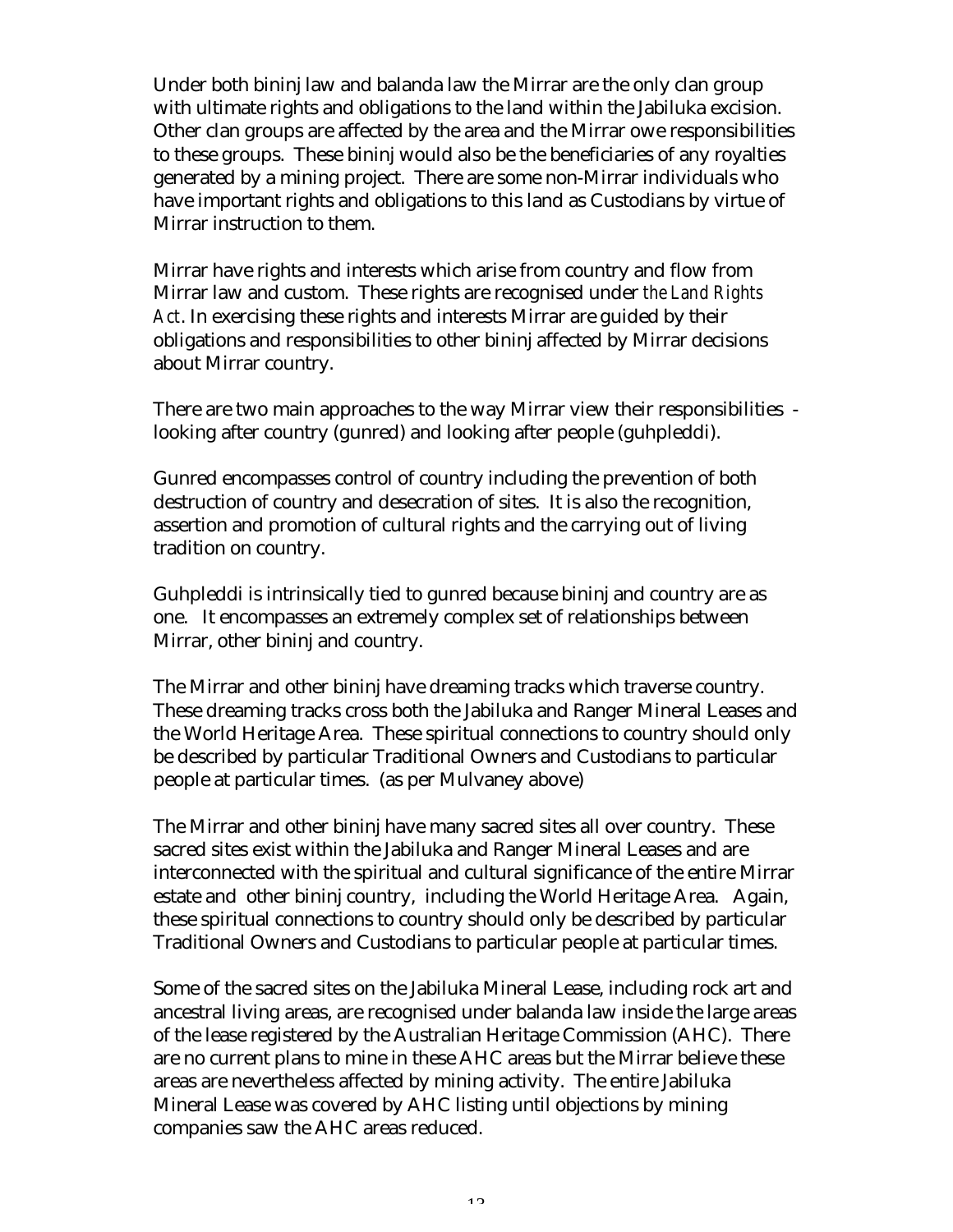There are also sacred sites which are not afforded the "protection" of the AHC areas. One that has been publicly identified by the Traditional Owners and Custodians is the Boywek-Almudj site which is very close to the proposed Jabiluka uranium mine. There are many other sites on the Jabiluka excision which have not been identified by bininj for a range of cultural reasons. Some of these sites are at present being directly and severely impacted upon by the proposed Jabiluka uranium mine. Once again, these spiritual connections to country should only be described by particular Traditional Owners and Custodians to particular people at particular times.

The importance of sites of significance to the cultural values of Kakadu National Park was confirmed by the Australian Government in their 1991 World Heritage renomination document:

"...a major aspect of the past that affects the present and future is the creative behaviour of beings said to have travelled across the landscape when it was flat, featureless and lacking the presence of ordinary men and women. These beings are said to have moulded the landscape into its present form and to have established people's languages and social institutions. Aboriginal people hold as significant features of the landscape that mark the temporary or permanent abodes of these beings. This system of beliefs gives Aboriginal people vital links with the land; the links continue through membership of a clan or local descent group. (p.88)

The Mirrar and other bininj have traditionally hunted, gathered, held ceremonies, lived and died at places all over the Mirrar estate, including the Jabiluka Mineral Lease. Balanda scientists have "proved" this by discovering ancient remains and rock art all over Mirrar country, including the Jabiluka Mineral Lease. The Australian Government believed one of the archaeological sites inside the Jabiluka Mineral Lease (Malakananja II) to be so important that it specifically referred to it when seeking inscription of Kakadu National Park on the World Heritage List.

Customary Aboriginal law is inextricably linked to country and ceremony. Laws are connected to places all over the Mirrar estate, including the Jabiluka Mineral Lease. These laws should only be explained by particular Traditional Owners and Custodians to particular people at particular times.

It is in these ways, and many others that can only be expressed by bininj in language, that the Mirrar living tradition, which is integral to the World Heritage values of Kakadu National Park, exists both inside and outside the non-bininj borders of the Jabiluka Mineral Lease. The Mirrar estate is a discrete cultural landscape within and connected to other cultural landscapes, including the cultural landscape of Kakadu National Park.

It would simply be a nonsense to suggest that the Mirrar living tradition, which helps comprise the World Heritage values of Kakadu National Park, is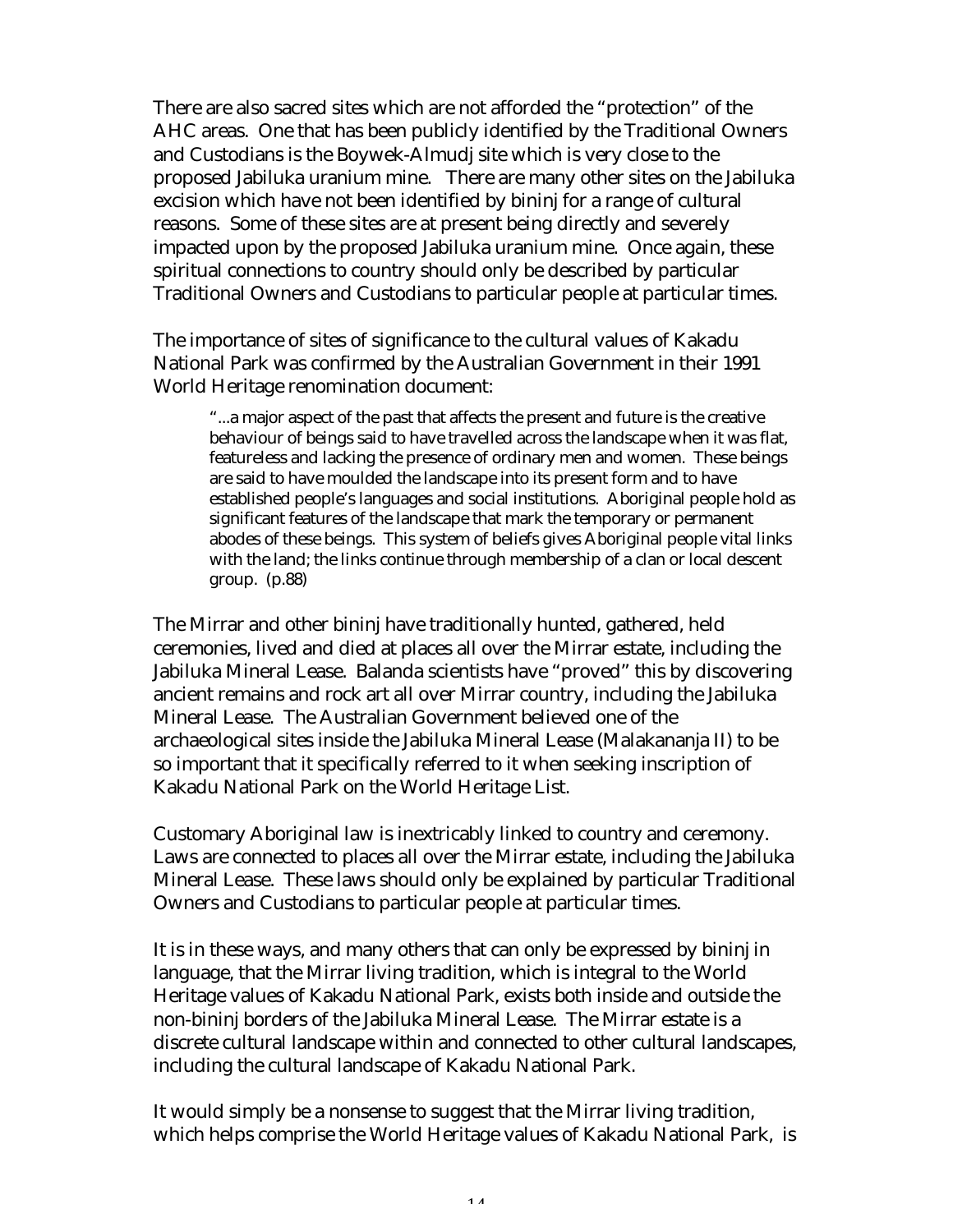intrinsically less significant within the comparatively recent borders of the Jabiluka Mineral Lease than it is in World Heritage Area.

It would equally be a nonsense to suggest that impacts associated with activities on the Jabiluka Mineral Lease (or anywhere else for that matter) which affect the Mirrar living tradition do not impact on the cultural qualities for which Kakadu has been inscribed as a World Heritage Area.

## **Mirrar Country in Danger - Living Tradition in Danger**

The Mirrar believe that mining activity on the Jabiluka Mineral Lease presents a genocidal danger to their living tradition and therefore a specific and imminent danger to the World Heritage values of Kakadu National Park.

The Mirrar base this belief on their knowledge of land and culture inherited from ancestors since time immemorial and from their experiences of the Ranger uranium mine over the past twenty years.

To fully comprehend the significance of these dangers, it is imperative that the living tradition of the Mirrar people is not understood as just the source and support of Kakadu's cultural values - as simply the "infrastructure" for rare sites and cultural practices. The World Heritage Convention, in this instance, must be seen as protecting one of the few remaining islands of traditional culture from the relentless forces of development.

Furthermore, this protection should not be viewed as simply serving the cultural appetite of outside societies. Inscribing Kakadu for cultural values that are inextricably embedded in living tradition must be conceived as a legal bulwark defending the integrity of Mirrar society.

The Mirrar and other bininj believe that culturally significant sites will be damaged by the construction of the Jabiluka uranium mine. Damage to these spiritual sites not only destroys living tradition from a balanda anthropological viewpoint - the Mirrar believe that damage to these sites will have actual cataclysmic consequences. Descriptions of these consequences should only be explained by particular Traditional Owners and Custodians to particular people at particular times.

The Mirrar believe that their living tradition has sustained an extreme attack as a result of the process by which industrial development has taken place. This attack lies in the refusal by the Australian government to recognise fundamental Mirrar rights to land and the exercise of those rights by the Mirrar. This attack is most clearly manifested in the extinguishment of the Mirrar's right to say "no" to the development of Ranger Uranium Mine under the *Land Rights Act* and the duress applied to the Mirrar to gain their consent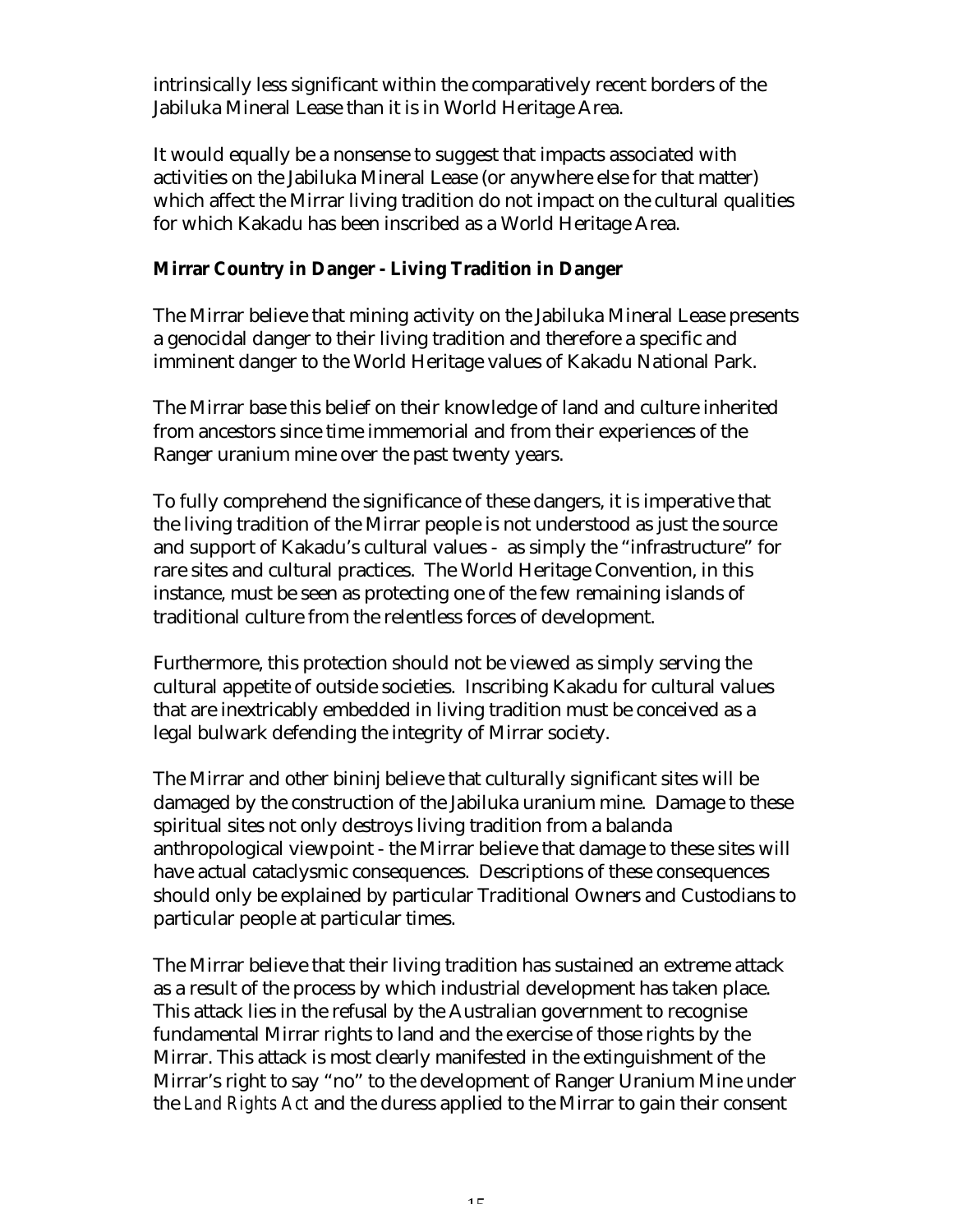for development at Jabiluka. These issues are explored in more detail later in this submission.

The consequences of this attack has further exacerbated the poor social and economic conditions experienced by the Aboriginal community which in turn are a symptom of the barriers created by the Australian Government to Mirrar exercising their rights and obligations to country.

Mirrar are less likely to go to the area of the Jabiluka Mineral Lease because it is country which has been taken from them and damaged in a way which makes the country dangerous. In this way the mine effectively prevents access to a much wider area than is demarcated by balanda as currently restricted due to the current mine construction activity or which is proposed to be restricted by the Jabiluka mine and milling facilities.

Damage or restricted access to spiritual sites by balanda mining projects contributes to disempowerment and a general pessimism amongst bininj that complete loss of culture is imminent. This historical psychological and sociological impact is one of the key reasons for abandonment of traditional living culture by many bininj and is recognised in symptoms such as alcoholism and other socio-economic indicators of cultural decline.

The Jabiluka uranium mine project will bring many more balanda to the region and entrench the power of balanda organisations and systems in the region. It is the opinion of the Mirrar that balanda cultural, economic and political systems destroy bininj living tradition. Further, the Mirrar believe there is a cumulative impact of the Jabiluka mine proceeding at the same time as the Ranger operations.

This loss of cultural significance extends to all aspects of Mirrar living tradition, including food collection, ceremony, customary law, spiritual connection and socio-political systems.

Contemporary patterns of living tradition include decision making about the management and use of the landscape in accordance with Aboriginal traditions. If Traditional Owners believe that fundamental decisions about management of their land are ignored or violated (e.g. a uranium mine is built on country against their wishes) a sense of hopelessness fosters abandonment of traditional management practices which are integral to living tradition and the World Heritage values of the Kakadu National Park.

Traditional political systems based on the living tradition of bininj have been usurped by balanda political systems and notions of jurisdiction. The Mirrar believe continued presence of mining in the region will ensure the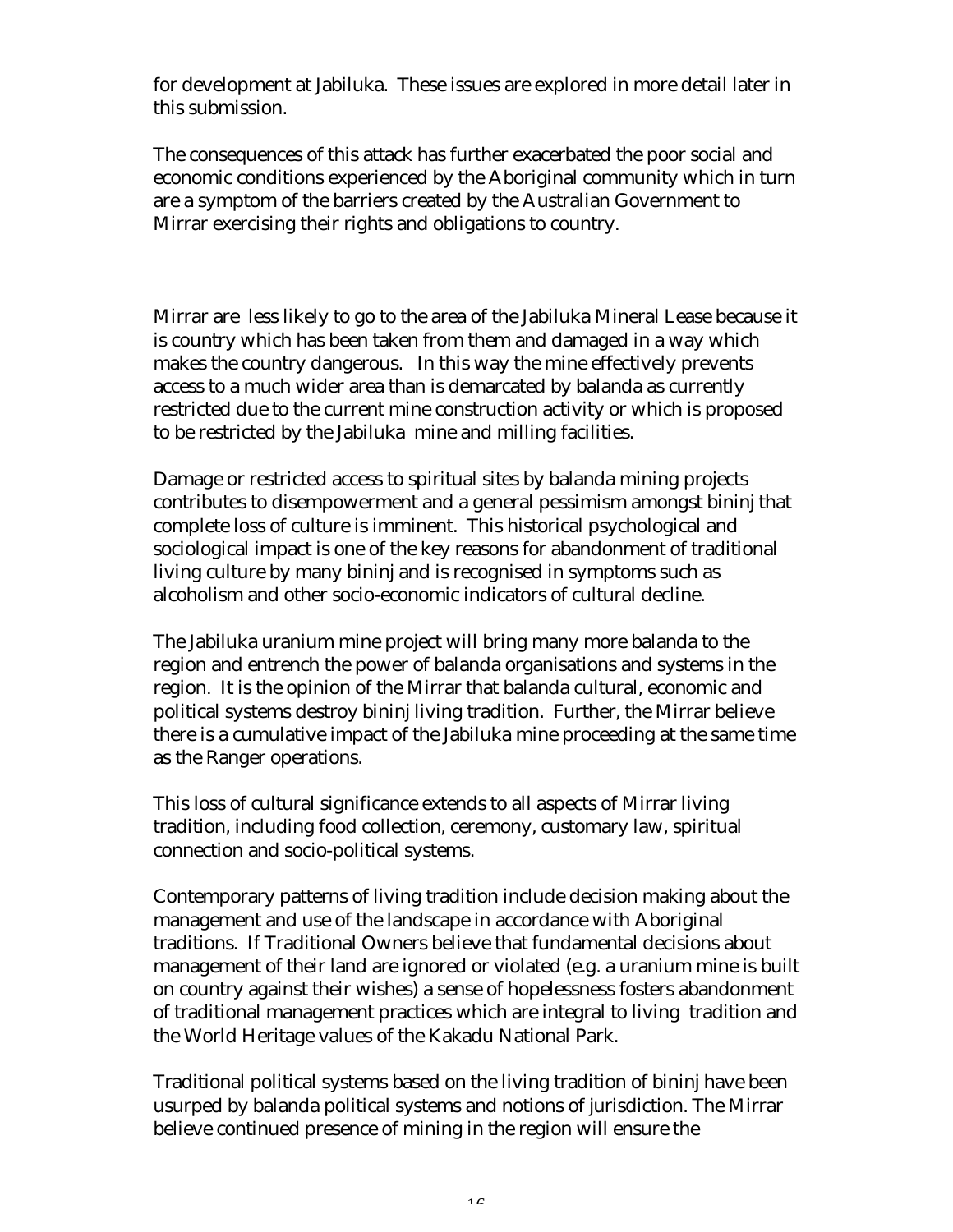continuance of this domination. In addition, systems of committees, action groups and other bodies designed by balanda industry and governments to replace traditional political systems have nearly always failed due to exhaustion and/or disinterest resulting from cultural inappropriateness.

The traditional, cultural system of relations between clans in the region is based on co-operation, mutual obligation and respect for traditional owner decision-making. The development of the Jabiluka uranium mine, and associated promises of financial benefit for people other than the traditional owners, has created social fragmentation which is destroying traditional methods for maintaining harmony and equality.

So important is the issue of bininj control over country and so dire is the position of the Mirrar living tradition that the Senior Traditional Owner of the Mirrar, Yvonne Margarula, has indicated that she has no choice but to enter into self-imposed exile from her country if the Jabiluka uranium mine proceeds and her clan's authority is usurped by Government and ERA. The Senior Traditional Owner is the main repository of knowledge which allows for Mirrar living tradition to continue and exercise jurisdictional power. Ms Margarula's exile from country could deliver a fatal blow to the survival of Mirrar culture.

The Jabiluka uranium mine project cannot be viewed in isolation from other social impacts on bininj in the region - including the cumulative impact of the Ranger uranium mine. The Mirrar do not argue that mining alone is impacting on living tradition - the Mirrar argue that mining and its associated social, economic and political impacts are the single greatest impact and that an additional mine will push bininj culture past the point of cultural exhaustion to genocidal decay.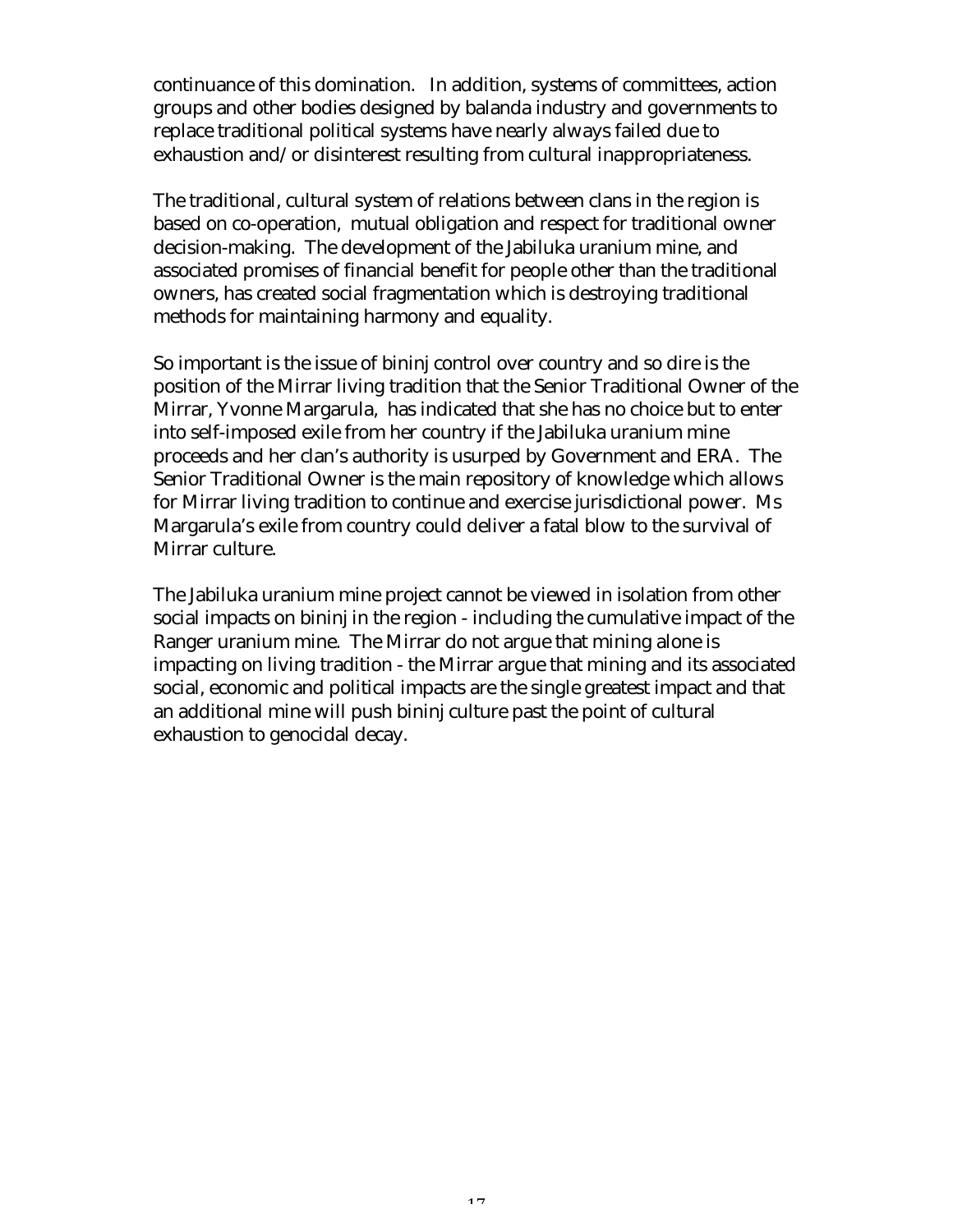# **FACT TWO**

## **The living tradition of Mirrar and other bininj is in a state of crisis and this crisis has been worsening since mining commenced on Mirrar country.**

The Mirrar and other bininj know that bininj society is in trouble. Some bininj already believe that the living traditions practiced in Kakadu National Park will all but disappear in their lifetimes. Other bininj, especially Senior Traditional Owners, are continuously seeking ways to stop what bininj believe to be the greatest ever danger to their living tradition.

The few hundred local bininj in the Alligator Rivers region are battling on many fronts to maintain their living tradition.

The Mirrar and other bininj are trying to keep the Gundjehmi language alive.

The Mirrar and other bininj are working to keep ceremonial practices in place.

The Mirrar and other bininj are seeking to practice customary law - to make bininj law equal with balanda law. The Mirrar and other bininj are seeking to defend bininj social and political institutions in order to determine solutions to a range of issues.

The Mirrar and other bininj continue to hunt and gather in the traditional manner - to look after country - and seek to pass this knowledge onto their children.

However the Mirrar and other bininj recognise that the practice of living tradition is declining at a disturbing rate. There are many social problems associated with a decline in living tradition - including alcoholism, community violence, chronic health problems, disinterest in education, structural poverty and collective despair and hopelessness. These social, economic and political problems impose further constraints on Mirrar and other bininj exercising their living tradition and have served to create a dangerous cycle of cultural decline.

The Mirrar and other bininj have been identifying the dangers to living tradition since first contact with balanda. The Mirrar believe that nearly all these dangers to living tradition are products of the failure of the balanda world to recognise bininj law and jurisdiction. They include government practices such as stealing children and ignoring established political systems; church practices such as preventing the observance of traditional religions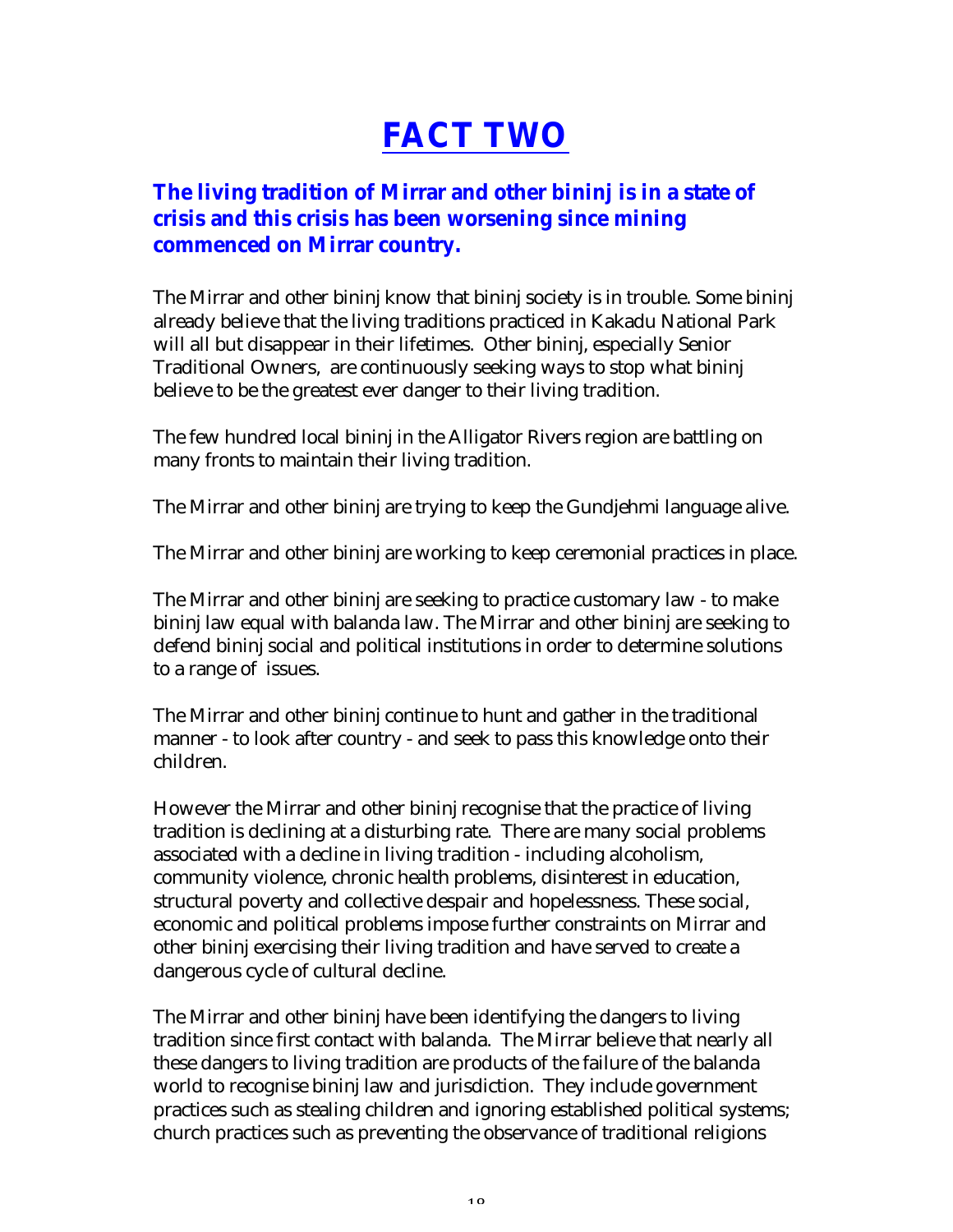and customary law; and individual actions such as rape, murder and enslavement.

However in recent times the Mirrar and other bininj have identified one particular balanda activity as the primary source of danger to living tradition in Kakadu - mining.

Mirrar know that balanda sociologists and other academics have consistently avoided blaming mining for the current grave dangers to living tradition. Mirrar know that these balanda academics have said that it is too hard to conclusively say that mining has had an adverse social impact on bininj.

Mirrar regard these findings as symptomatic of the way in which bininj are ignored by balanda systems. Mirrar and other bininj know that mining is the single greatest factor endangering their living tradition. They have continually expressed this viewpoint at every available opportunity.

For example:

"I mean mining worry me, it wrecks the place - look at Jabiru. I seen it, I said that's enough...I don't like it, too much trouble, drunk, drunk, kill, die...I am finished mining."

## **Bill Najidji, Bunidj Clan, 1994,** *Warradjan Cultural Centre Research Notes*

"Today, too many balanda. Some alright maybe. Whitepella, whitepella, more and more, pushing blackfella out, maybe push him on the rock. It was blackfella country before, you cannot push him out with money, or bulldozer. This is bininj country, we have to stay here forever."

## **Jimmy Namadjalawogwog, Worgol Clan, 1994,** *Warradjan Cultural Centre Research Notes*

"My sister's daughter, Yvonne she doesn't like anymore mining to start, they buggered up country. I am very sorry for that country. I have been here a long time, I am not very happy about it."

## **Name Withheld for Cultural Reasons**, **1994,** *Warradjan Cultural Centre Research Notes*

"If we allow it to happen, Jabiru will be a bigger town...if we don't fight it will get bigger and bigger...some people are just waiting for that to happen, others are fighting against it. I am against it too. The old people who are said to have signed the Agreement have gone. We have different ideas. I agree with Yvonne [Margarula] that we should look if there is any way to change that Agreement. Mining helped our Associations, but before mining people got on better, they ate more bush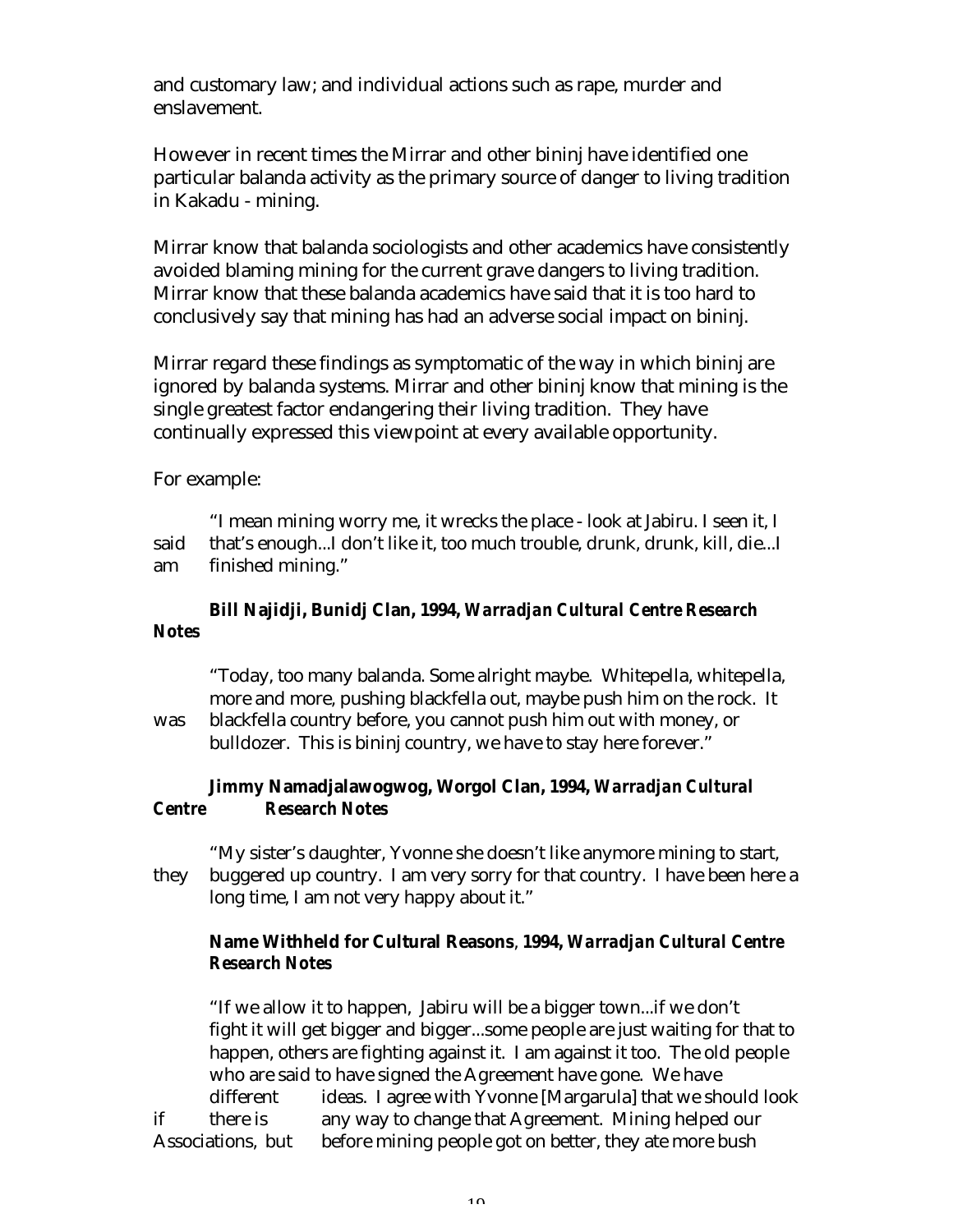tucker and hunted more instead of going to Social Club to drink. When I was young, I went with my family to ceremony...Nowadays it doesn't happen. They are forgetting who they are. They are losing their culture..."

## **Jonathon Nadji, Bunidj Clan, 1994,** *Warradjan Cultural Centre Research Notes*

"We have many concerns about mining in our country... A new mine will make our future worthless and destroy more of our country. We oppose any further mining development in our country."

## **Yvonne Margarula, Mirrar Clan & Jacob Nayinggul, Manilagarr Clan, 1996, Gundjehmi Aboriginal Corporation Public Statement**

Yet it seems that bininj views on bininj society are ignored by balanda. It seems that balanda do not hear bininj and invent excuses to absolve mining from prime responsibility for adverse impacts on bininj. It seems that balanda think they know more about bininj than bininj know about themselves. Mirrar and other bininj regard this balanda attitude as insulting. Mirrar and other bininj have now formed the view that it does not matter what bininj say to balanda - these "consultations" will only eventuate in balanda doing what they want to do anyway. This is recognised as the most common way balanda impose an external agenda which erodes living tradition. The problems with these consultations results not only from the outcome of these discussions but by the processes employed when these discussions take place.

So when Mirrar say that mining will destroy their living tradition, balanda governments and mining companies conduct a study which says that bininj are wrong. Some Mirrar and bininj think that the World Heritage Committee will probably ignore bininj in the same way. Other Mirrar and bininj hope that non-Australian balanda on the World Heritage Committee will view things differently than Australian balanda have done in the past.

The Mirrar know that many balanda studies have been conducted about bininj and the Alligator Rivers Region. Mirrar know that many balanda have admitted that since the coming of outsiders to the region, bininj culture has suffered significant impact, exacerbated by a failure or unwillingness by European settlers to respect bininj culture and ownership of the land.

Balanda archaeologists have found evidence that bininj have been living in the East Alligator region for at least 60 000 years, enjoying a complex huntergatherer culture with close ties to the land. Bininj know that they have been on their country since it was created.

The Mirrar remember that balanda came to the region last century for various reasons: failed attempts to establish European settlements on the Coburg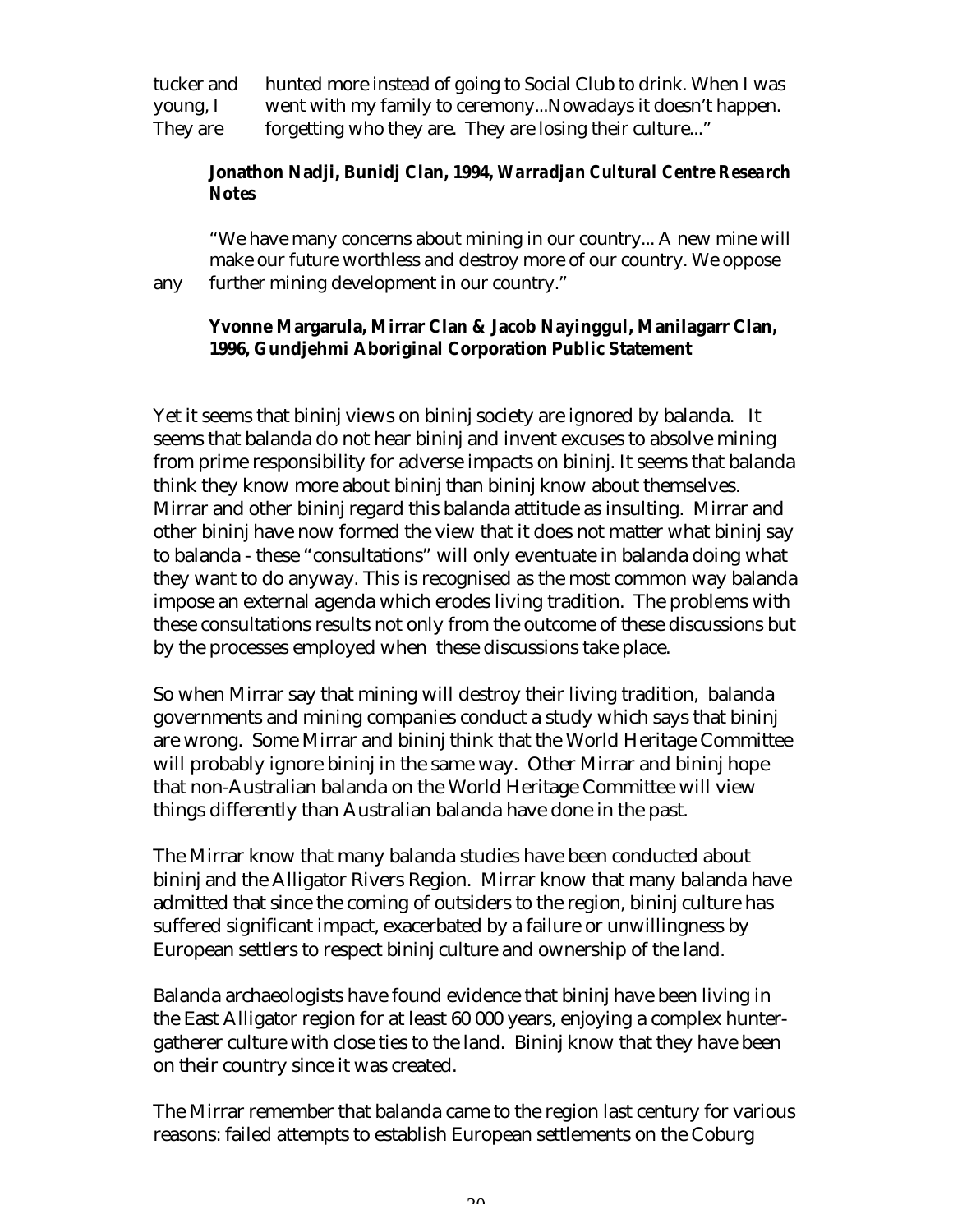Peninsula in the 1820s - 1840s, the hunting of buffalo (an introduced species) from the 1880s, and the establishment of a mission at Oenpelli in 1925.

However, the greatest influx of balanda to the region has stemmed from uranium mining and associated development in the region which has occurred very rapidly over the past twenty years.

Although hundreds of reports have been prepared on the Kakadu region since mining commenced, most of these have been written from an nonhuman environmental perspective. Analysis of social impacts has been characterised by a lack of willingness to allow bininj to devise their own processes for determining social impacts and a consequent failure to consult accurately to determine bininj views and solutions. The situation has been complicated by the number of players involved in the region, each with their own institution's often conflicting agendas.

As a result bininj have become wholly sceptical about balanda social impact processes designed to help bininj. The first of the major studies into social impacts was established to provide information to the Federal Government on whether the Ranger uranium mine should be allowed to proceed. Its findings (that mining would have negative social impacts) and recommendations (that mining should go ahead anyway) was to set the tone of most future balanda studies about bininj in the Kakadu region.

## **2.1. The Ranger Uranium Environmental Inquiry**

The Ranger Uranium Environmental Inquiry (the Fox Inquiry) was established in 1975 to inquire into environmental aspects of the development of uranium deposits in the Northern Territory of Australia. Its role was to determine whether commercial uranium mining should be permitted in the region. 'Environment' was given a broad reading, and included social considerations.

During its course, the Fox Inquiry produced two reports: the *First Report* delivered on 28 October 1976, and the *Second Report* delivered on 17 May 1977.

After consultation with many of the parties involved, the Inquiry ultimately delivered a highly cautious verdict that uranium mining should be permitted to proceed:

The hazards of mining and milling uranium, if those activities are properly regulated and controlled, are not such as to justify a decision not to develop Australian uranium mines. (First Report, p 185)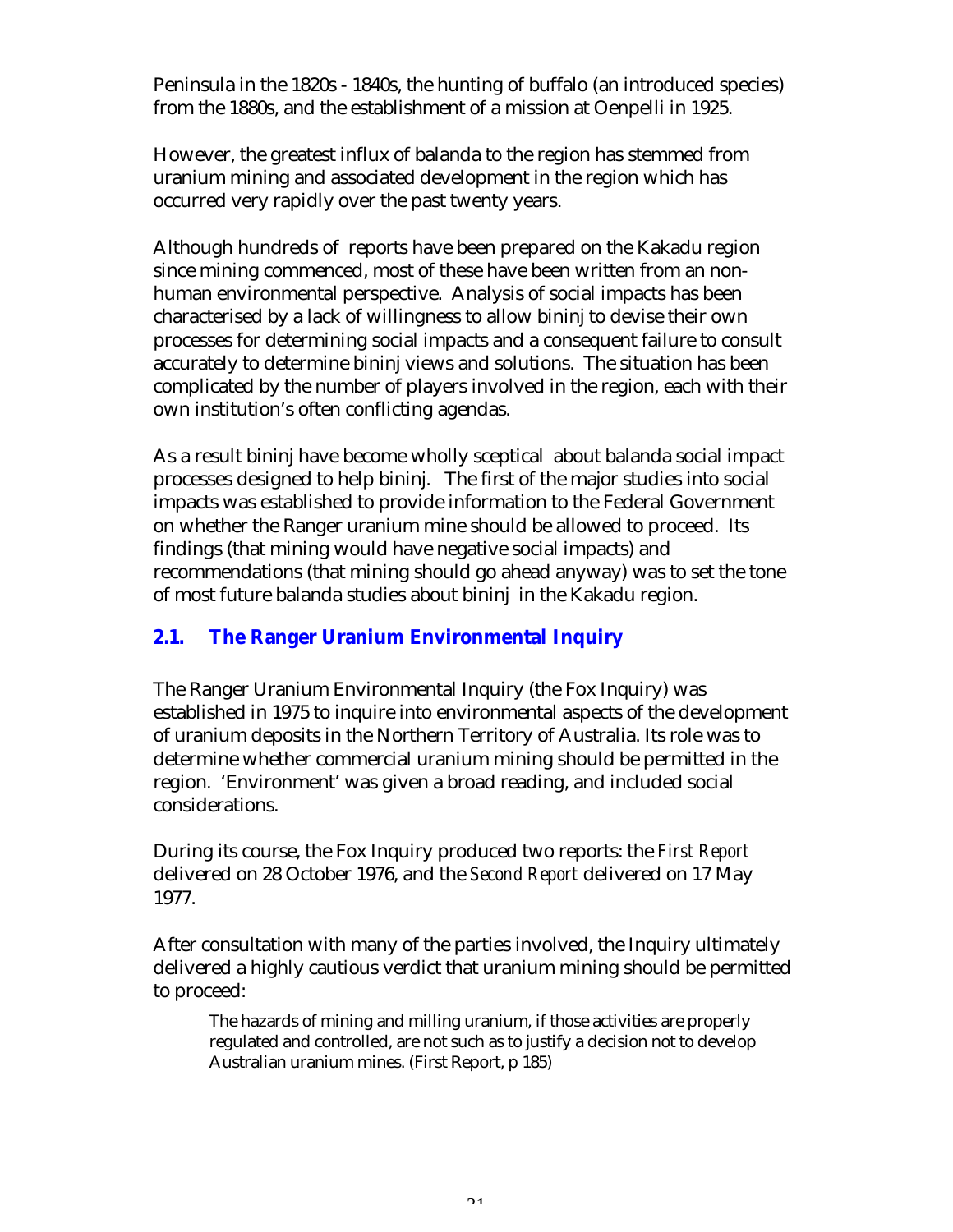This verdict was reached on the basis of *environmental*, not social and jurisdictional, considerations, and it was acknowledged to be against the wishes of the Mirrar and other bininj of the region:

#### **Aboriginal attitude**

The evidence before us shows that the traditional owners of the Ranger site and the Northern Land Council (as now constituted) are opposed to the mining of uranium on that site. The Northern Land Council, as constituted before the land rights legislation was passed, had expressed the same view to us. The reasons for the opposition… would extend to any uranium mining in the Region. Some Aboriginals had at an earlier stage approved, or at least not disapproved, the proposed development, but it seems likely that they were not then as fully informed about it as they later become. Traditional consultations had not then taken place, and there was a general conviction that opposition was futile. The Aboriginals do not have confidence that their own view will prevail; they feel that uranium mining development is almost certain to take place at Jabiru, if not elsewhere in the Region as well. they feel that having got so far, the white man is not likely to stop. They have a justifiable complaint that plans for mining have been allowed to develop as far as they have without the Aboriginal people having an adequate opportunity to be heard. Having in mind, in particular, the importance to the Aboriginal people of their right of self-determination, it is not in the circumstances possible for us to say that the development would be beneficial to them…

There can be no compromise with the Aboriginal position; either it is treated as conclusive, or it is set aside… In the end, we form the conclusion that their opposition should not be allowed to prevail.

(Second Report, p 9)

This approval was made subject to many qualifications intended to protect Mirrar and other bininj from the adverse consequences of uranium development. These qualifications have since been largely by-passed or ignored by both developers and Government, and are considered below.

During its course, the Fox Inquiry took note of the status of bininj, and provides a snapshot of how balanda viewed the East Alligator region soon before mining began. The region had already suffered impacts from outsiders prior to the report, most notably by buffalo hunting from the 1880s, the mission established at Oenpelli in 1925, and the Border Store which had been licensed to sell alcohol since 1969.

The portrait painted by the Inquiry is of a disrupted society struggling to come to terms with the effects of balanda interference, the consequences of devastation caused by introduced diseases, and the sudden availability of alcohol. Despite this, bininj culture was found to be resisting the changes, through maintenance of customs and traditional institutions, the gradual reestablishment of smaller, more traditional communities, and opposition to activities such as uranium mining and the sale of alcohol at the Border Store. The Second Report concludes its chapter on Aborigines thus: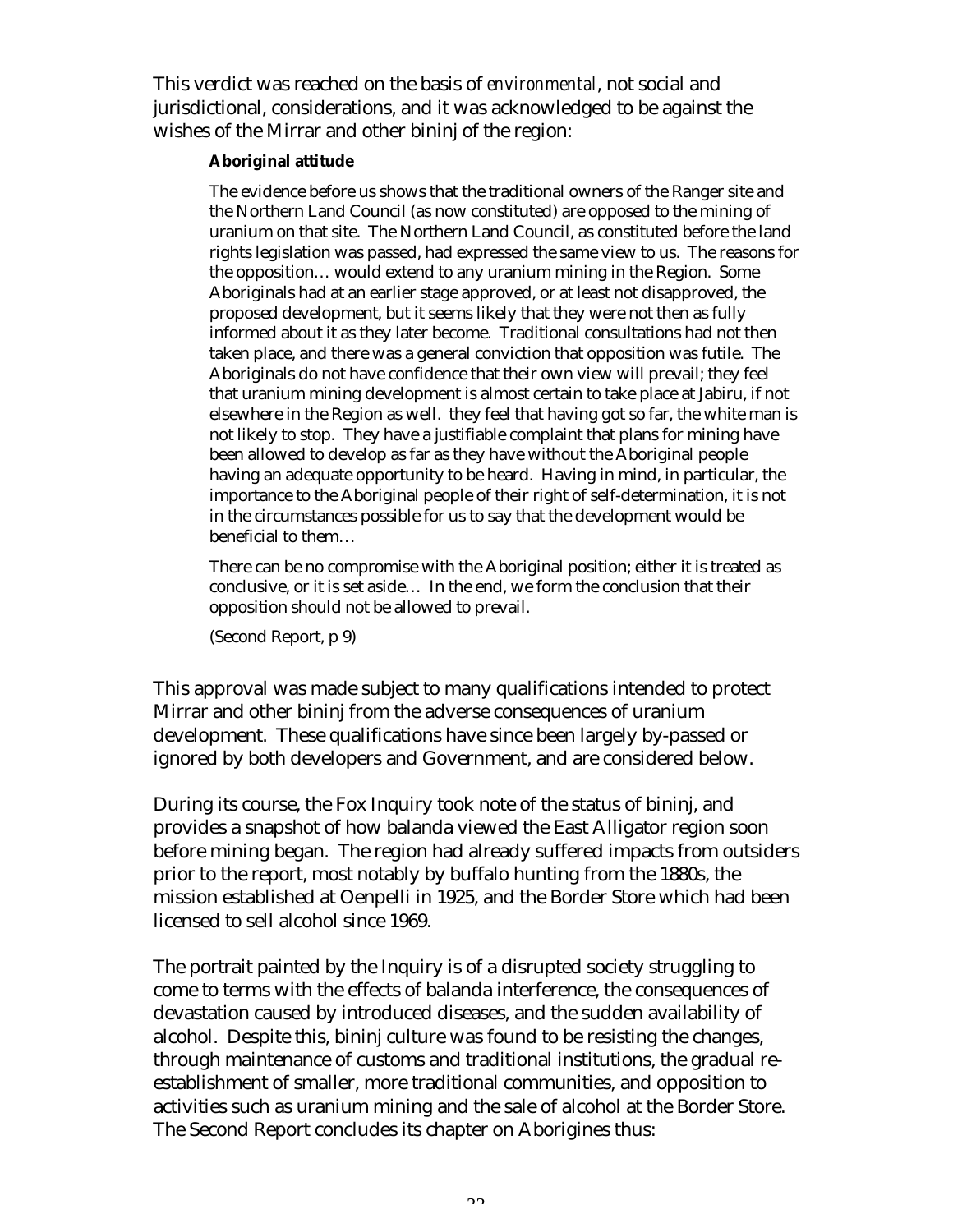The Aboriginals of the Region are a depressed group whose standards of living are far below those acceptable to the wider Australian society. They are a community whose lives have been, and are still being, disrupted by the intrusions of an alien people. They feel the pressures of the white man's activities in relation to their land. In the face of mining exploration, and the threat of much further development, they feel helpless and lost. Their culture and their traditional social organisation do not enable them to cope with the many problems and questions to which this development gives rise. They feel harassed by all the people who have descended upon them in recent times in connection with mining proposals. Their custom is to arrive at important decisions after long deliberation among themselves, sometimes over a period of months or even years. In relation to matters outside tribal tradition, they have not delegated authority to make decisions to any one or more persons. They do not consider the proposed developments as being advantageous to them, as their concerns and values are different from those held by the white man. Their position is perhaps best described in the following words of an Aboriginal leader, Mr Silas Roberts, who was chairman of the Northern Land Council before the Aboriginal Land Rights Act was proclaimed and who is now chairman of the Council of the same name constituted under the Act:

It is true that the people who are belonging to a particular area are really part of that area and if that area is destroyed they are also destroyed. In my travels throughout Australia, I have met many Aborigines from other parts who have lost their culture. They have always lost their land and by losing their land they have lost part of themselves. By way of example, they are like Christians who have lost their soul and don't know where they are—just wandering. We in the Northern Territory seem to be the only ones who have kept our culture.

We are worried that we are losing a little bit, a little bit, all of the time. We keep our ceremony, our culture, but we are always worried. We still perform our ceremonies.

We are very worried that the results of this Inquiry will open the doors to other companies who also want to dig up uranium on our sacred land. There are so many I find it hard to remember them all...we think if they all get in there and start digging we'll be pushed into the sea. We want a fair go to develop. We are human beings, we want to live properly and grow strong.

We see white men as always pushing. We know white men think differently from us, and they are not all bad. But even this Commission is pushing in its own way. I must explain this because it is very important that our difficulty in this is understood. The trouble is that Aborigines did not run their business the same as the white men. We did not and do not reach decisions in the same way. Our people are not as free to make decisions and give evidence as white men seem to be. If you add to this that most Aborigines are very frightened of white people and you will have a lot of trouble getting them to come back to give evidence more than once. These problems are always faced by our field officers. Let me explain a little bit more. We have got to make decisions in respect to land our own way.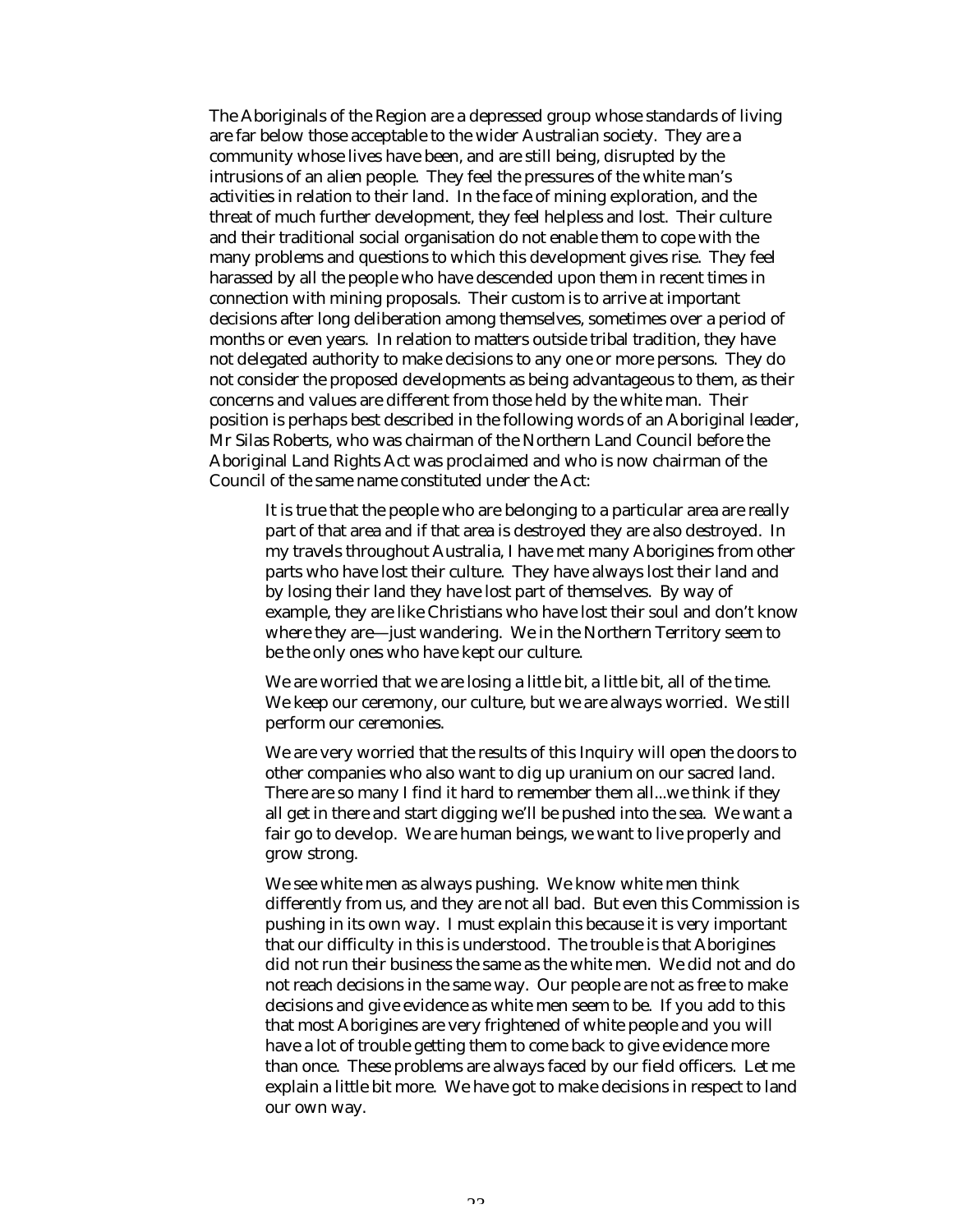It is a long hard road...sometimes a person or group will say 'yes' then talk a little bit more and then say 'no'. Then more talk might take place after a few months and still no final answer. Then all the people who really belong to that country will go over it all again until everyone is sure of his answer and then the answer is given. That may be years after the first talks if the question is a hard one. (Second Report, pp 46-47)

Additionally, it was submitted to the Ranger Uranium Environmental Inquiry by the Council of Aboriginal Affairs that there be no development of the uranium deposits for twenty years, to allow bininj time to be able to withstand the inevitable impacts.<sup>1</sup>

It may seem surprising that, in spite of appreciating the depth of bininj opposition to development on their land, and the likely negative consequence of such development, that the Commission was able to approve the mining development. However, the development was to proceed in accordance with five major factors designed to protect bininj interests:

- 1. the establishment of the Northern Land Council to represent Aboriginal interests;
- 2. protection and buffering by establishment of Kakadu National Park;
- 3. limitations imposed upon the mining township of Jabiru, to limit the presence of non-Aboriginals to those strictly necessary to mining projects;
- 4. the granting of land rights under the *Aboriginal Land Rights (Northern Territory) Act 1976*, and the 'Woodward' principle, '*that the clear wishes of Aborigines on any matter related to the land should not be over-ruled without reference to some independent authority*'. (Aboriginal Land Rights Commission *Second Report* para 515(d), p 94) and;
- 5. the expectation of *sequential* development, providing the opportunity to evaluate mining effects and to modify the operation or to withhold approval from subsequent projects.

The commissioners apparently believed that by attaching these conditions intended to isolate the mining development and protect bininj interests that bininj culture would not be unduly affected. These beliefs have now proven to be unfortunately optimistic and the measures tragically ineffective to prevent continuing erosion of extant bininj culture. One key

 $\overline{a}$ 

<sup>1</sup> Council for Aboriginal Affairs *Submission to the Ranger Uranium Environmental Inquiry* Transcript of Proceedings, Sydney, 5 June 1976, p 11250.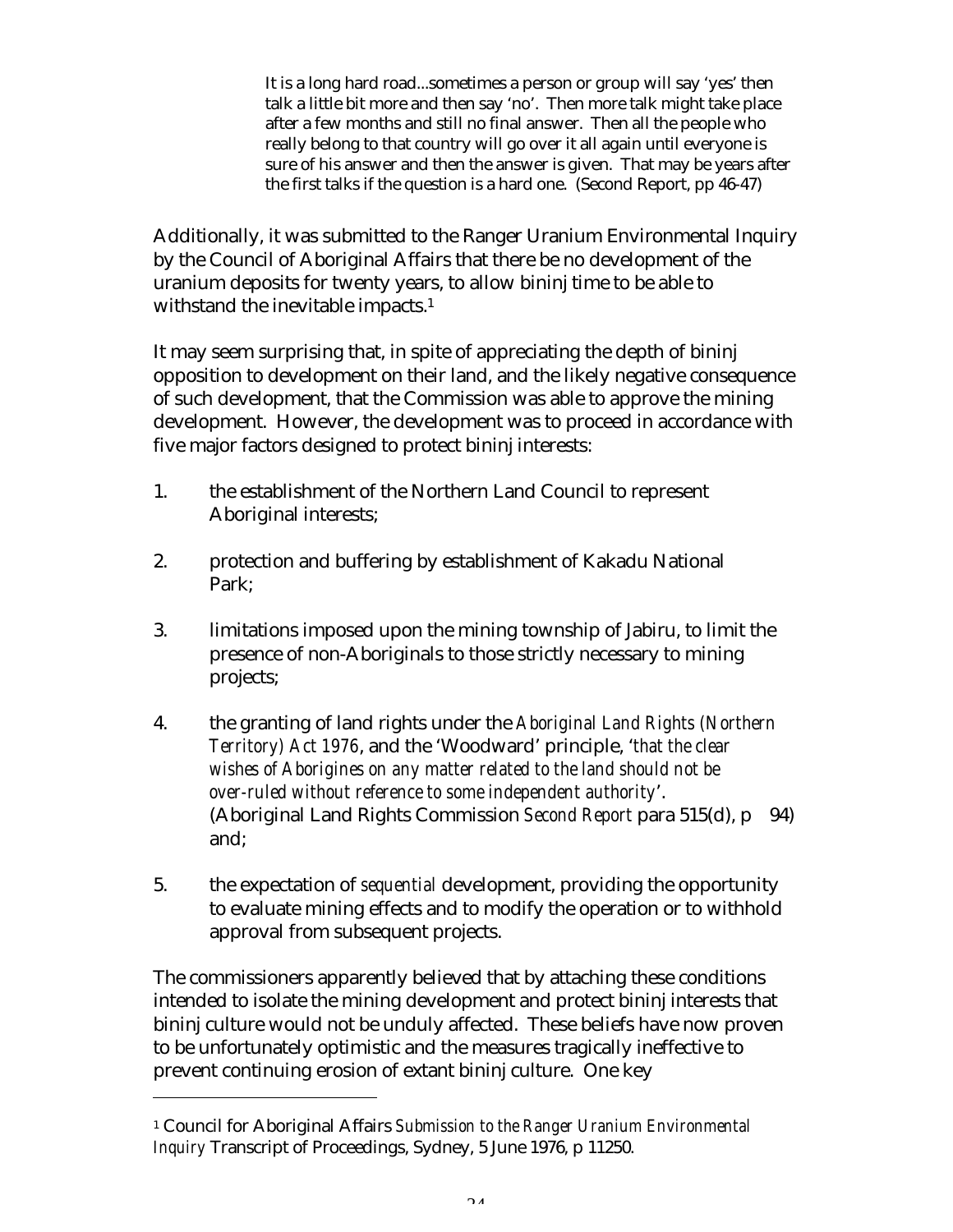recommendation, that development should be sequential, has been completely disregarded by the Australian Government. The Commonwealth's poor understanding of the interdependence of these recommendations has been demonstrated by the decision to proceed with the proposed Jabiluka mine.

The Mirrar believe that the process by which the Ranger and Jabiluka agreements were procured, and the subsequent development of Ranger Uranium Mine (and now construction of the Jabiluka uranium mine), forms a tragic case study of how bininj interests can on one hand be *seen* to be protected, but on the other hand sacrificed for commercial convenience.

It is often claimed that bininj voluntarily agreed to mining, in return for the benefits of mining royalties. This is far from the truth: it is well recognised that bininj have always been opposed to uranium mining. The Fox Report had this to say on the matter:

While royalties and other payments referred to in (b) are not unimportant to the Aboriginal people, they see this aspect as incidental, as a material recognition of their rights… Our impression is that they would happily forgo the lot in exchange for an assurance that mining would not proceed. (Ranger Uranium Environmental Inquiry second report, 269)

The process by which the Ranger and Jabiluka agreements were signed involved an extraordinary degree of coercion and duress. A situation in which bininj believe they have no option but to sign the agreement is hardly a voluntary process.

## **2.2 The Process of Bininj "Approving" the Ranger Uranium Mine**

Under then sub-section 40(1) of the *Aboriginal Land Rights (Northern Territory) Act*, the granting of a mining interest on bininj land required consent by the Northern Land Council on advice of the Traditional Owners. However in 1979, s.40(6) specifically *exempted* the Ranger project from s 40(1), removing the veto right. This left the NLC with the right to negotiate the terms, but without the ability to stop the development proceeding.

Furthermore, if agreement could not be reached between the mining company and the NLC, the Minister for Aboriginal Affairs could appoint an arbitrator under subsection 45(1) of the *Aboriginal Land Rights (Northern Territory) Act*. If the NLC did not agree to the arbitrator's proposed terms and conditions, the Minister could then enter into the agreement on behalf of the Land Council. According to the NLC's chief negotiator Stephen Zorn, several times during the negotiations the Government threatened to invoke that subsection.

Although the NLC was required to act at the instruction of the traditional owners, it is now clear that the NLC directed much of its energies towards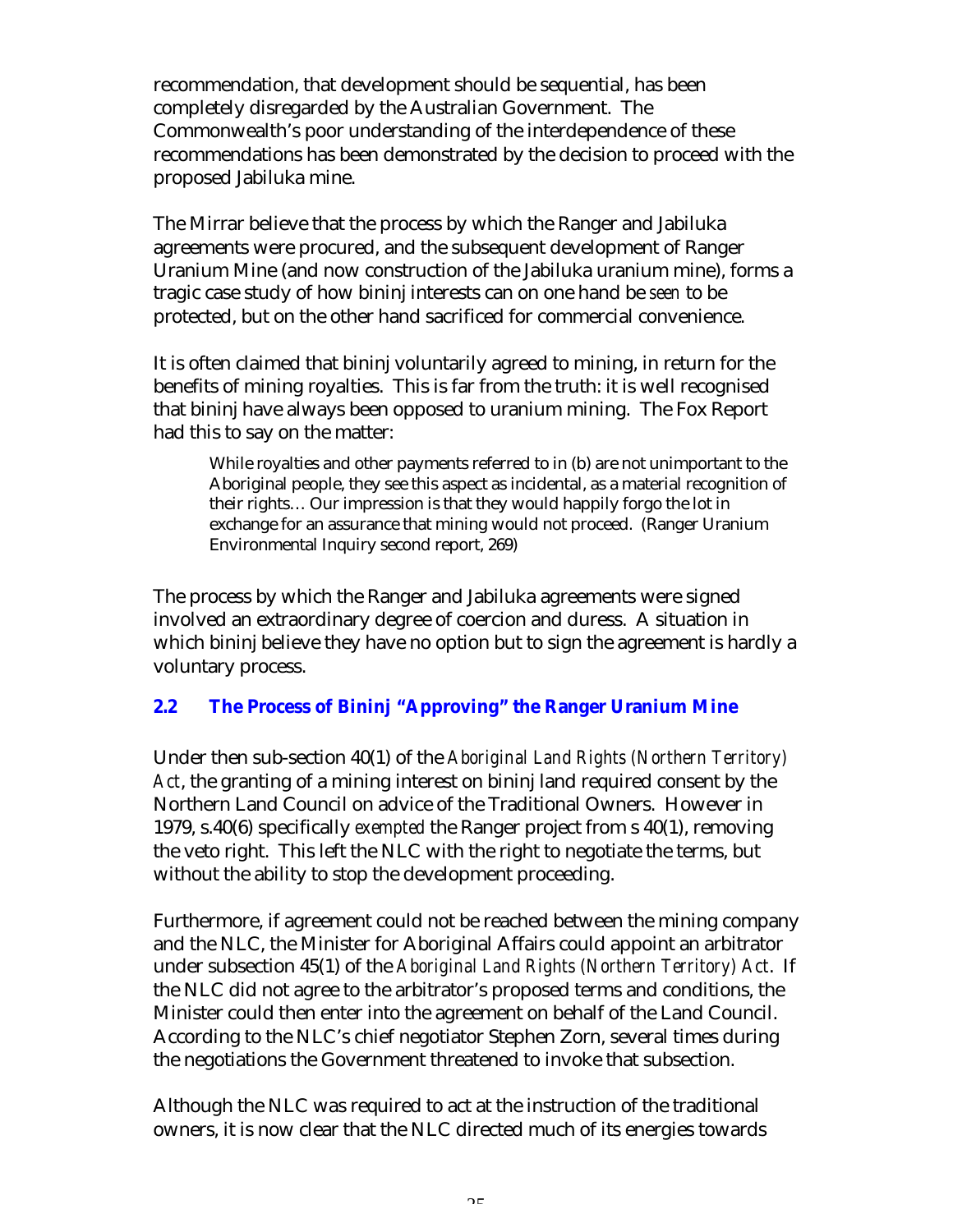encouraging the traditional owners to acquiesce. It seems that the NLC did not believe that the uranium mine could be stopped, and rather than follow the wishes of the traditional owners in opposing the mine, it sought to secure their approval on what the NLC perceived to be favourable terms. Thus, even the body that was instituted and required to represent the traditional owners' wishes instead acted out of self interest.

The Mirrar can only speculate that the reasons for the NLC's actions were twofold. Firstly, the NLC was to receive a substantial share (40%) of the mining royalties. Secondly, as a body the NLC was set up by, and closely tied to, balanda government. As a quasi-government institution, it had much to lose by failing to cooperate with the government. At a meeting at Red Lily Lagoon in Arnhem Land, the NLC chairperson Galarrwuy Yunipingu was quoted as follows:

If we don't sign the agreement, [Prime Minister] Mr Fraser has told me he has power to block the Aboriginal Land Rights Act, and that he will stop the funds to the outstations.

If the Land Council makes a mistake on this question the whole of Australia will know and many people will support those who want to see Aboriginals without land, without any right to make their own decisions, and without a Land Council to represent them. 2

Ultimately the Northern Land Council took legal action against the Commonwealth in relation to the duress applied during subsequent negotiation of the Ranger Agreement.

## **2.3 The Process of Bininj "Approving" the Jabiluka Uranium Mine**

The process employed by mining interests and government to achieve the Ranger agreement set a precedent for the mining company Pancontinental to follow when seeking approval for the Jabiluka uranium mine in 1981.

Against a backdrop of deceit, distortions and outright lies the traditional owners were finally compelled to sign the mining agreement on the mistaken belief that, just like at Ranger, they would be denied gaining balanda recognition of their traditional ownership under the *Land Rights Act* unless they approved the Jabiluka mine.

Although the Jabiluka lease did not have the Ranger exemption from veto under s 40(6), Pancontinental was able to skilfully employ confusion and double-standards arising from the Ranger negotiations to compel the traditional owners to "agree" to the Jabiluka mine proceeding.

 $\overline{a}$ 

<sup>2</sup> Quoted in Carrol P 1978, *Uranium mining: the Oenpelli viewpoint*, Nungalinya Occasional Bulletin No 1, Nungalinya College, Darwin.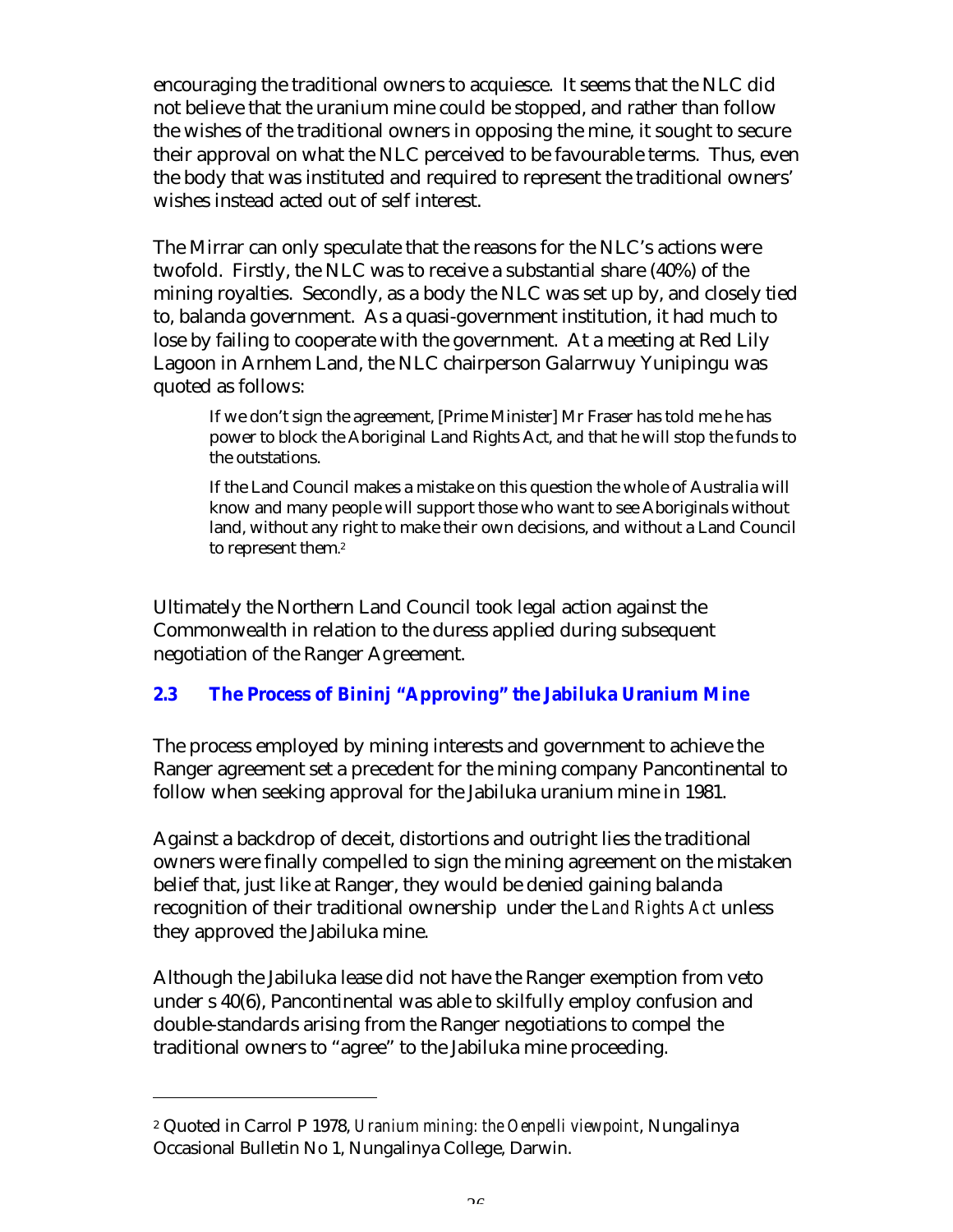The story of how the Mirrar and other bininj were unconscionably forced into signing the Jabiluka agreement is set out in a document prepared by the Gundjehmi Aboriginal Corporation called: *We are not talking about mining: The history of duress and the Jabiluka Project*. We urge members of the UNESCO mission to read this document in full to gain an understanding of why Mirrar feel that the existing Jabiluka agreement is not legitimate.

## **2.3 See No Evil, Hear No Evil - Balanda Ignoring Balanda**

Mirrar and other bininj know that some balanda were telling the government that their approach was bound to have a severe impact on bininj living tradition in the Kakadu region. Unfortunately these balanda were largely ignored in the same way as bininj. One of these balanda, who knew bininj well, was a man called H.C. "Nugget" Coombs. In his article *Impact of Uranium Mining on the Social Environment of the Aborigines in the Alligator Rivers Region*, <sup>3</sup> Coombs delivered a scathing report on the abuse of process that followed the Fox Inquiry, clearly perpetrated at the expense of bininj interests.

One of Coombs' major criticisms was the Government's rejection of the 'sequential' approach to development. The current manifestation of this is that the traditional owners are now bound by a Jabiluka agreement that is sixteen years old, which is contrary to their manifest wishes and represents a substantially different mining proposal. The determination of Mirrar and other bininj to stop Jabiluka is built upon the experiences derived from ERA's Ranger mine, and is clearly based on a more informed position than before mining commenced, when the original agreement was procured under highly dubious circumstances.

Coombs outlines the background to the signing of mining agreements by the NLC, and concludes:

> The Government and the mining company have therefore signatures as required by the *Land Rights Act* to validate an agreement. But whether it was agreement freely entered into by the Aboriginal parties, an agreement to which they feel honourably committed, is quite another matter...

These developments follow with the inevitability of Greek tragedy from the original refusal to allow Aboriginal groups the time to make decisions by their own processes and in their own time. That refusal probably reflected an expectation that the decisions would run counter to the Government's wishes and a conviction that the growing sense of futility

 $\overline{a}$ 

<sup>3</sup> The Impact of Uranium Mining on the Social Environment of Aborigines in the Alligator Rivers Region, 1980, (In Harris, *Social and Environmental Choice – The Impact of Uranium Mining in the Northern Territory*), CRES Monograph 3, CRES, ANU, Canberra, 122-135.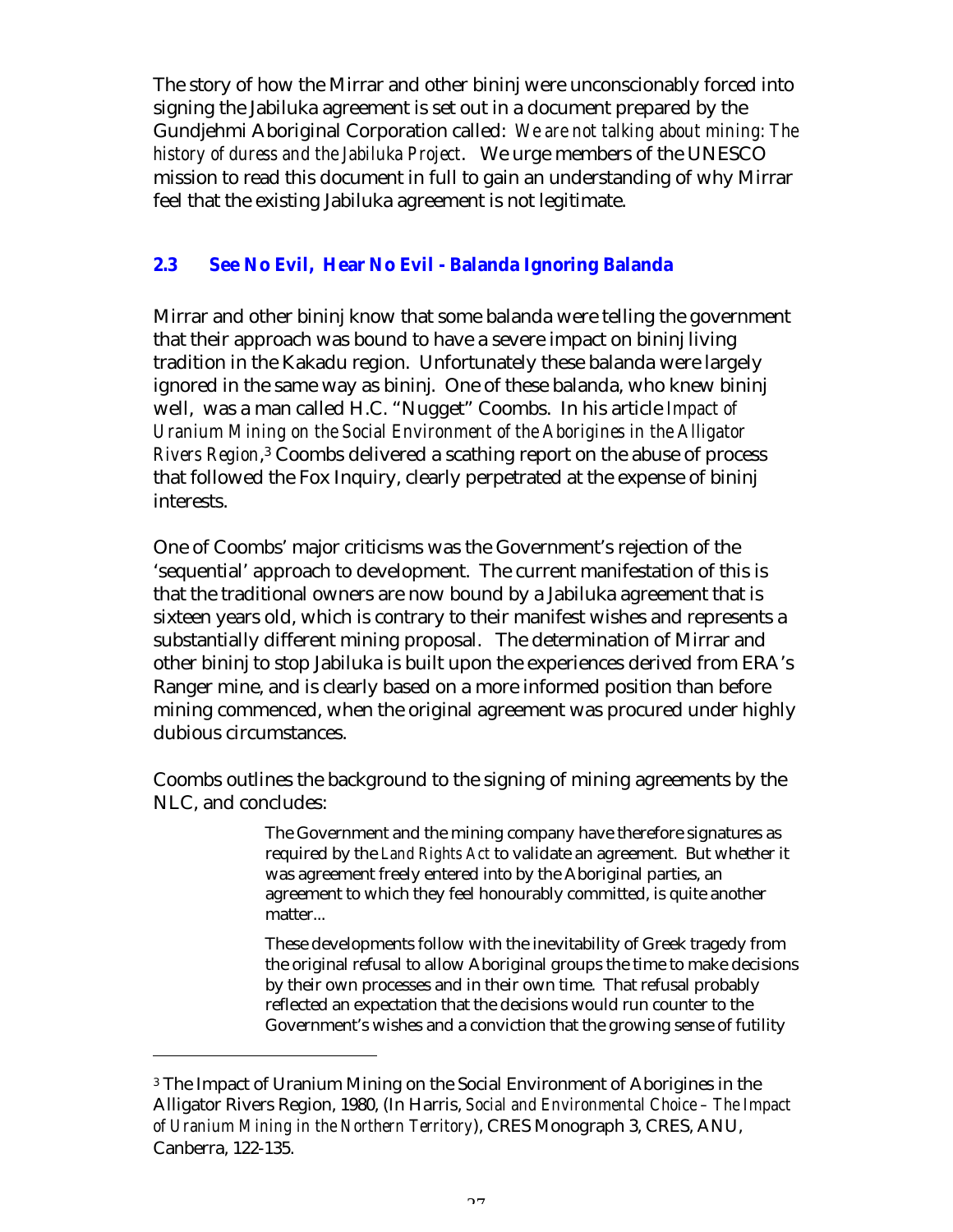which Aborigines feel about the processes of consultation between the Government and themselves will lead Aborigines to acquiesce in whatever happens. (p.127)

Coombs then gives a scathing critique of the handling of the distribution of royalties.

> In fact money is being distributed to individuals in ways which seem almost calculated to provoke mistrust and dissension among Aborigines...

It is difficult to avoid the suspicion that Government parsimony in this matter is motivated by the desire to make the Northern Land Council dependent on mining royalties and so more concerned to reach agreements whatever the views of the communities it represents. (p.128)

#### And concludes:

This the central component of the Woodward-Fox scenario within which Aboriginal interests and welfare were to be protected from damage to their society and way of life has proven seriously defective. The blame for this lies firmly on the Government. I believe it has ignored the need to allow Aboriginal traditional decision-making processes to be followed. It has exerted pressure for decisions to be reached within times which made the use of these processes impossible and on the nature of the decisions themselves. (p.129)

Coombs then discusses the establishment of the Kakadu National Park as the 'second major constituent of the Woodward-Fox scenario', which he describes as initially 'encouraging' but later 'there has been a hiatus'.

There are strong criticisms of the processes surrounding the township:

Its planning goes on behind closed doors. Aborigines in the region have no knowledge of the physical or social principles on which it is to be constructed or by which it will be managed. Existing white towns in Aboriginal territory present a frightening record of failure to meet Aboriginal needs, of blatant prejudice and insensitivity, of ignorance about and hostility towards Aboriginal society... At present those Aborigines and others who are concerned that those needs and aspirations should reasonably be met, are unable to make any contribution. They are faced only by questions. (p.130)

He then describes elements of the Fox inquiry and the Land Rights Act which...

> ... I consider to indicate that both the Parliament and the Ranger Inquiry intended that subject only to the National Interest clause, Aboriginal wishes in matters affecting the land should be paramount. An external observer cannot escape the impression that, increasingly day by day, that principle is honoured more in the breach than the observance. Where Aboriginal wishes conflict with the interests of mining companies, white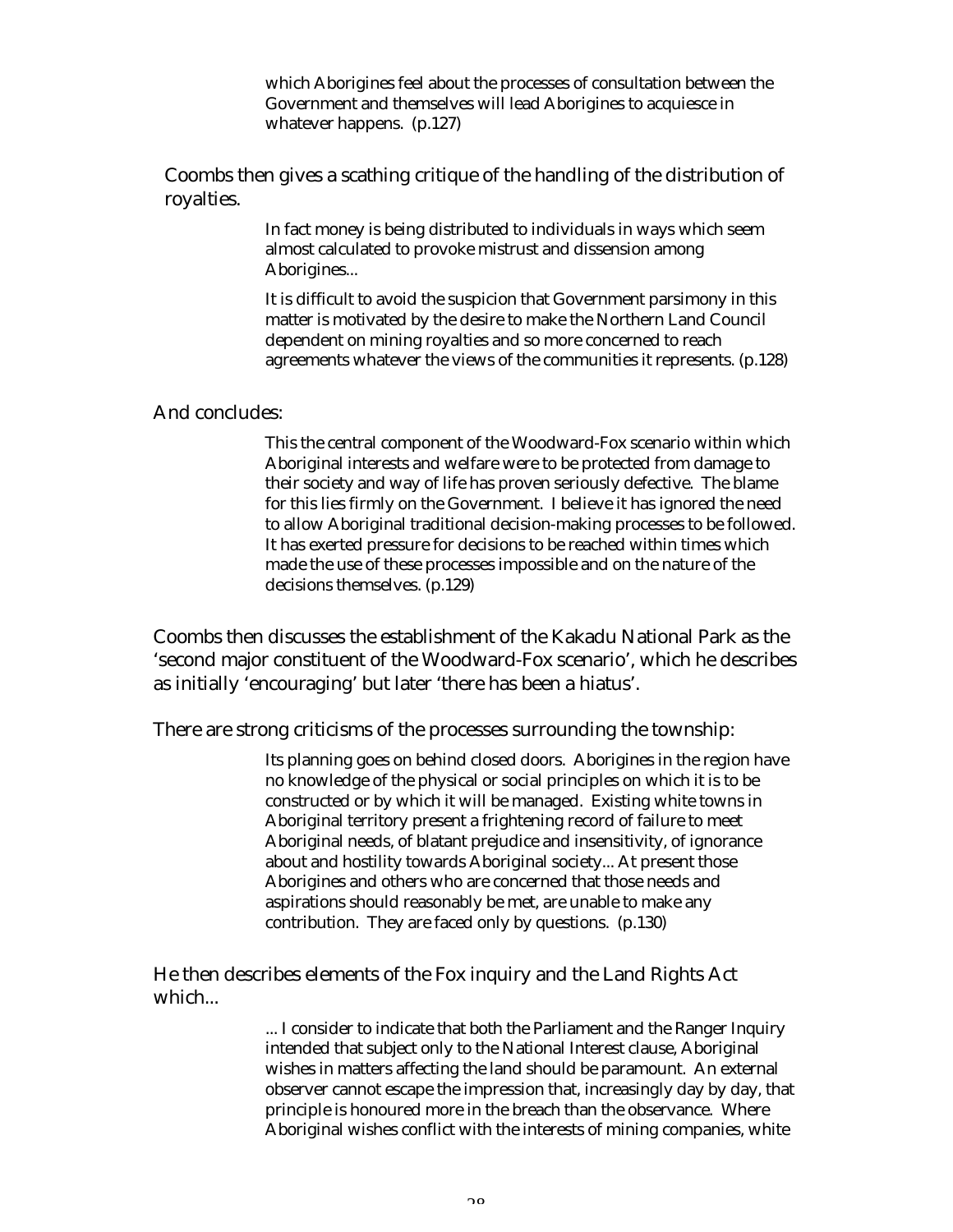property owners, or the convenience of bureaucrats the original intention appears to be whittled away till the principle has become little more than an advertising slogan bearing little relation to the quality of the product... (p.131)

There is little or nothing in what is happening in relation to mining, to the Park or to the township which gives real recognition to the fact of Aboriginal ownership. The taint of paternalism is apparent everywhere. (p.131)

Although the Coombs' report was written before the signing of the Jabiluka "agreement" (it was published in 1980), it does provide a clear indication of the way obvious and identified dangers to bininj living tradition have been wilfully ignored by government and industry as mining has proceeded in the region.

## **2.4 Aborigines and Uranium: the Report on the Social Impact of Uranium Mining on the Aborigines of the Northern Territory**

This was another balanda-controlled project undertaken by the Australian Institute of Aboriginal Affairs which sought to monitor the social impact of uranium mining on bininj communities in the Alligator Rivers region over a five-year period from 1978 to 1984. Its final report was published as *Aborigines and Uranium – Consolidated Report to the Minister for Aboriginal Affairs on the Social Impact of Uranium Mining on the Aborigines of the Northern Territory* (Australian Government Publishing Service, Canberra 1984).

The project comprised four major aspects: the collection of baseline data prior to the commencement of mining; an examination of *input* factors, such as royalty monies and employment in the mining industry; examination of issues arising from mining, such as the creation of Kakadu National Park and Jabiru; and field work recording bininj attitudes.

Although quite different in structure, the project was apparently designed as a follow-up to the Fox Inquiry, and contains a lengthy critique of its outlook and process.

The report makes a highly significant point that apparently eluded the commissioners: that it would be *bininj-bininj relations*, not bininj-balanda relations, that stood to be affected the most, and lose the most, by the imposition of mining. By failing to appreciate this highly sensitive point the Fox Inquiry makes a critical error, as the measures it recommends to protect bininj culture simply do not take this into account. Difficulties associated with representation and decision making processes were glossed over or altogether overlooked.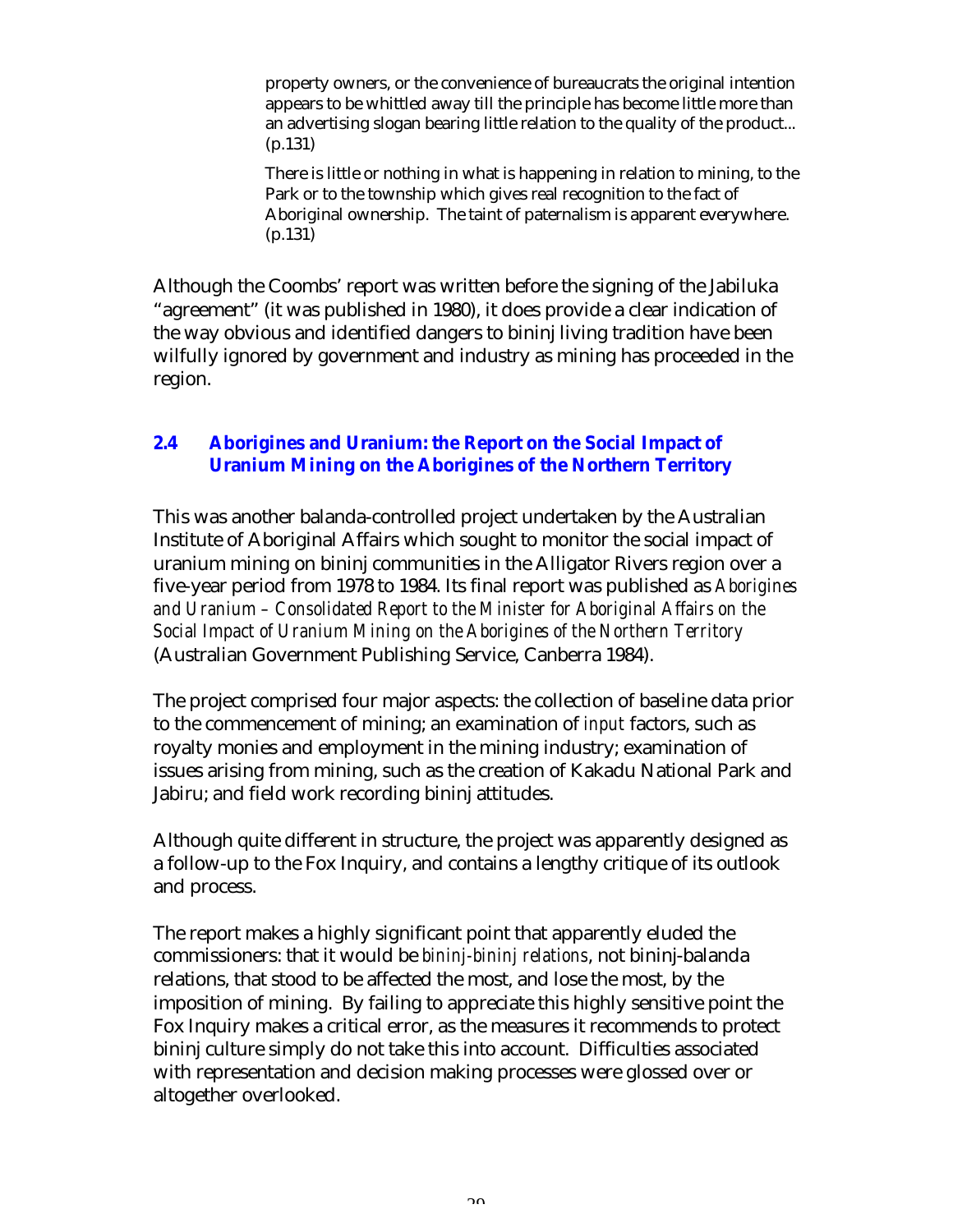The AIAS report is critical of the Fox Report's unfortunately Anglocentric assessment of bininj culture: "There is more than an element of wowserism and the 'Protestant Ethic' in the Commission's findings." (p 83). The Fox Report's suggested solutions similarly seem to miss the point:

What was the Commissioners' way out? They put it all down to lack of morale, a lack of self-esteem, and suggest, by way of solution, a range of good works: better houses, more job opportunities, better health and education services; control over alcohol – preferably its total prohibition; and the granting of land. How these would work remains quite mysterious. The Commissioners describe but do not explain their strategy.

The local Aboriginal people always appear at a distance. Their own views are **nowhere** reported. They present no evidence. They continually require interpretation or external commentary. They are problems, not participants. And they are not to be assigned an active **role**. The administrative arrangements are left to outsiders: specialists. The local people may participate as workers, but not as decision-makers, or as the makers or imposers of sanctions. They are not to have a determining voice. Their voices may be heard, but not heeded: they are nowhere decisive. Their interests are to be represented by a distant, European structured organisation: the Northern Land Council... The Director of the Australian National Parks and Wildlife Service and the Supervising Scientist were also put in caretaker roles: one would control the tourists and the town residents, the other the mines; and both would care for the environment. How this could be reconciled with granting of land ownership, and the fact of Aboriginal responsibilities to land, is not explained. (pp 84-85).

The study also pointed out how balanda attempts to impose decision making structures on bininj - to "include" bininj in the conduct of systems and operations which they never wanted in the first place - were failing. The study confirmed what was obvious to Mirrar and other bininj from the outset, that bininj have largely been left behind and excluded from exercising jursidictional rights, without an effective understanding of, or role in, the decision making process:

What can be said here is that Aboriginal people are not centrally involved in the legal and administrative machinery which has been imposed on the Region, and have not become effective members of the special committees established to deal with social and other problems as they arise. There are no real indicators either that Aboriginal people are developing the skills to be able to participate in a more meaningful fashion; consequently it is not surprising that there is little Aboriginal interest in committee or administrative work. (p.130)

The appalling lack of attention to social considerations were noted in the report, which can be put into sharp contrast with measures taken to protect the physical environment. Why the social environment should be so wantonly disregarded can only be put down to genuine lack of concern for the living bininj culture.

There **are** provisions within the legislation to bring the mining to an immediate halt if monitoring of the physical environment shows that contaminants are being released, or if procedures are not being carried out in accordance with the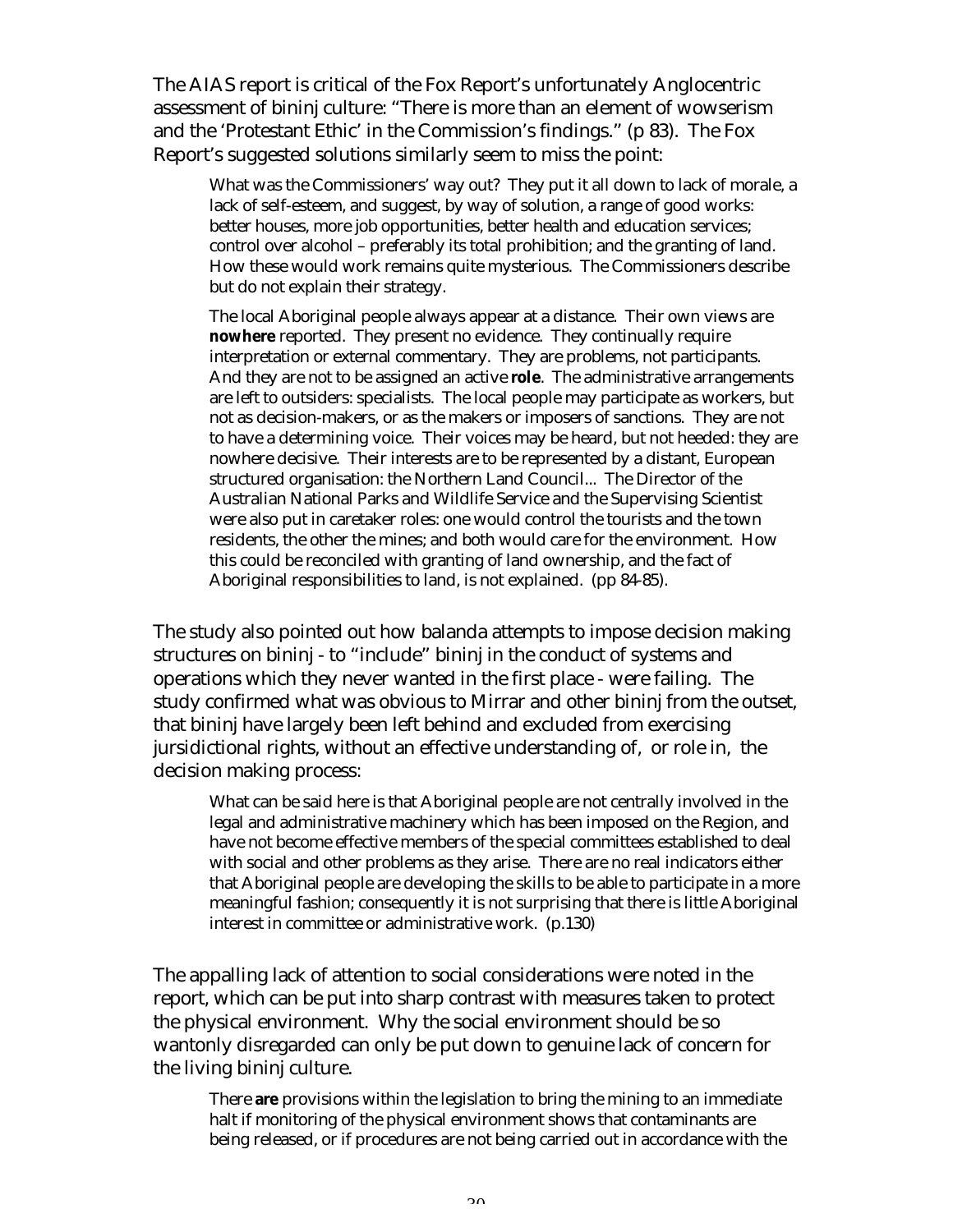various schedules. However, it is significant that regardless of what form monitoring of the social environment took, and the findings such monitoring might arrive at, there are no formal mechanisms to bring the mining to a halt on social environmental grounds. (p 285)

Despite the distinction made between the physical and social impacts in terms of protection, clearly social harms are equally undesirable. Ironically, it is essentially for social reasons that the environment is protected :

There is a reversibility built into present legislation such that if something improper occurs – a release of contaminants into Magela Creek, for example, or some other breach of regulations – the mining or milling can be instantly brought to a halt. However, if it could be proved that few males are likely to survive beyond the age of 35, could the mining be stopped on those grounds? Certainly there are no procedures set down to cover such situations. In any case it could be expected that there would be a rash of arguments to prove that this state of affairs had to do with excessive consumption of alcohol, and/or motor vehicle accidents – and not to do with mining. Aboriginal attempts at explanation would resist such global or total accounts: the tendency would be to give particularistic explanations treating each case one by one. However, what if these explanations, taken as an assemblage, attributed each of the deaths to a human activity related to mining: the digging of this or that hole, the bulldozing of this or that tree, etc? Would grounds then be available for bringing the mining to a halt? (pp 287-288)

The destruction of what balanda consider intangibles may provoke a profoundly different response from bininj. This, like all harm done to the living tradition for which Kakadu has been inscribed as a World Heritage Area has barely been considered by either governments or mining companies.

The report recognises that the rate of change required of bininj has been too great, that what is needed is respite from unrelenting pressure that has been applied since uranium was found.

Aboriginal people in the Region need a breathing space, a chance to come to grips with the various issues and challenges which now confront them. It is doubtful whether they – or their advisers – can confront them unaided. (p 290)

In 1979 this Project recommended a moratorium on new mining developments in the Region. Aborigines, it was said, needed respite and a breathing space. In the present fragile circumstances, the Project concludes that new developments would exacerbate the serious problems besetting the Aboriginal communities. The Project is mindful of plans to expand Park activities and to increase tourism: these will create sufficient strains for the moment without the addition of new pressures. (p 302)

The Project's judgement is that any new developments at this stage will be deleterious. If new developments — mining or tourism — are to occur, several prerequisites are suggested. Firstly, the national task force must be in operation, with guidelines prepared for the mitigation and amelioration of adverse social impacts. Secondly, any such development should be the subject of a new and thorough environmental impact statement (EIS); and if the level of adverse response warrants it, a public inquiry. Bot the EIS and the public inquiry procedures should take account of the aims of the task force and of the materials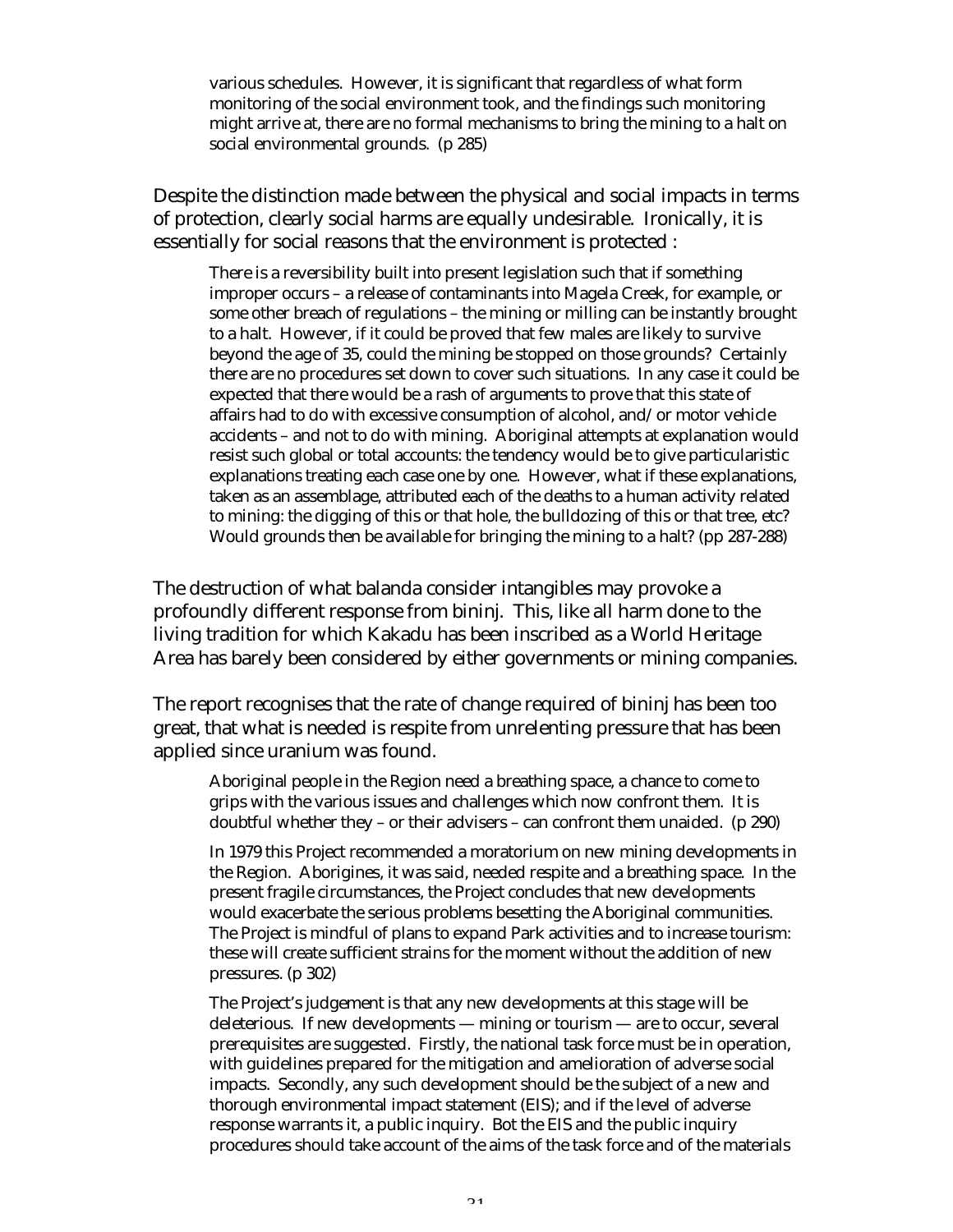produced by this Project. With respect to the existing Australian EIS system, Government might consider the Canadian procedure by which both the developer and the Indian community produce their respective draft EIS, leading to a round-table bargaining before a senior arbitrator as to the contents of the final EIS to be approved by Government. In this way Aborigines could become participants in, rather than merely recipients or critics of, the developer's plans. (p 304)

In the report's conclusions, it was recognised that mining had *not* been beneficial to bininj employment, nor has it alleviated poverty or stopped the 'internal decline' generally. Furthermore, the report acknowledged that mining *was* responsible for generation of 'fringe-dwelling' communities, of impacting upon traditional culture by disturbing sacred sites and associated ceremonies, of instilling a greed for money, and of impacting upon bininj civic culture.

In the conclusion, some of the sharpest findings of the state of bininj living culture is revealed:

## **(ix) The Social Impact of Mining on the Aboriginal Civic Culture**

Aborigines in the Region are in a state of transition between a system of imposed wardship and an assertion of independence, one encouraged by the Government. But the current civic culture is one in which disunity, neurosis, a sense of struggle, drinking, stress, hostility, of being drowned by new laws, agencies, and agendas are major manifestations. Their defeat on initial opposition to mining, negotiations leading to Ranger and Nabarlek, the fresh negotiations on Jabiluka and Koongarra, new sources of money, the influx of vehicles, together have led the Project to an unhappy verdict **THAT THIS IS A SOCIETY IN CRISIS**. (p. 299, emphasis transcribed).

And a society in crisis it remains. The living tradition of the Mirrar is ancient beyond imagination yet fragile in the face of sudden change. This is why Mirrar and other bininj believe that the last thing which is needed in the region is another uranium mine. In spite of the Mirrar mounting a domestic and international campaign, lobbying governments and making representations to many institutions - they are still left waiting for someone to listen.

The report concludes with a set of recommendations, which if implemented could have been of great assistance. *Not even one* of these recommendations were ever implemented as suggested.

#### **4. Summary of Recommendations**

1. Given the findings of this Project and the demonstrated fragility of the community at this point, any new mining or other major development in the Region, including tourism, in the present circumstances and under prevailing conditions will seriously intensify the grave problems already being faced by people in the Aboriginal domain.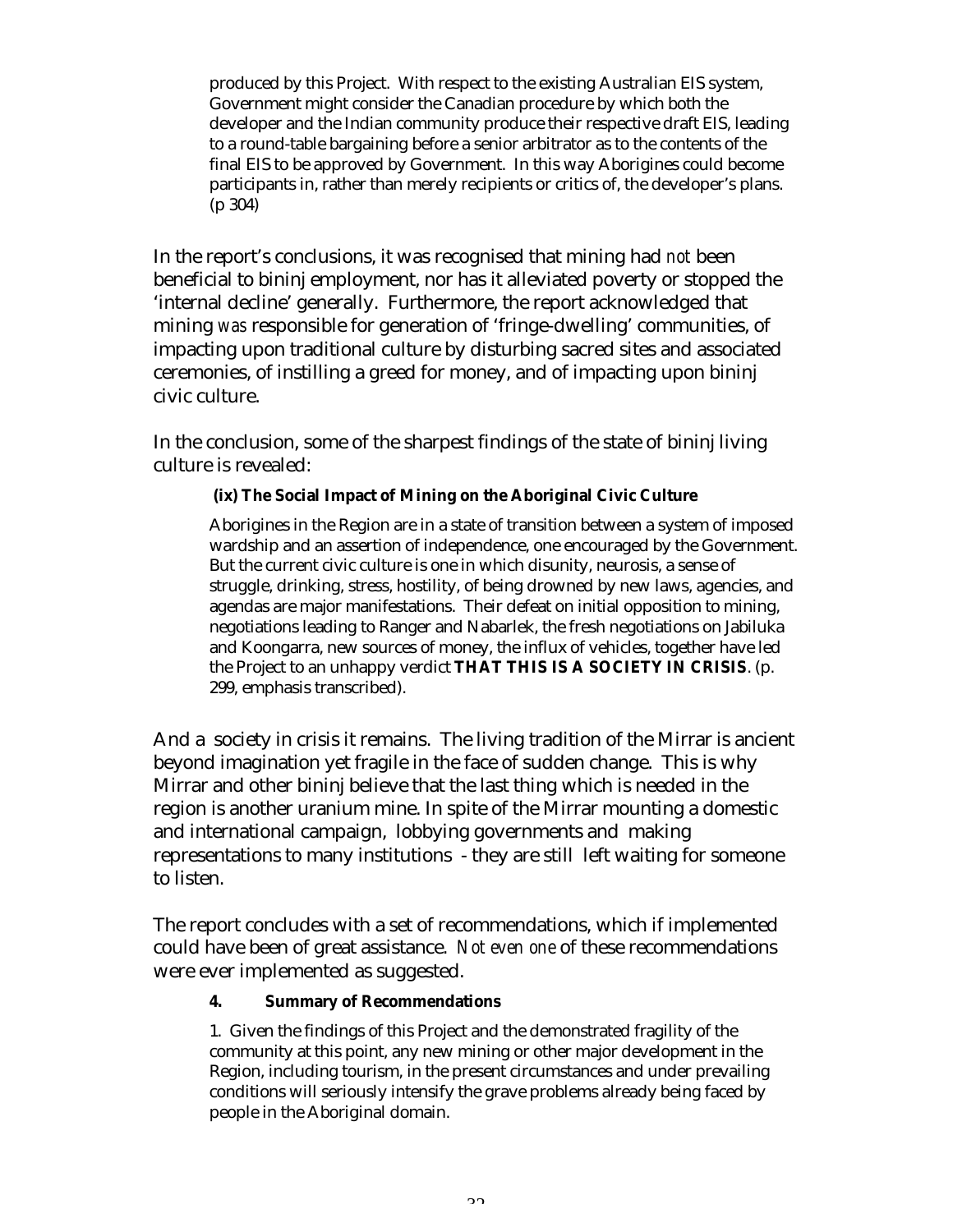2. There should be a commitment by Government to sensitive intervention, and to planned procedures to assist the Aboriginal community's survival, growth, and flourishing.

3. Immediate steps should be taken to create a professionally competent national task force to help Aborigines acquire the necessary skills and techniques for their survival alongside prolonged uranium mining and/or development in the Region. The aims of this task force should be:

(a) To create a partnership through which Aborigines come to know about, understand, and use the precepts and tools inherent in the activities and processes that impinge on their present and future lives: such as the elements of western law, of politics (local, national and international), economics, industrial development, entrepreneurship, science, technology, and western notions of conservation.

(b) To create, through that partnership, a governmental knowledge, understanding, and use of precepts and tools inherent in the Aboriginal world: such as their scale and ordering of social relationships, their political, economic, communication, and decision-making processes, their system of science and technology, and their perception of their living landscape.

4. Any further mining or development should not take place before this task force is created and has developed guidelines and procedures which effectively attempt to mitigate the deleterious effects of mining and development on Aborigines in the Region, and reinforces the positive aspects of development.

5. Any proposal for new uranium mining or other major development within the next ten years should be the subject of a new, full environmental impact statement and, if necessary, a subsequent public inquiry which, taking into account the findings of this Project and the work of the task force, fully assesses the social impact of such further development and recommends accordingly.

6. There should be continued monitoring of the social impact of uranium mining in this Region, in co-operation with the task force and with a stronger formal link with the Office of the Supervising Scientist.

7. There should be consideration of a revised procedure by which Aborigines may, by law, commission their own environmental impact statement as a counter to that produced by the developer, leading to an arbitration between competing or conflicting aims, clauses, and claims (as in Canada).

8. There must be an immediate program of education for Aborigines about uranium: its uses, abuses, values, hazards, and safeguards. (pp 305 - 306).

*Aborigines and Uranium* has been to date the most significant and detailed assessment of the impact of mining on the living culture. It identified many deficiencies in the Fox Report and its implementation - those deficiencies were not rectified. It made a set of recommendations - the recommendations were ignored.

Accordingly it can be seen that what Mirrar and other bininj have been saying all along about the serious dangers to living tradition have been identified by balanda academics themselves but then ignored by balanda politicians and other decision makers. Promises are made and systematically broken. And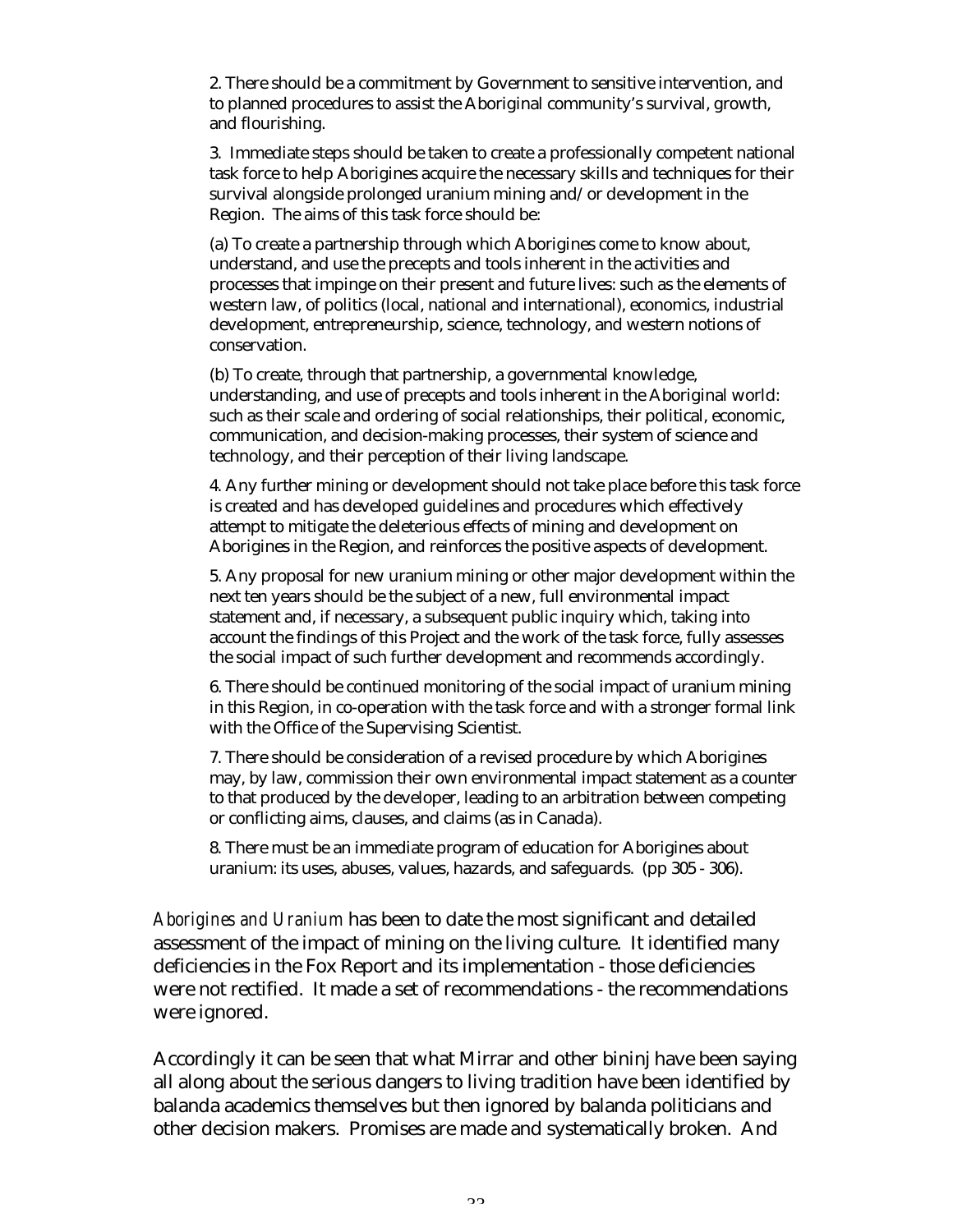with every broken promise Mirrar and other bininj fall deeper into a sense of hopelessness, justifiably believing that no matter how forceful the evidence is that mining is killing their people and country, balanda will continue pushing and pushing until all bininj living tradition is dead.

Further the continuous examination of these issues will nerver serve to resolve them when agendas are imposed by balanda. The processes simply frustrate bininj and continue to act as an impediment to exercising the jursidictional rights inherent in bininj living tradition.

## **2.5 The Kakadu Region Social Impact Study - 1996/7**

Between 1984 and 1996, there was no comprehensive effort to examine the plight of living tradition in the Kakadu region. The Ranger mine had continued to impact on bininj in the extremely harmful way identified by both balanda reports and continuing bininj experience.

Over a similar period, between 1983 and 1996, the Australian Labor Party held control of the Federal Government and had prevented expansion of the uranium mining industry in a manner which precluded the establishment of the Jabiluka uranium mine. However in 1996, a conservative Coalition government was elected to power and immediately changed Federal policy in order to allow the full-scale expansion of uranium mining in Australia.

By this stage the Jabiluka Mineral Lease had been bought by the owner of the Ranger Mineral Lease, Energy Resources of Australia Ltd. It quickly sought approval from the Federal Government for the Jabiluka agreement, now 16 years old, to be enforced and implemented.

However, the political power brokers in the region were under intense public pressure (largely generated by the Mirrar) to address the fact that adverse social impacts in the region had been systematically ignored for more than a decade. Consequently the Federal Government, the Northern Territory Government, ERA and the Northern Land Council agreed that another social impact study should be conducted in the region. The fundamentally flawed and entirely inappropriate study which eventually took place was called the Kakadu Region Social Impact Study (KRSIS).

The Mirrar and other bininj realised soon after the KRSIS process began that the study would be another balanda exercise in identifying problems which bininj knew existed, making a set of recommendations which systematically ignored their views and then proceeding with what the balanda wanted to do anyway - which in this case was to proceed with construction of Jabiluka uranium mine. Yet again, bininj cynicism about the social impact assessment process was confirmed.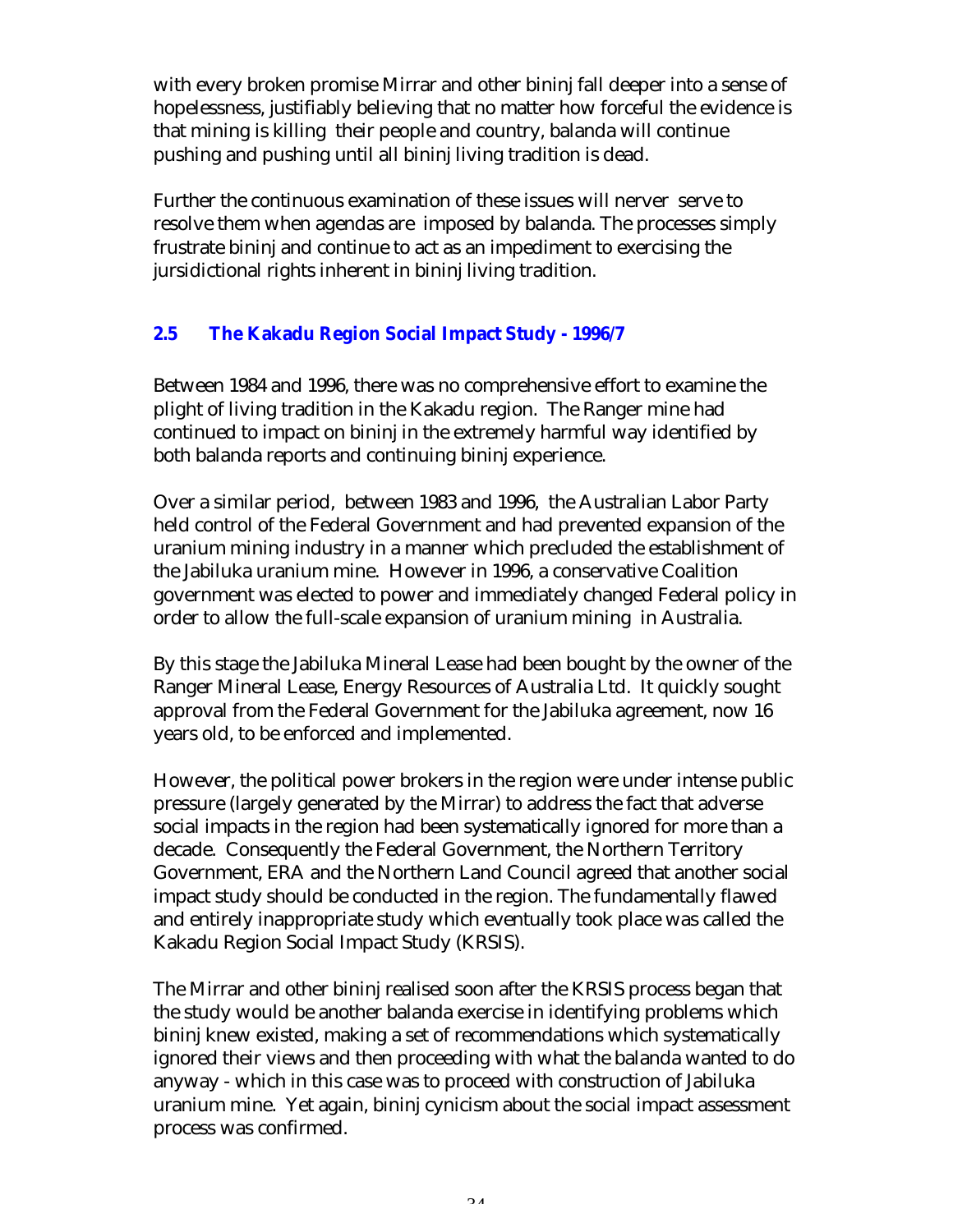While the parties which funded the KRSIS place much weight in its relevance and importance, the Mirrar reject the study as ignorant of central concerns of Mirrar and other bininj. In particular it is vital to note that the study, quite astonishingly, excluded examination of the Jabiluka mine and its impact on Mirrar and other bininj. This is confirmed at the outset of the Study's final report:

The one matter that was not specifically part of the study was the question of the Jabiluka mine. This question is of central concern for the traditional owners of the area. These same traditional owners are also the ones who will need to be involved with many of the proposals that concern Jabiru town and its future arrangements. (v-vi, Chairman's Foreword).

Given this fact alone, the Mirrar do not believe that the KRSIS should be given any serious consideration as a mechanism to address the dangers to living tradition and World Heritage values posed by the Jabiluka uranium mine.

In fact the KRSIS was utterly ineffective in coming to any conclusions about mining and its associated impacts despite being conducted in the context of highly public opposition to the Jabiluka uranium mine by the Mirrar and other Traditional Owners. This is demonstrated once more in the KRSIS final report:

 The Issue of direct and indirect impacts of development on the Aboriginal population has not been unambiguously answered through KRSIS. At best it can be said that positive impacts of mining and tourism are not clearly established vis-à-vis other impacts; but negative impacts are equally not clear-cut. Much of the evidence from consultancies that were meant to address this issue is vulnerable to variable interpretation. For example, Taylor (1996), using 1991 and 1994 data, showed that the socio-economic status of Aboriginal people in the Region is similar to other parts of the Top End. Crough and Cronin's research (1997) does not clearly establish if, in comparative or absolute terms, the Kakadu Region is over- or under-resourced. There is an oft-stated expectation that with mining there should be improvement in the socio-economic status of Aboriginal people. However, as discussed above, there is no clear-cut evidence in this region of such beneficial outcomes. What has been clearly articulated are the indirect impacts and pressures of living in the Kakadu Region: impacts and pressures that come from living in a World Heritage area and in proximity to uranium mining. For Aboriginal people, these pressures are sometimes felt through loss of privacy, little respect for their proprietary interests, difficult decisions over 'caring for country', and internal friction within the Aboriginal community.

The KRSIS study was funded and controlled by those who stand to benefit from mining in the Kakadu region; was conducted in a ridiculously short timeframe more suited to mining construction timetables than proper social assessment; did not consider the issue of the Jabiluka uranium mine despite this project being the largest single proposed impact in the Region; and failed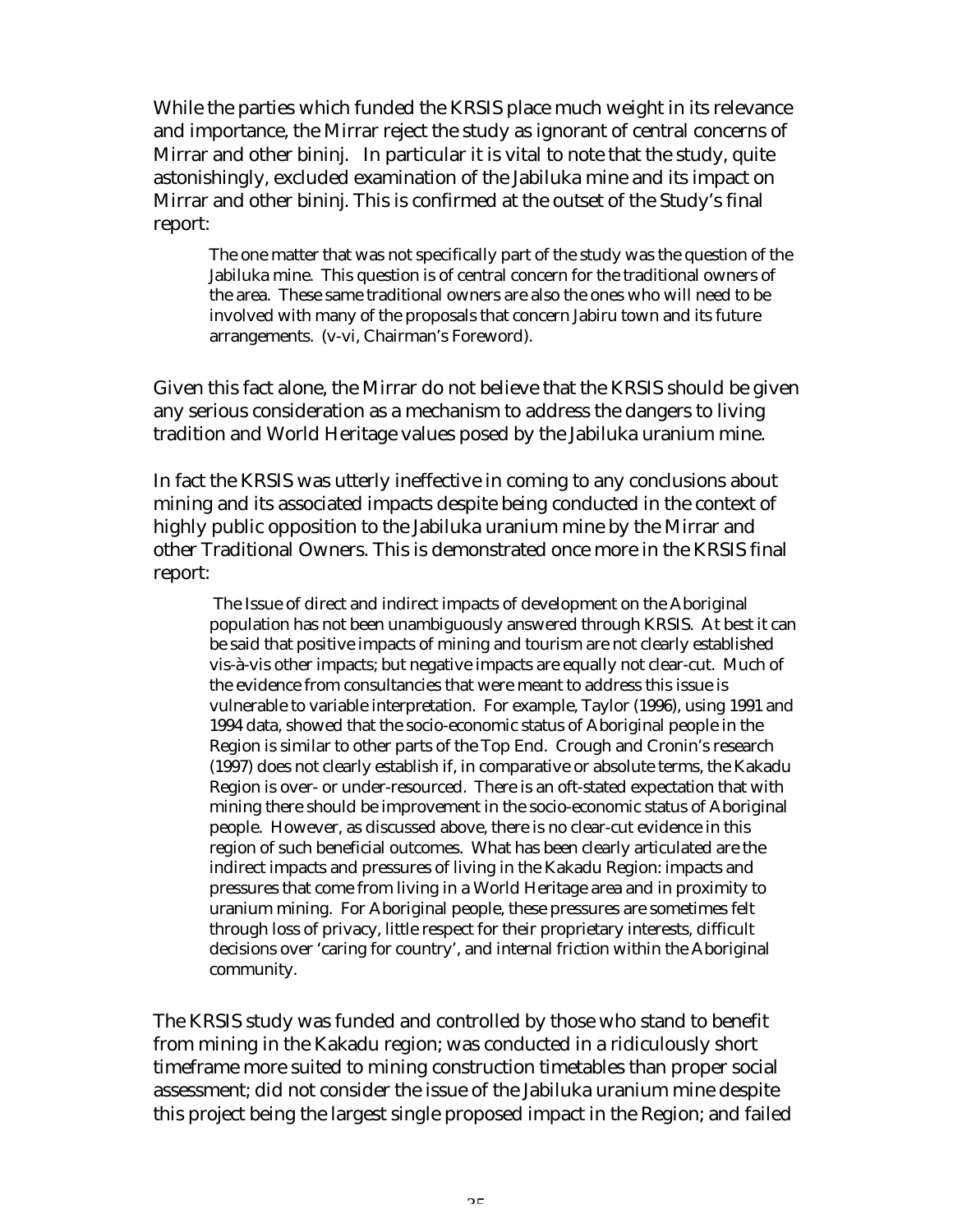to engage local bininj to such an extent that it quickly became viewed by Mirrar as yet another exercise in costly balanda report writing.

The Mirrar belief in the inadequacy of the KRSIS project has been supported by the Aboriginal and Torres Strait Islander Commission (ATSIC), the peak organisation for Aboriginal affairs in Australia:

In their submission to the Jabiluka Environmental Impact Statement process they stated:

ATSIC is concerned that the KRSIS process may not have substantively examined Aboriginal attitudes towards the proposed Jabiluka mine (or other proposed mines). If this is so, it seriously undermines the usefulness of the reports from the KRSIS for the present EIS process and any subsequent developments. ATSIC is aware that many Aboriginal people have questioned the usefulness of the KRSIS and this is in part because they believe the Jabiluka mine will be approved regardless of their views. From their experience in the past twenty years, it is not surprising that so many Aboriginal people in the region do not believe that participating in such processes will further their interests. (p.11)

These major flaws require that the KRSIS be regarded as largely irrelevant for the purposes of the World Heritage Committee's investigation. However it is important to note that nearly eighteen months after the KRSIS recommendations were handed down there has been no implementation of its findings. Only last week was the Chairperson of the KRSIS Implementation Team appointed - without consultation with the Traditional Owners and against their formally expressed wishes that the Chairperson be an Aboriginal person.

KRSIS seems only to have confirmed that the process of exclusion and disempowerment perpetrated by balanda against bininj is just as pervasive today as it was twenty years ago.

## **2.6 . Government Failure to Consider Impacts on Living Tradition in the Approval Process for the Jabiluka Uranium Mine**

The main public vehicle in the Government approval process for the proposal to develop the Jabiluka uranium mine was the Draft Environmental Impact Statement prepared by Energy Resources of Australia. Most of the issues relating to the living tradition of the Mirrar were contained in Sections 7.6 and 7.7.

The Mirrar, through the Gundjehmi Aboriginal Corporation, wrote in their submission to the Draft Jabiluka EIS that the traditional owner opposition to the project had not been adequately acknowledged or explored: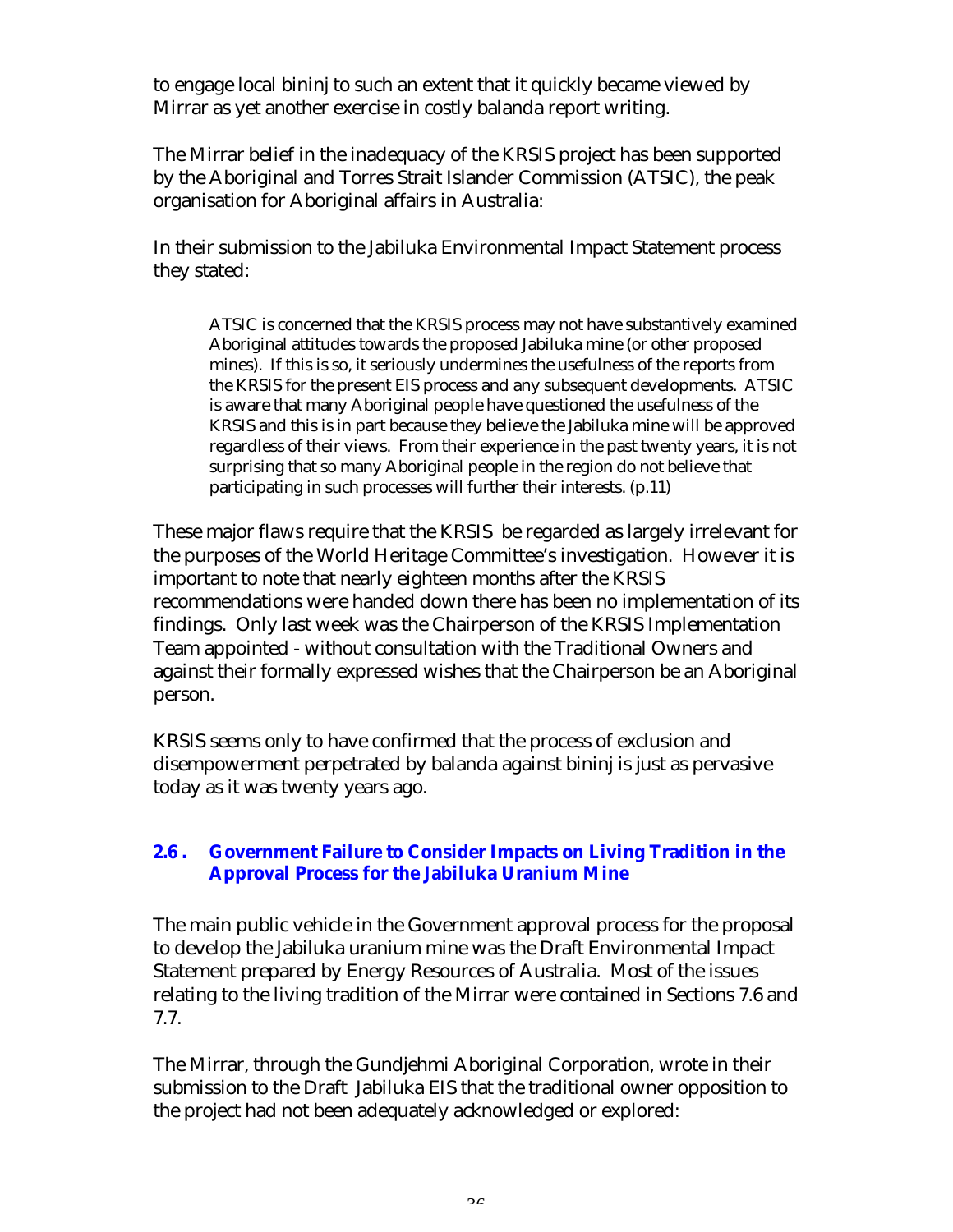In our view ERA is not committed to comprehensive investigation of these issues nor committed to resolution of the serious consequences of such development.

The draft EIS does not reveal any basis for a conclusion that a new mine at Jabiluka would not further attack the social and cultural fabric of the region. It points to the same approaches as have been used in the past and which have resulted in the current position. (9/1/97)

The view of the Gundjehmi Aboriginal Corporation was backed up by the Northern Land Council in their submission to the EIS:

Most importantly, the social impacts upon Aboriginal landowners and others in the Aboriginal community who may be affected by the project have not been adequately discussed. (9/1/97)

The NLC goes on to attack ERA for their manifest failing in the EIS to give any commitments to issues of living tradition and social impact:

ERA clearly reveals its priorities when it states:

"ERA has already advised the NLC that it will undertake to do all within its ability to implement the recommendations of the Community Development Program resulting from the Kakadu Region Aboriginal Impact Study provided they do not materially and detrimentally affect the Company's net profit value, marketing and production flexibility, environmental requirements and health and safety obligations."

This is not an undertaking, because it seeks to constrain the KRSIS outcomes to a no net cost result.

A major issue which should be drawn out in this section relates to the assertion of many Aboriginal people that the failure of ERA and the Governments to monitor and address negative impacts arising from the Ranger mine has imposed such a burden on them and their families that they wish to reverse the 1982 decision to allow mining of Jabiluka to proceed.

Yet the NLC saved its most virulent attack on ERA with regard to ERA's comments in the EIS that:

The belief of the senior traditional owner can be characterised as follows:

- The social dysfunction being suffered by the Aboriginal community is the result of mining development only.
- Further mining would necessarily lead to further social dysfunction.

It is ERA's view, however, that the social dysfunction predated mining and is the result of all development impacts. Further it is ERAs view that the incremental effect of Jabiluka is marginal. (7-13, Jabiluka Draft EIS)

In response to ERA's assertions, the NLC comments in their submission:

ERA's attempt to characterise the senior traditional owner's beliefs is self-serving and trivialises the depth of the concerns traditional Aboriginal owners have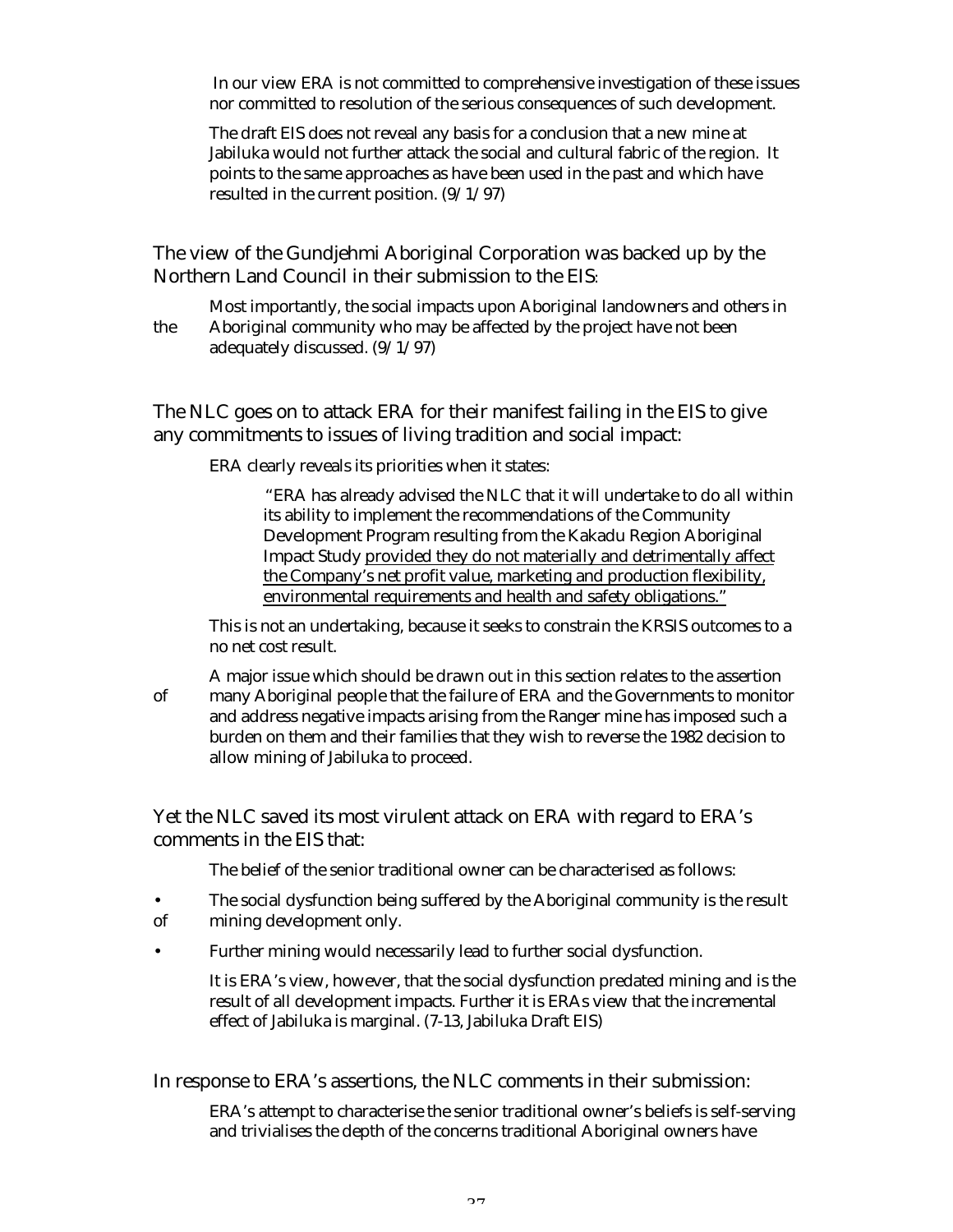expressed. Dot point one belittles the senior traditional owner's intelligence. In the NLC's consultations, her assessment of cause has not been limited to mining, however the compounding influence of mining cannot be denied. The second dot point is probably correct. Further opposition to mining and concern over social impacts is not confined to the senior traditional owner alone. These views are extensively held. Clarification of these matters will need to wait until the KRSIS reports and extensive consultation has been undertaken.

Furthermore, ERA's view that "the social dysfunction predated mining and is the result of all development impacts" totally ignores the fact that Aboriginal people were promised by Government and the Fox Inquiry that such impacts would be addressed through the application of resources and programmes during the life of the Ranger Mine. This has not occurred.

#### The NLC goes on to conclude that:

Aboriginal people in the region have faced profound social, environmental, and economic changes since the Ranger Uranium Environmental Inquiry examined the basis of their land claims and their opposition to uranium mining. There has been constant monitoring of biophysical environmental change in the region. In contrast monitoring of the social and cultural impacts of uranium mining, the consequences of growth in the tourism sector, the development of Kakadu National Park, implementation of World Heritage status, development of a wide range of infrastructure projects and the growth of Jabiru as a regional centre has been far from systematic and rarely aimed at securing equitable and sustainable benefits for Aboriginal groups. With re-activation of the proposal to mine the Jabiluka uranium deposit, the need for Aboriginal people to critically review existing patterns of impact, consider a range of alternative futures, and make decisions about preferred and acceptable options for their region has become urgent.

The potential for further marginalisation of Aboriginal interests is enormous...

The views of the NLC and the Gundjehmi Aboriginal Corporation were echoed by the Kakadu Board of Management. The Board stated in their brief submission:

It is the view of the Kakadu Board that the issue of negative social impacts on Aboriginal people from the development of a new mine at Jabiluka is one of the most significant potential mine impacts which has to be addressed. The Kakadu Board believes that these impacts have not been adequately addressed in the EIS.

The Kakadu Board strongly believes that it would be inappropriate to approve the development of the Jabiluka mine on the basis of the social impact assessment made in the draft Jabiluka EIS... (2/1/97)

The Aboriginal and Torres Strait Islander Commission (ATSIC) was another organisation to make a submission to Government on the Jabiluka EIS. ATSIC was highly critical of the mine proposal, declaring: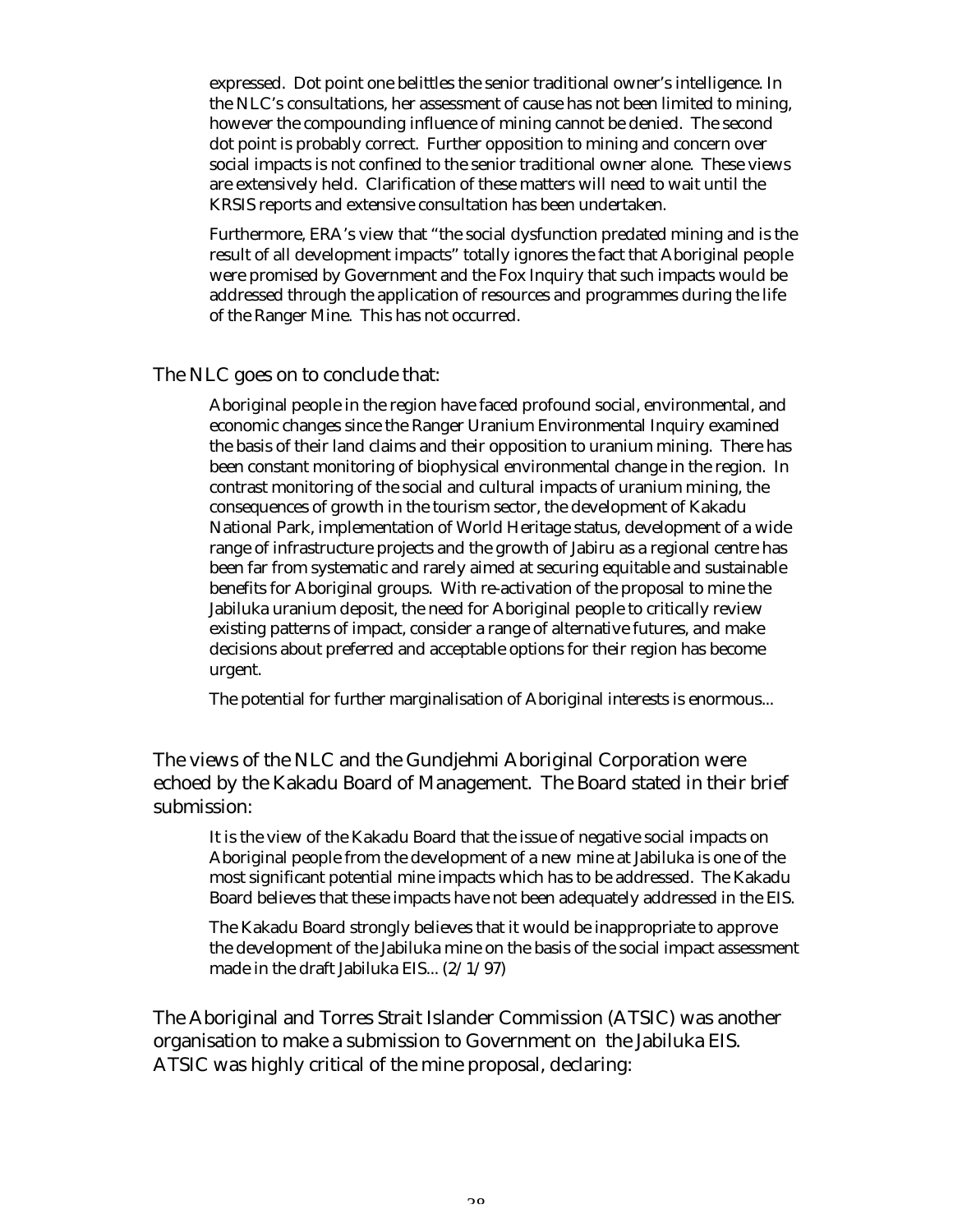"..the involvement of Aboriginal people has been restricted. The result is that the final EIS does not adequately address the concerns expressed by Aboriginal people in the region about the expansion of mining activity..." (p.2)

"...previous Government decisions about this region have reduced the control that traditional owners in the region have been able to exercise over their country and have fostered a sense of powerlessness in the minds of many Aboriginal people.."(p.1)

"...there are very serious unexamined issues in relation to cultural destruction and the implications for the World Heritage values of the Kakadu National Park..." (p.1)

In response to the Jabiluka EIS, Environment Australia (the Federal Government Department which deals with World Heritage issues) conducted an *Environmental Assessment Report* in which it reported the following deficiencies to the Minister for the Environment in relation to ERA's approach to cultural value issues:

There would appear to be evidence of marginalisation of the Traditional Owners and the broader Aboriginal community as a result of past decisions concerning development and managment of the region...(p.109)

...continuation of the large non-Aboriginal population has the potential to prolong Aboriginal marginalistion. (p.110)

The Boyweg site is of particular concern (and) would appear to be a "danger" site which could be compromised if development proceeds (p.112)

...many of the Aboriginal people in the region are concerned over the potential contamination of bush food and medicine (p.113)

...there is a risk of gradual attrition of knowledge of these areas if they become less frequented and children are taken there less often for socialisation into traditional ecological knowledge (p.114)

...mining and its cumulative impacts have the potential to contribute to existing sources of stress, potentially leading to increased alcohol usage (p.117)

...dealing with mining produces stresses and time demands which contribute to overall social impacts (p.118)

...baseline anthropoligical and archeological studies have not been undertaken for the specific purpose of this project (p.59)

...first hand knowledge of sacred sites has not been available...(p.59)

There remains potential for significant adverse impacts upon World Heritage and National Estate values, especially indigenous values, but an estimate of the magnitude of the risk cannot be made in the absence of adequate baseline data (p.125)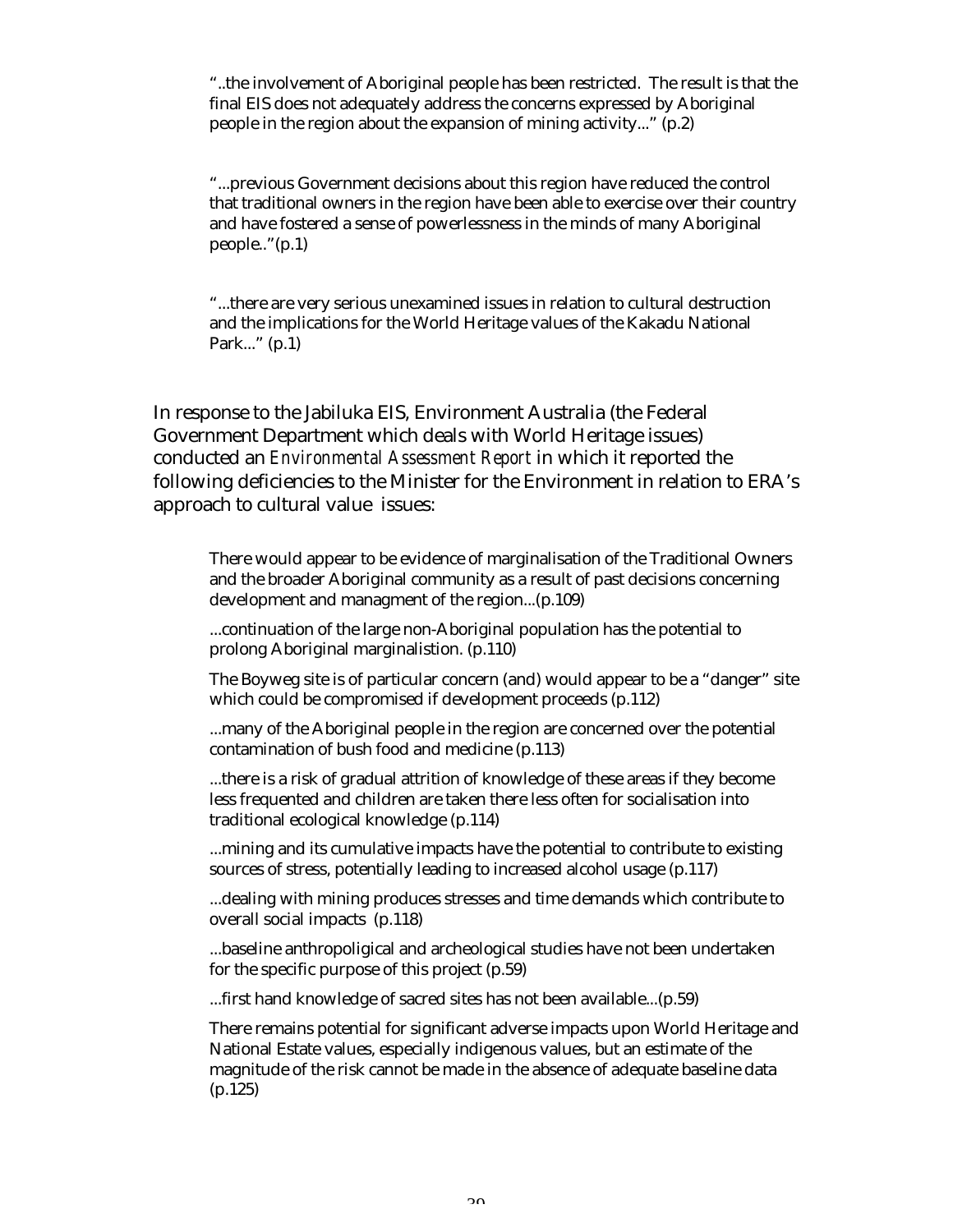Despite this damning report on the complete inadequacy with which the Jabiluka EIS dealt with cultural heritage issues, including those values relating to World Heritage status, the Minister recommended that the Jabiluka mine be allowed to proceed. To date none of the concerns raised by Environment Australia have been addressed. Environment Australia's view that "there remains potential for significant adverse impacts upon World Heritage...values, especially indigenous values..." (quoted above) is compelling evidence from the Australian Government themselves that World Heritage values are in danger.

Two other documents relating to social and cultural impacts on bininj have been produced by ERA in the context of the Government approval process.

The first of these is the *Public Environment Report* prepared for the Jabiluka Mill Alternative. This document makes only passing reference to issues of living tradition - deferring to the (wholly inadequate) discussions of these issues in the Draft EIS.

The second of these is the *Interim Cultural Heritage Management Plan* for the Jabiluka Mineral Lease which ERA was required to prepare as one of the conditions upon which Commonwealth approval was given to develop the Jabiluka mine. The fact that the Mirrar have not seen this document nor were consulted in anyway during its formulation should be proof alone of its complete inadequacy.

The Mirrar beleive that the Australian government is incapable of properly implementing programs which result in the recognition, maintenance and protection of living tradition and cultural values.

It is hoped that the information above has demonstrated that:

- **The living tradition of Mirrar and other bininj is in a state of crisis and**
- **This crisis has been worsening since mining commenced on Mirrar country.**
- **All attempts to alleviate this crisis while mining continues have failed.**

Mirrar and other bininj believe that the social fabric which binds living tradition *cannot* be healed while mining continues to take place. Report after report considers the social impact of mining, realises its negative consequences, then makes a new set of ameliorative recommendations within the context of an ongoing mining operation. It is unclear why the researchers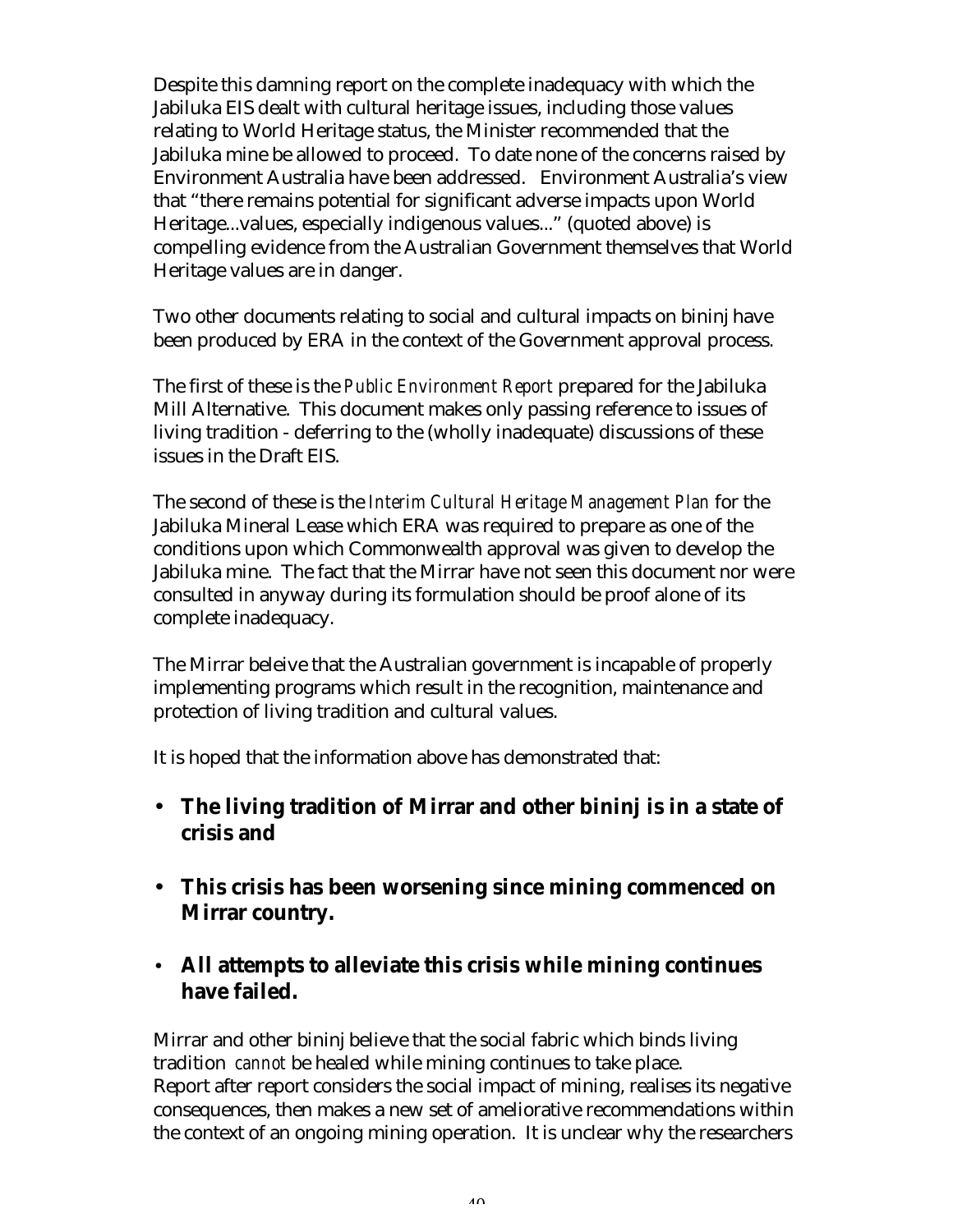shun the often expressed viewpoint of bininj (the subjects of their studies) that mining be halted.

Perhaps they believe that mining is impossible to stop, or that somehow their suggestions will succeed where others have failed. Some may even have a vested interest in continuing mining operations; it does not really matter.

The consequences have been a set of compromises between the needs of bininj and the wants of industry. In every case, industry has been able to proceed, paying lip service or outright disregarding the traditional owner's wishes. In this environment, the continuing erosion of bininj living tradition is inevitable.

It is the belief of Mirrar that the cycle of oppression and depression will only be broken when bininj are accorded the authority to speak for *their own country* within and with the support of institutions that are accorded jurisdictional power commensurate with their full rights at bininj and balanda law.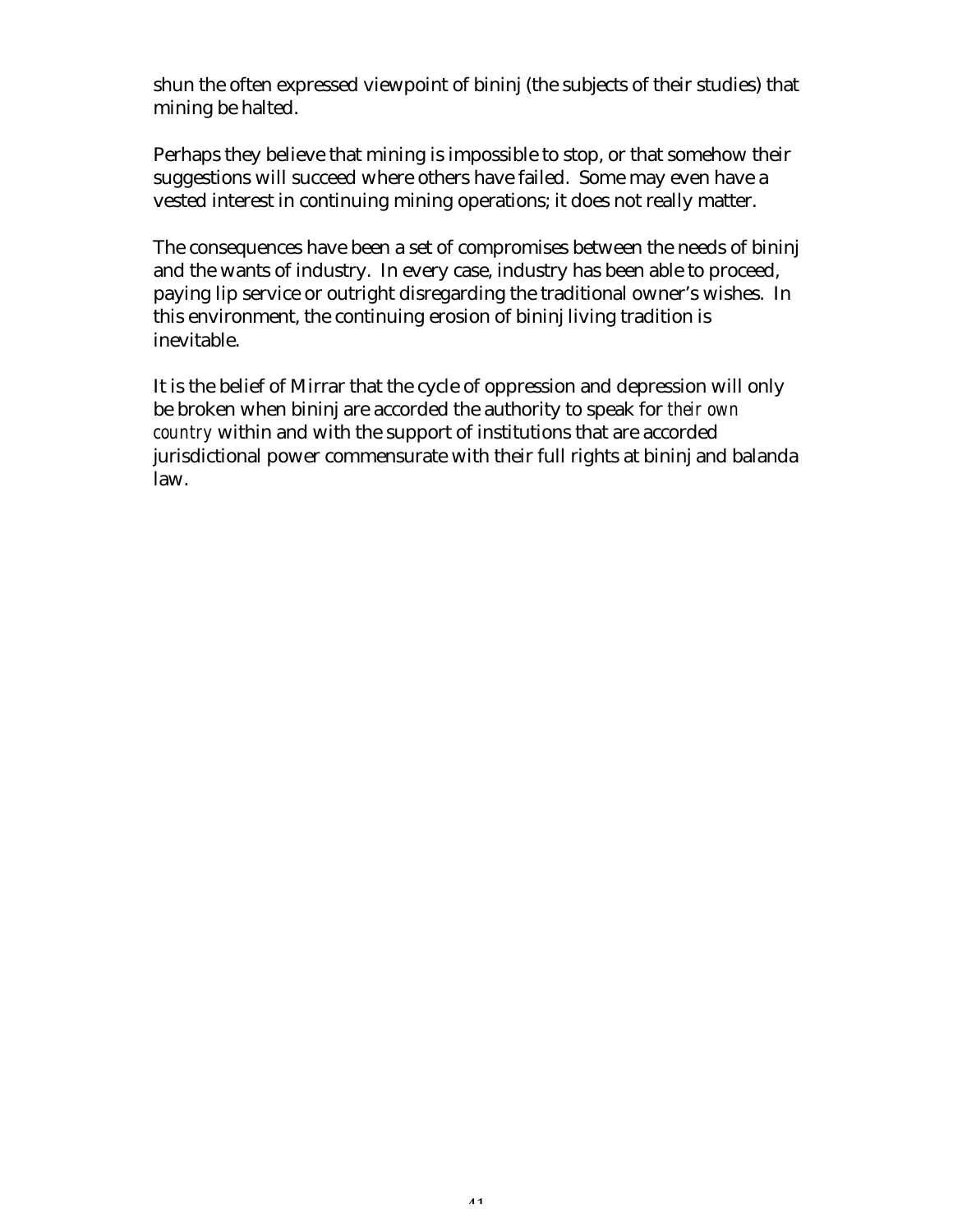# **FACT THREE**

## **Dangers to Mirrar Living Tradition Can Only be Eliminated by Recognition and Implementation of the Political Rights Inherent in Bininj Living Tradition**

## **3.1: Findings**

The Mirrar believe that any reasonable assessment of Mirrar living tradition leads to the following findings:

## **1. The Commonwealth government does not adequately understand or has dismissed the nature of living tradition associated with World Heritage cultural values and has not ensured that impacts on cultural values are monitored, evaluated and mitigated;**

The Australian Government received detailed information about the cumulative impacts on living tradition in two government inquiries: The Fox Inquiry (1977) and the Social Impact of Uranium Mining Report (1984). It failed to properly implement recommendations in these reports designed to ameliorate negative social impacts of mining, including the need to prevent concurrent mining development in the region and the need to conduct ongoing social impact assessment.

Subsequent to these Inquiries, the Australian government has failed to take account of important social and economic factors impacting on the Aboriginal community in relation to the proposed development of Jabiluka as required under the *Environmental Protection (Impact of Proposals) Act*. This is demonstrated in the Governments acceptance of an Environmental Impact Statement and Public Environment Report in relation to Jabiluka which failed to adequately address issues of living tradition.

The Mirrar were not resourced to provide this information by the Australian government and no independent studies were conducted or initiated by the Australian government to ascertain the likely social impacts at Jabiluka or the views of Aboriginal people on further mining. The Kakadu Region Social Impact Study (KRSIS) specifically resisted examination of the potential impacts of Jabiluka.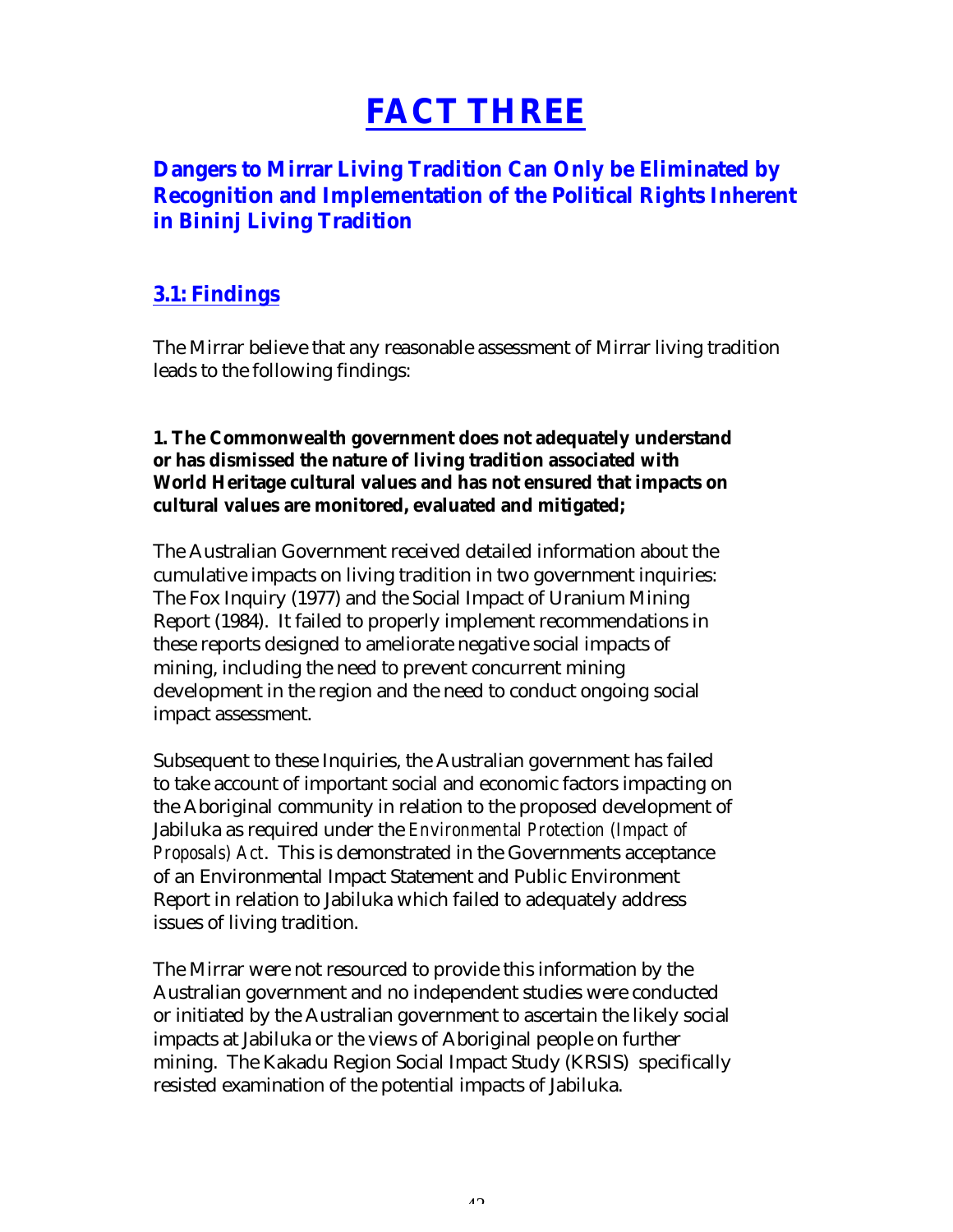The Australian government has not established or proposed a method by which cultural values can be safeguarded. The Australian government has not consulted Aboriginal people in relation to the management of cultural values for which Kakadu National Park has received listing. The Australian government has not attempted to make itself aware of the concerns of Traditional Owners in relation to cultural values.

## **2. The Australian Government has mounted a systematic and sustained attack on the living tradition of the Mirrar and Aboriginal people of Kakadu**

Aboriginal people have been systematically dispossessed of political and civil rights across the Australian continent. Associated policies of assimilation have been referred to as cultural genocide by eminent persons such as former Social Justice Commissioner Mick Dodson and many representative groups of Aboriginal people.

The Australian Government has attempted to gloss over this shameful history via a national process of Reconciliation which Aboriginal people increasingly recognise to be tokenistic and devoid of constructive outcomes. Every Aboriginal community is experiencing the devastation of these continuing policies.

In Kakadu National Park this systematic attack on the political and social structures of Aboriginal people has manifested in the form of massive industrial development associated with uranium mining.

Aboriginal people of the Kakadu region were given no option but to accept that uranium mining would take place on their land. The fundamental right of the Mirrar landholders to say "no" under the *Aboriginal Land Rights (Northern Territory) Act* was legislatively withheld by the Australian Government.

Negotiations at Jabiluka were conducted in an atmosphere of duress. The Mirrar were advised that unless they agreed to the mining of the Jabiluka deposit that the mining company would threaten their claim for title under the *Land Rights Act*. The aim of gaining title to land was of utmost importance to the Mirrar. However it has transpired that achieving title under these circumstances becomes virtually meaningless.

The establishment of the administrative regime of Kakadu institutions - Kakadu National Park, Jabiru Town Council, Environmental Research Institute of the Supervising Scientist and the Northern Land Council - have all had an substantial social and economic impact.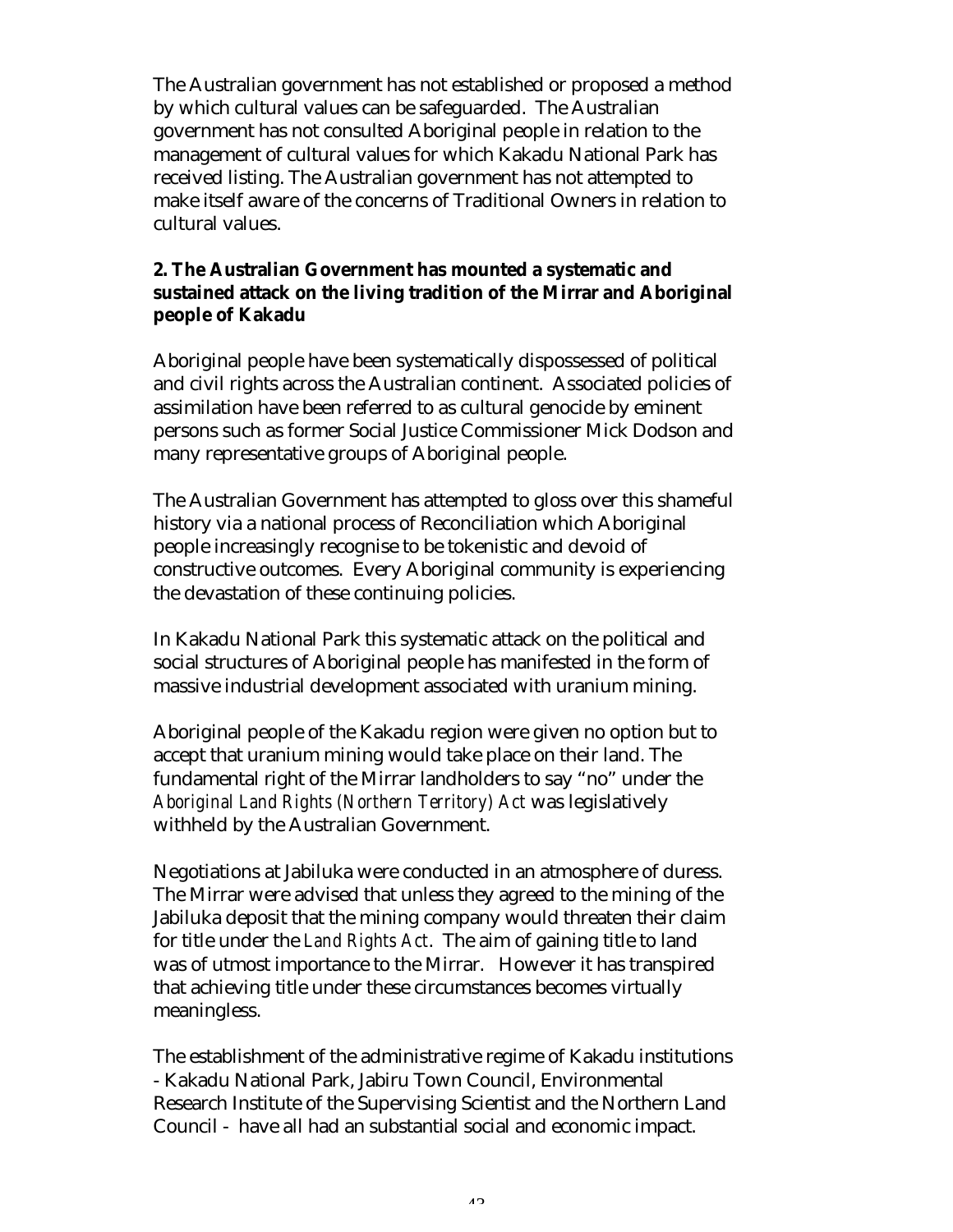The absence of government funding for housing, health, provision of water and power, roads and sewerage - basic citizenship entitlements for all citizens in Australia - has further exacerbated the symptoms of the damaged social and political systems of the Mirrar and Aboriginal people of Kakadu. The absence of an organisation managed and controlled by the Mirrar which is not in some way influenced by mining activity (by receipt of royalty payments) has also created institutional barriers to the aspirations of Mirrar and Aboriginal peoples independent of a regime designed to support industrial development.

The Kakadu Region Social Impact Study demonstrated further the desire of institutions in the Kakadu region to entrench and reinforce their powerful positions. Recommendations in this study give scant regard to the institutional support available to the Mirrar and other Aboriginal people of Kakadu, fail to recognise cultural values and the negative impacts on living tradition, and again attempt to impose solutions devised in isolation from the Mirrar and the Aboriginal people of Kakadu. The Mirrar believe that the Kakadu Region Social Impact Study recommendations are devised to benefit the present Kakadu regime and further entrench the status quo.

Within the report of the Kakadu Region Social Impact Study there emerged an insulting attempt to paint the Kakadu history as a "social contract".

This term has been applied and defined by the Australian government and other institutions in the Kakadu region in isolation from the Mirrar and other Aboriginal people of Kakadu.

There is no consent to engage in this contract. It is a sinister representation of non-existent harmony.

The social contract is said to exist between the Aboriginal people of Kakadu and the rest of Australia. Unfortunately the rest of Australia is hardly aware of the existence of the contract and neither are Aboriginal people of the Kakadu region. The Mirrar point to the following inadequacies in the contract which are yet to be fully articulated. Where are is the terms of this contract? By what process did the entities agree upon it? Who enforces it? Who is penalised if positive outcomes are not achieved? Where are the indicators to judge it's success? Why were Aboriginal people and especially Mirrar not made aware of it's existence up until the Kakadu Region Social Impact Study?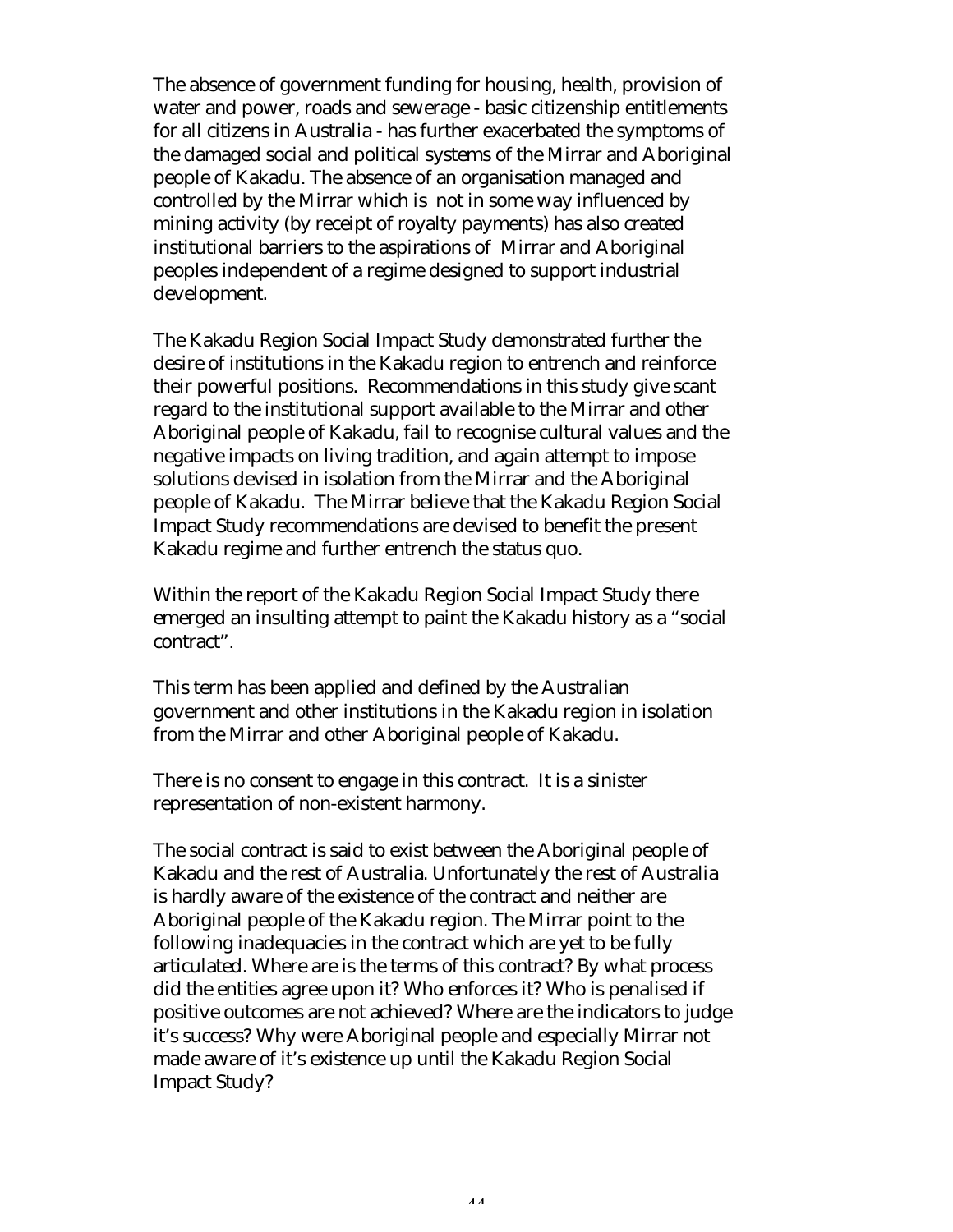The Mirrar believe that the term "social contract" creates a false framework which enables development to take place which will sacrifice Mirrar living tradition but which the Australian Government now hopes it can characterise as socially acceptable. The Mirrar believe that this is a negligent excuse for what, with a considered and genuine process, could have achieved outcomes which sustained the Mirrar people and upheld their living tradition.

## **3. There have been devastating cumulative impacts on the living traditions of the Mirrar and Aboriginal people of Kakadu since the imposition of Ranger Uranium Mine**

Aboriginal people believe that the Ranger Uranium Mine has continuously imposed cumulative negative impacts on the cultural values for which Kakadu National Park has been recognised as a World Heritage Area. It is the cumulative effect of Ranger Uranium Mine compounding with the probable impacts of the Jabiluka proposal which the Mirrar believe pose an ascertained and potential threat to cultural values, living tradition and World Heritage status.

Cumulative impacts manifest in symptoms of the cultural decline including poor opportunities for education, health, housing and increased propensity for alcoholism and breakdown in living tradition. The Mirrar believe that until:

- i) remedial strategies, which include an immediate moratorium on mining at Jabiluka and Koongarra, are supported by the Australian government and;
- ii) the Australian Government genuinely understands its obligations under the World Heritage Convention and genuinely commits to addressing these problems

the effect of ongoing cumulative impacts will result in devastation of the Mirrar living tradition and consequent cultural genocide.

## **4. The Australian Government has:**

## **(i) failed to resource Aboriginal people adequately and;**

**(ii) failed to recognise Aboriginal jurisdiction**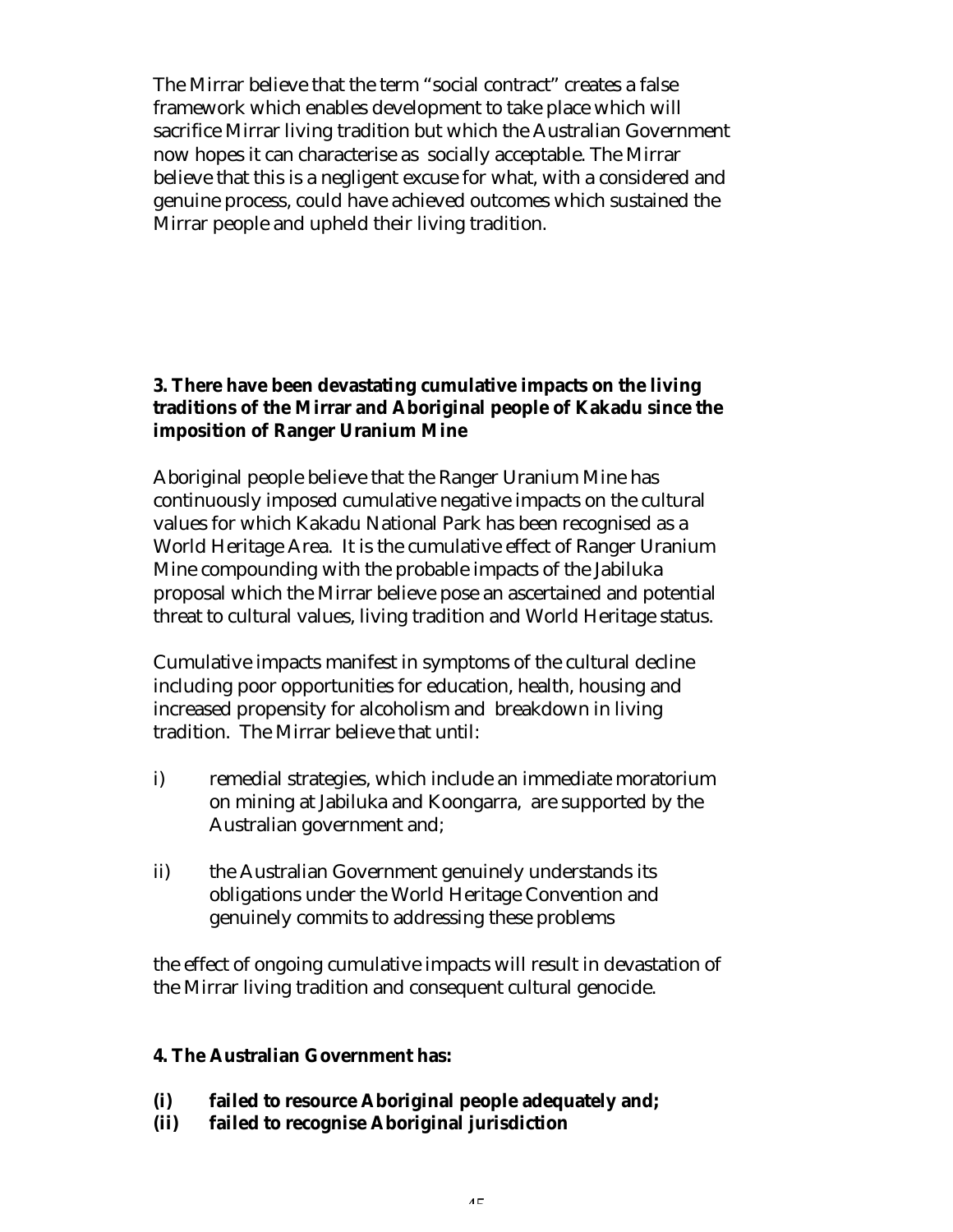**and as a result Aboriginal people have been prevented from devising strategies which can be implemented by Aboriginal people to manage and protect the unique qualities of living tradition recognised by World Heritage inscription.**

The Australian Government has failed to facilitate the creation of a cultural management strategy which is cogniscent of:

- (i) The current social and economic circumstances of the Mirrar and Aboriginal people of Kakadu
- (ii) The requirements to protect and manage cultural heritage in domestic legislation consistent with the World Heritage Convention
- (iii) The financial commitments required to assist Aboriginal people to devise and implement strategies to protect and manage cultural heritage and living culture consistent with domestic legislative policy; especially where this may require the establishment of culturally appropriate institutions to support the Mirrar and other Aboriginal people in such endeavours.

## **5. The Australian Government cannot demonstrate an ability to protect World Heritage living traditions independent of a development agenda.**

There is no evidence that the Australian Government is in any way motivated to assess the threat to, and measures required for ongoing protection and management of, living tradition outside an aggressive industrial agenda. The Australian government refuses to require ERA to undertake a moratorium on any further development until these issues can be resolved (or worked through) and does not seek independent Aboriginal advice. The Mirrar believe that the Australian government supports mining at the expense of their very existence.

## **6. The Mirrar are reliant on the World Heritage Committee recommending and undertaking the strongest course of action possible to revive, rebuild and protect the unique living traditions recognised by the World Heritage listing of Kakadu National Park.**

The Mirrar people do not raise their concerns about cultural devastation with the World Heritage Bureau lightly. Notions of cultural values and living traditions are the processes of life itself for the Mirrar, encompassing their relationship with their country and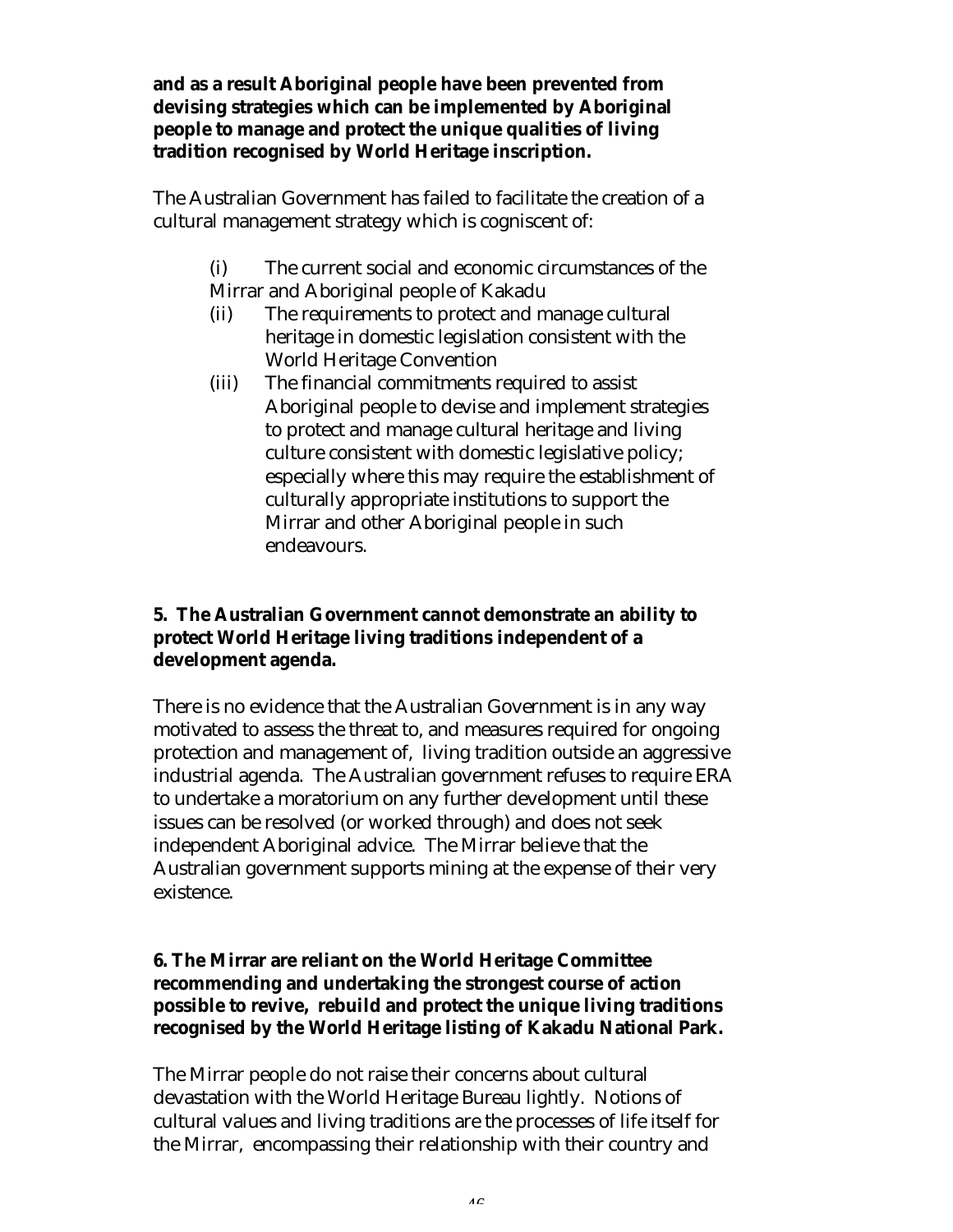their people. Mirrar society experiences a systematic and sustained attack by a dominant western culture on a daily basis.

There is a grave necessity for the dominant western culture to relieve its development agenda and thereby reduce its impact on the Mirrar and Aboriginal people of Kakadu and to provide resources to address the disadvantage suffered by the local Aboriginal community. This is not a new or unknown request to the Australian government and has been raised throughout the course of government initiated research into the negative social impacts in the Kakadu region.

The controversy will not go away while the Mirrar remain. The Mirrar are committed to opposing intrusive development threatening their living tradition. The Mirrar are confident that the World Heritage Committee and its Mission understand the dire position faced by the Mirrar face and believe it is incumbent on UNESCO to influence and correct the Australian Government's approach to ensuring Mirrar survival.

## **7. The Mirrar believe that mining in any form at Jabiluka creates grave dangers to the Mirrar cultural values and living tradition for which Kakadu National Park has received World Heritage listing.**

The Mirrar wish to clearly articulate to the World Heritage Committee that they believe both the Ranger and Jabiluka Milling options are culturally devastating and therefore do not view assessing the relative merits of either option as a valid contribution to consideration of World Heritage In Danger Listing or a program of corrective measures.

## **3.2 Corrective Measures Required**

The Mirrar propose the following interdependent corrective measures to protect and conserve cultural values and living tradition are:

That the World Heritage Committee place Kakadu National Park on the List of World Heritage in Danger as a matter of urgency until:

a) The Australian Government halts mining operations at Jabiluka; rehabilitates the site consistent with the wishes of Traditional Owners and incorporates the Jabiluka mining enclave into Kakadu National Park.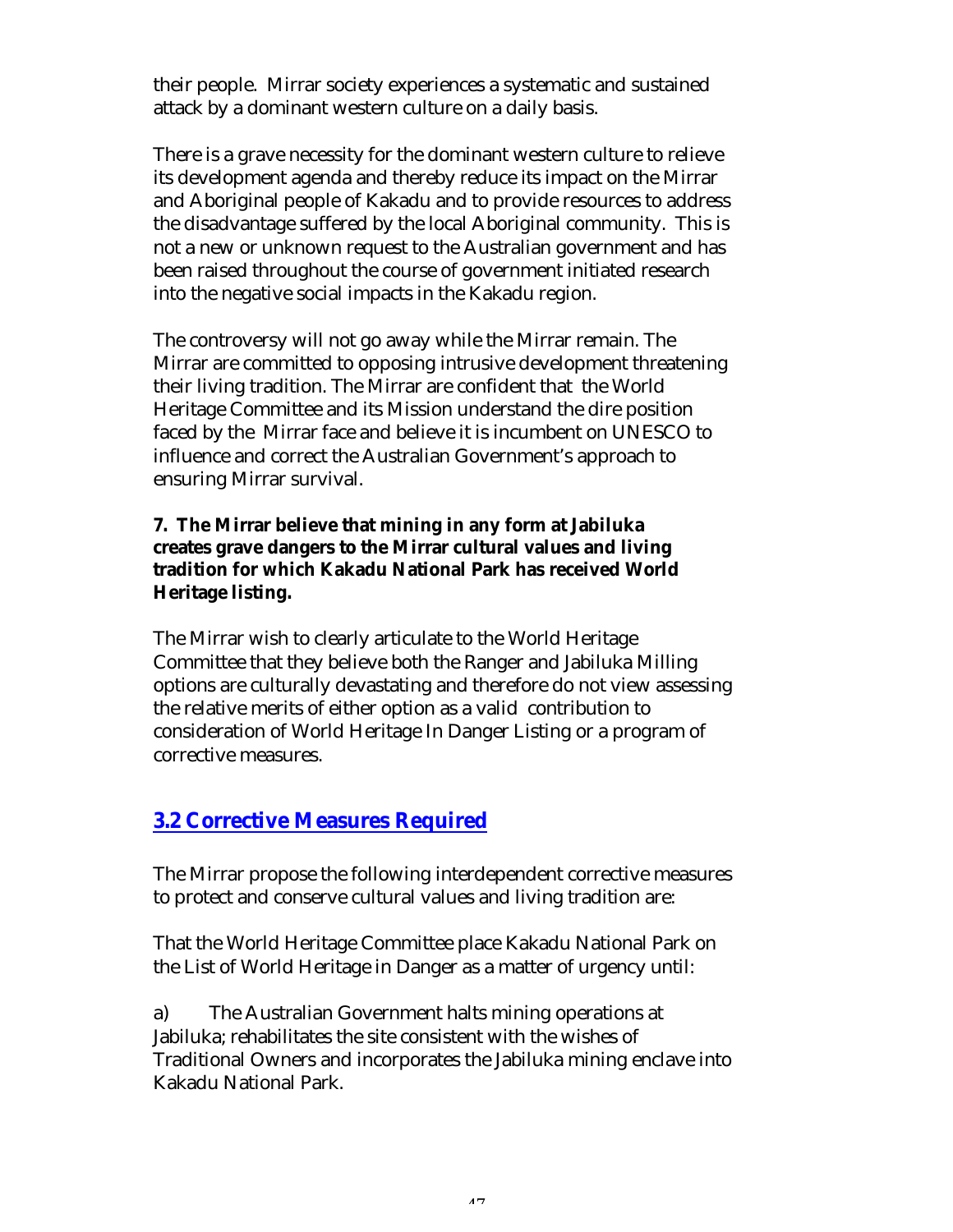b) The Australian Government implements legislation which prevents mining in or adjacent to World Heritage listed areas.

c) Mirrar are funded adequately by the Australian government to devise strategies for the alleviating past erosion of the living traditions for which Kakadu National Park has received World Heritage listing and ensuring ongoing protection and maintenance of World Heritage cultural values by and for the Mirrar and Aboriginal people of Kakadu.

d) The Australian Government recognises in legislation the method, process, instruments, and organisational support (infrastructure) devised by Mirrar and other Aboriginal people of Kakadu to ensure the ongoing protection and maintenance of World Heritage cultural values by and for the Mirrar and Aboriginal people of Kakadu and mechanisms are established which enable regular reports by Mirrar to be presented to the World Heritage Centre, Bureau and Committee for ongoing scrutiny and these provisions are attached to the Operational Guidelines of the Convention.

e) The Australian Government provides funds for the establishment and ongoing operations of a Social Impact Monitoring Committee managed and controlled by the Mirrar and other Aboriginal people of Kakadu in order to become better informed of the ongoing impact of the development agenda pursued by the Australian Government

f) The Australian Government establish a legal mechanism for the expression and enjoyment of native title rights for the Mirrar and Aboriginal People of Kakadu in the interest of protecting the living traditions recognised in the World Heritage Convention.

g) The Australian Government resource the Mirrar and Aboriginal people of Kakadu to autonomously achieve a standard of living commensurate with the average Australian community independent of industrial development and in a manner which recognises the disadvantage of the Aboriginal people of the Kakadu region and the cumulative negative impacts of the development agenda imposed upon the Mirrar and the Aboriginal people of Kakadu.

And accordingly that the Australian Government recognise that basic services such as electricity, water, sewerage, road establishment and maintenance, culturally-appropriate education, housing, legal and health services are "citizenship entitlements" which should be provided to Aboriginal people of the Kakadu region independent of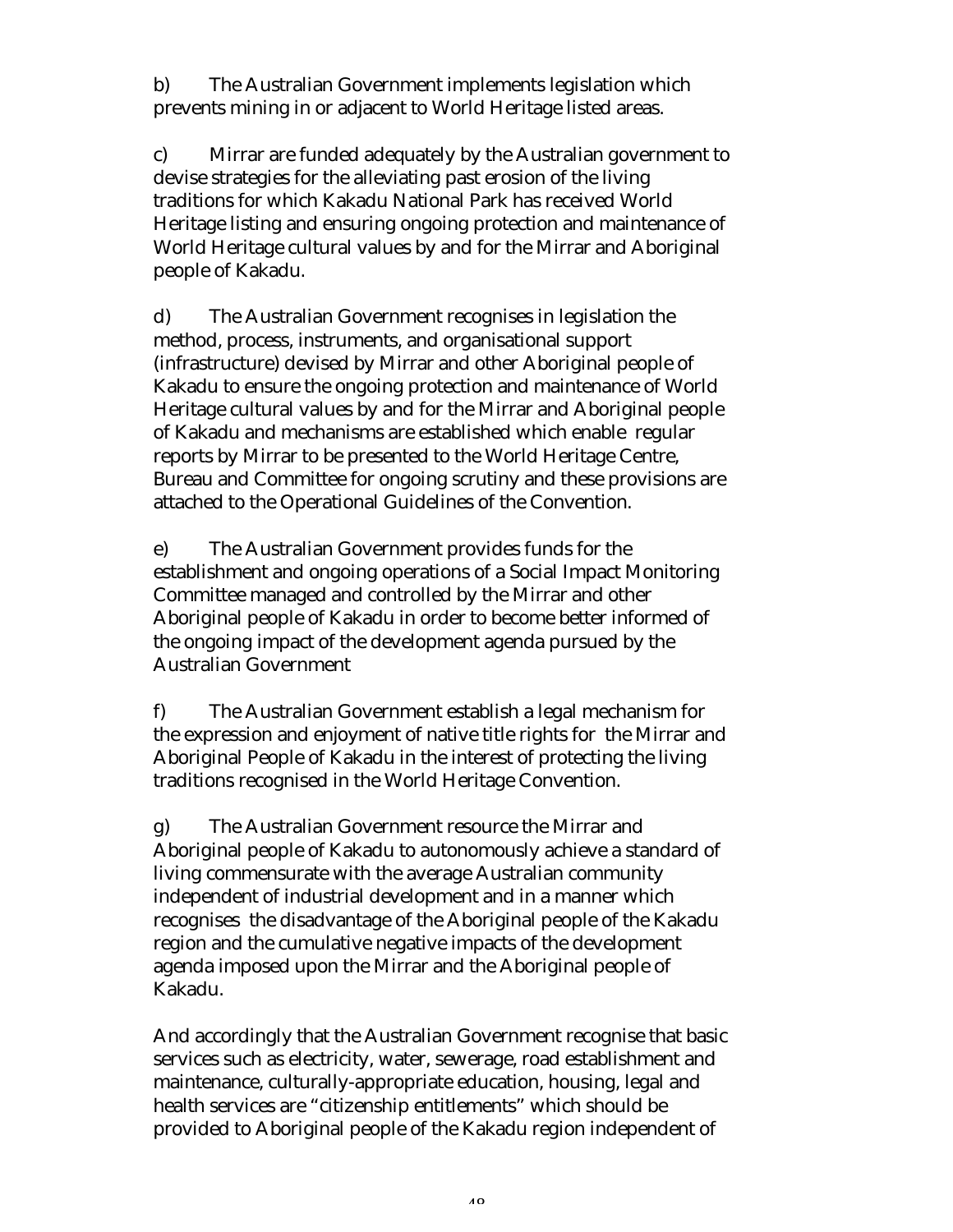development agendas as they are for most non-Aboriginal Australians. Without this pre-requisite there exists a fundamental barrier to Mirrar and other Aboriginal people participating effectively in the management and protection of their living tradition.

i) The Australian Government agrees to properly undertake a process of evaluation and management of *the World Heritage Properties Conservation Act* 1983 in cooperation with Mirrar and other Aboriginal people of Kakadu to ensure it's consistency with these recommendations and to take account of the developing nature of the World Heritage Convention and concepts of universal values including living tradition.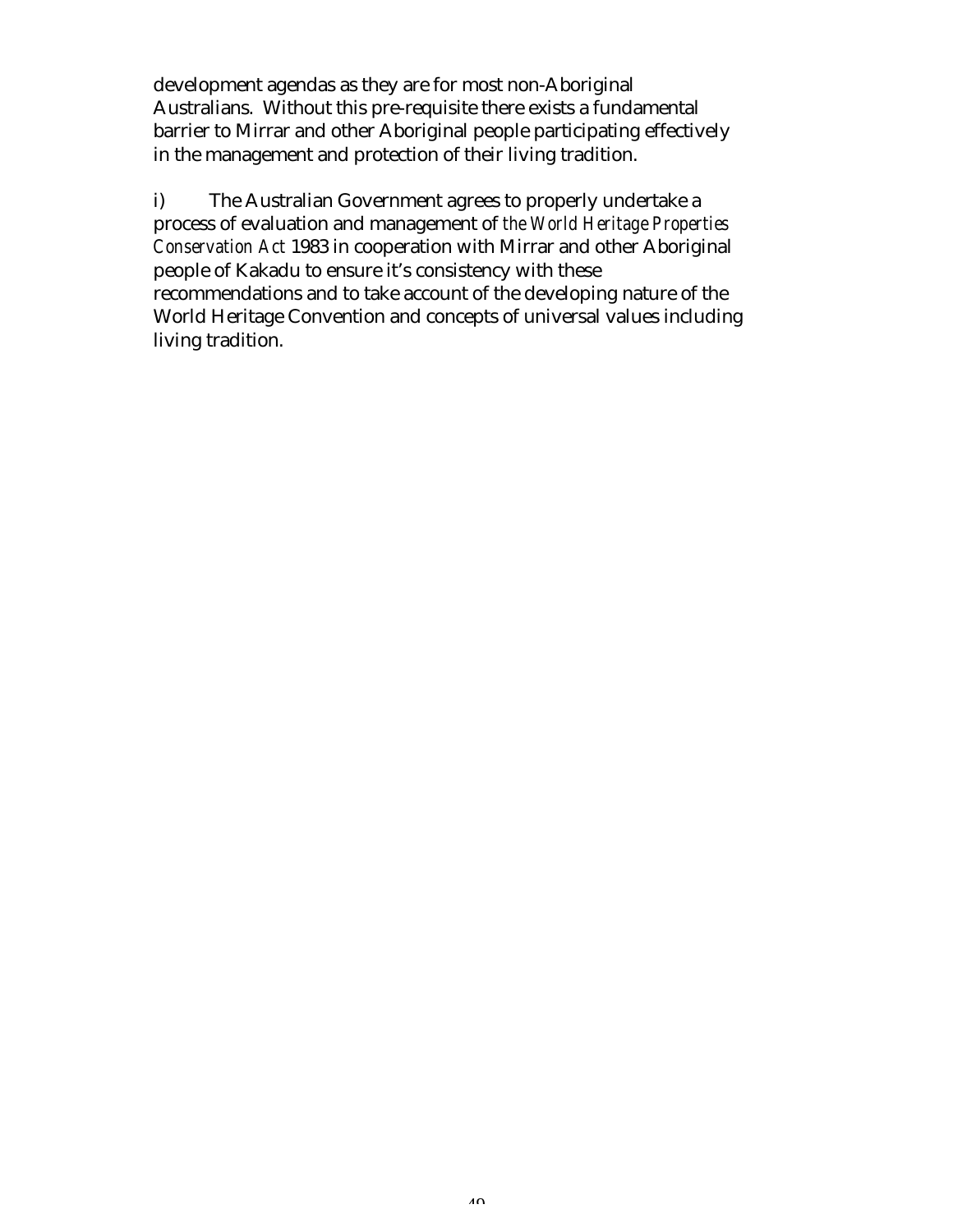# **FACT FOUR**

# **The Dangers to Mirrar Living Tradition Posed by the Jabiluka Uranium Mine meet the Requirements For Inclusion of Kakadu National Park on the List Of World Heritage In Danger**

In accordance with Article 11, Paragraph 4 of the *Convention for the Protection of the World Cultural and Natural Heritage* and Chapter III of the *Operational Guidelines for the Implementation of the World Heritage Convention* the Mirrar submit that the following requirements for inclusion of Kakadu on the List of World Heritage in Danger have been met:

## **1. The Property Under Consideration is on the World Heritage List**

Kakadu National Park is currently inscribed on the World Heritage List under three cultural (ii, iii, iv) and two cultural criteria (i, vi). The Park has been inscribed on the World Heritage List in three stages: Stage 1 in 1981, Stage 2 in 1987 and Stage 3 was added in 1992.

It is probable that Kakadu National Park qualifies under additional and amended cultural criteria introduced since 1992, particularly for its unique and universal qualities as a cultural landscape.

The Mirrar have demonstrated how the living tradition of Mirrar and other bininj forms the basis of cultural criterion (vi) and natural criterion (ii) for which Kakadu has received World Heritage status.

## **2. The Property is Threatened by Serious and Specific Danger**

The Mirrar have demonstrated in this written statement and via oral accounts to the World Heritage Committee investigative mission that their living tradition is seriously and specifically threatened by the development of the Jabiluka uranium mine and a range of associated social, cultural and jurisdictional impacts.

Furthermore the Mirrar have articulated how negative impacts on their living tradition caused by mining activities on the Jabiluka Mineral Lease excision are inseparable from impacts on the living tradition which forms the foundation of cultural values for which the Kakadu National Park has been inscribed as a World Heritage Area.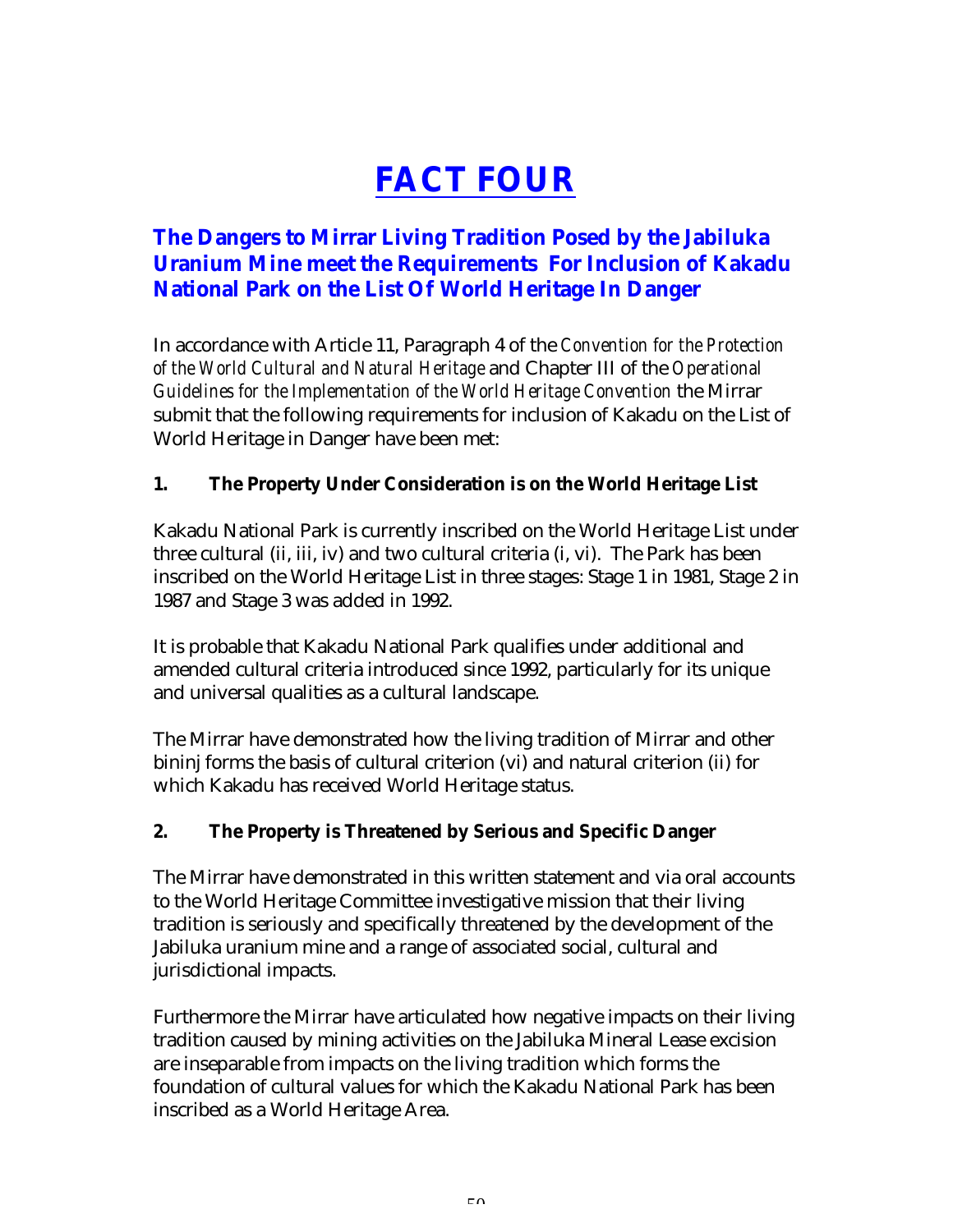In this way the cultural values of the Kakadu World Heritage property are threatened by the serious and specific danger of the Jabiluka uranium mine.

## **3. Major Operations are Necessary for the Conservation of the Property**

The Mirrar have demonstrated that a range of major operations are necessary for the conservation of the cultural values for which Kakadu National Park has been inscribed as a World Heritage property.

These operations include not only restoration and rehabilitation of the physical environment damaged by construction activities associated with the Jabiluka uranium mine, but in addition a number of crucial social and jurisdictional changes to the way in which development proceeds on the each and every clan territory included in the Kakadu World Heritage Area.

## **4A. The property is faced with a 78(i): Ascertained Danger.**

The Mirrar have demonstrated, in accordance with the criteria specified in Paragraph 78(i) of the *Operational Guidelines for the Implementation of the World Heritage Convention*, that:

the cultural values of Kakadu National Park, as represented by the living tradition of the Mirrar and other bininj, are "faced with specific and proven imminent danger such as":

## *78(i)(f): an important loss of cultural significance*

The Mirrar have articulated how the living tradition which forms the central component of cultural significance in the Kakadu World Heritage Area is faced with the specifically identified danger of mining within the boundaries of Kakadu National Park.

The Mirrar believe that both their inherent knowledge and understanding of what effects their living tradition combined with a number of independent studies and social indicators proves that this danger is imminent.

In particular, Mirrar believe that their experiences with the Ranger uranium mine demonstrate that any additional mining on Mirrar country will destroy the Mirrar living tradition and therefore cause an important loss of cultural significance in the Kakadu World Heritage Area.

## **4B. The property is faced with a 78(ii) Potential Danger.**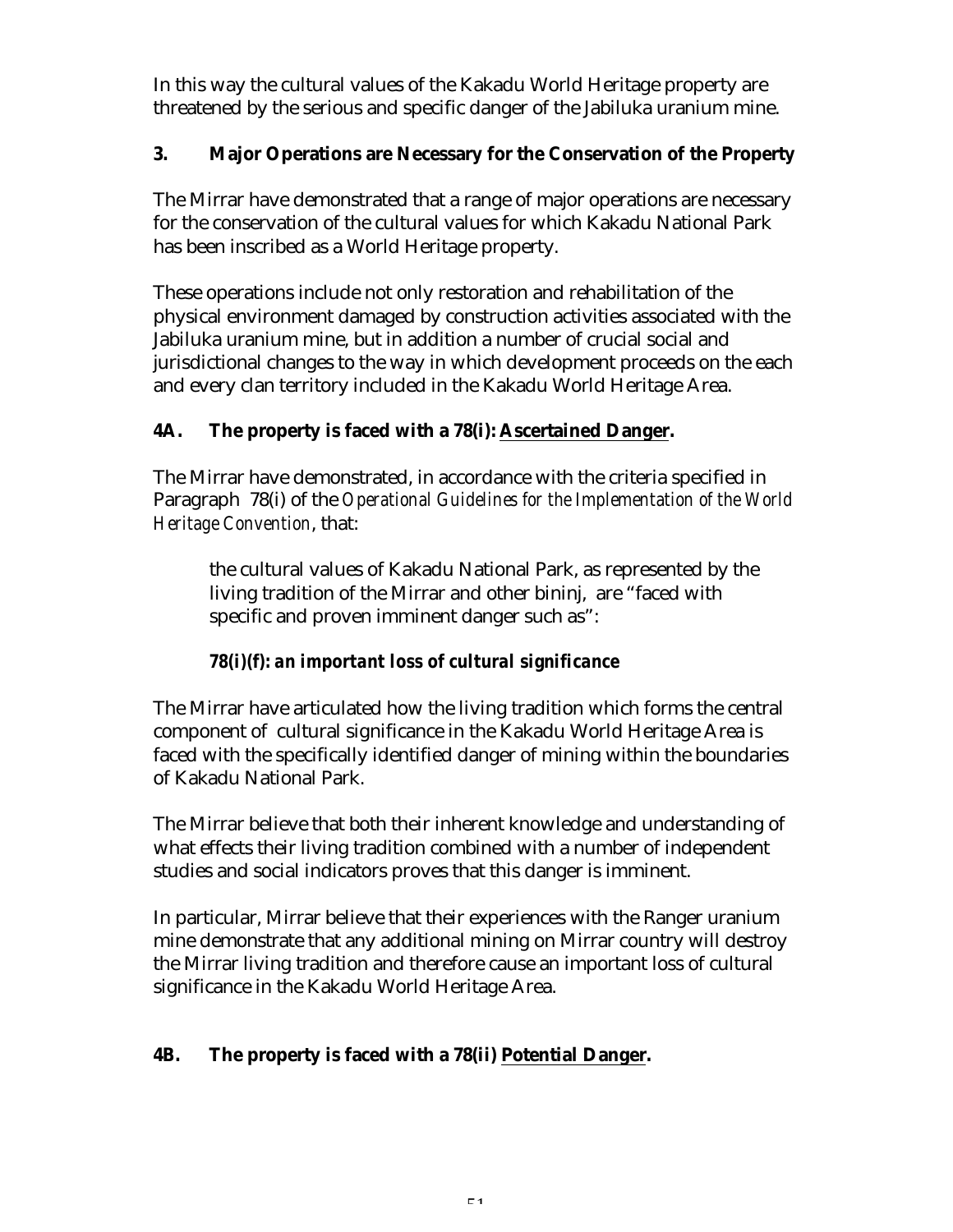The Mirrar have demonstrated in accordance with the criteria specified in Paragraph 78(ii) of the *Operational Guidelines for the Implementation of the World Heritage Convention*, that:

the cultural values of Kakadu National Park, as represented by the living tradition of the Mirrar and other bininj, are "faced with threats which could have deleterious effects" on Kakadu's "inherent characteristics", such as:

*78(ii)(b):lack of conservation policy; and 78(ii)(c): threatening effects of regional planning projects*

The Mirrar have shown how their living tradition is threatened by the Jabiluka uranium mine in a manner which will have deleterious effects on Kakadu National Park's inherent cultural characteristics.

In particular the Mirrar have demonstrated the lack of any credible conservation policy which aims to assist the Mirrar to save their living tradition in the face of rapid social change associated with the commencement and continuation of mining on Mirrar country.

The Mirrar have also demonstrated in significant detail the threatening effects of the Jabiluka uranium mine to Kakadu's cultural values in the context of the Jabiluka mine's status as a regional planning project.

## **5. The factors which are threatening the integrity of the property are amenable to correction by human action.**

The central factor which is threatening the integrity of the property is the Jabiluka uranium mine. The mine can be stopped by changes in Government policy at the Commonwealth or Territory level. As an inherently man-made threat to the cultural values of Kakadu National Park the Jabiluka project can be stopped in conjunction with suitable rehabilitation measures.

The Mirrar have also identified a number of jurisdictional, social and economic measures which can be adopted by Government to arrest the considerable damage which has already been inflicted on the living tradition of Mirrar and other bininj.

## **6. The ascertained danger caused by cultural deterioration is of the highest intensity**

With reference to Paragraph 81(b) of the *Operational Guidelines for the Implementation of the World Heritage Convention* the Mirrar submit that the cultural deteriorations to which Kakadu National Park has been subjected by existing mining activities combined with the escalating impact of activities associated with the Jabiluka uranium mine are of the highest intensity.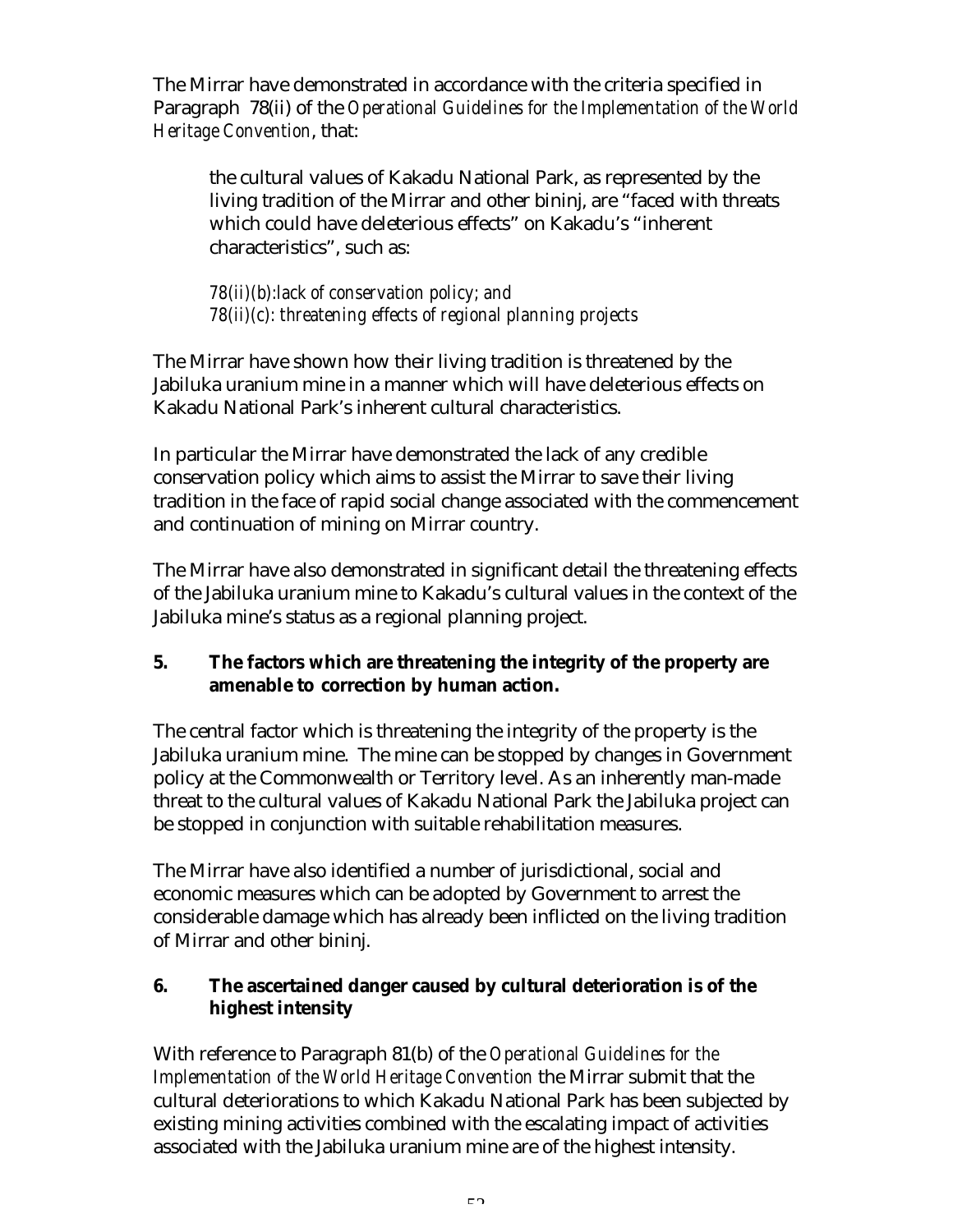In fact the Mirrar believe these impacts to be genocidal.

## **7. The potential threat is not part of the normal evolution of the social and economic framework in which the property is situated**

With reference to Paragraph 81(c) of the *Operational Guidelines for the Implementation of the World Heritage Convention* the Mirrar submit that the potential dangers to the cultural values of Kakadu National Park are not part of the "normal evolution of the social and economic framework in which" Kakadu National Park is situated.

The Mirrar have demonstrated that their country is Aboriginal land and that the normal evolution of the social and economic framework is of a kind in which bininj must decide on development issues in the region. Indeed it is the attempt by mining companies and their Government partners to impose an abnormal (balanda) social and economic framework on the region which lies at the heart of cultural deterioration in the World Heritage area. Mirrar contend that genocidal colonisation cannot be accepted as being part of the normal evolution of society.

The Mirrar contend further that it is not acceptable for Governments in Australia to force Aboriginal people to enter into mining agreements in order to receive basic citizenship rights (such has healthcare, access to communication technology, education, housing and basic utilities) which are provided by Government as of right to nearly all non-Aboriginal people.

In addition, it is not considered regular or publicly acceptable in Australia to conduct major mining operations within National Parks (let alone World Heritage Areas).

## **8. It is possible to assess the threat as to its effect on cultural properties.**

With reference to Paragraph 81(c) of the *Operational Guidelines for the Implementation of the World Heritage Convention* the Mirrar do not believe it is impossible to assess the threat of the Jabiluka uranium mine on the cultural values of the Kakadu National Park as represented by the living tradition of Mirrar and other bininj.

The Mirrar believe they have adequately proved that both bininj and balanda evaluations of mining in the region demonstrate considerable negative impact from social, political and economic structures and consequences associated with mining.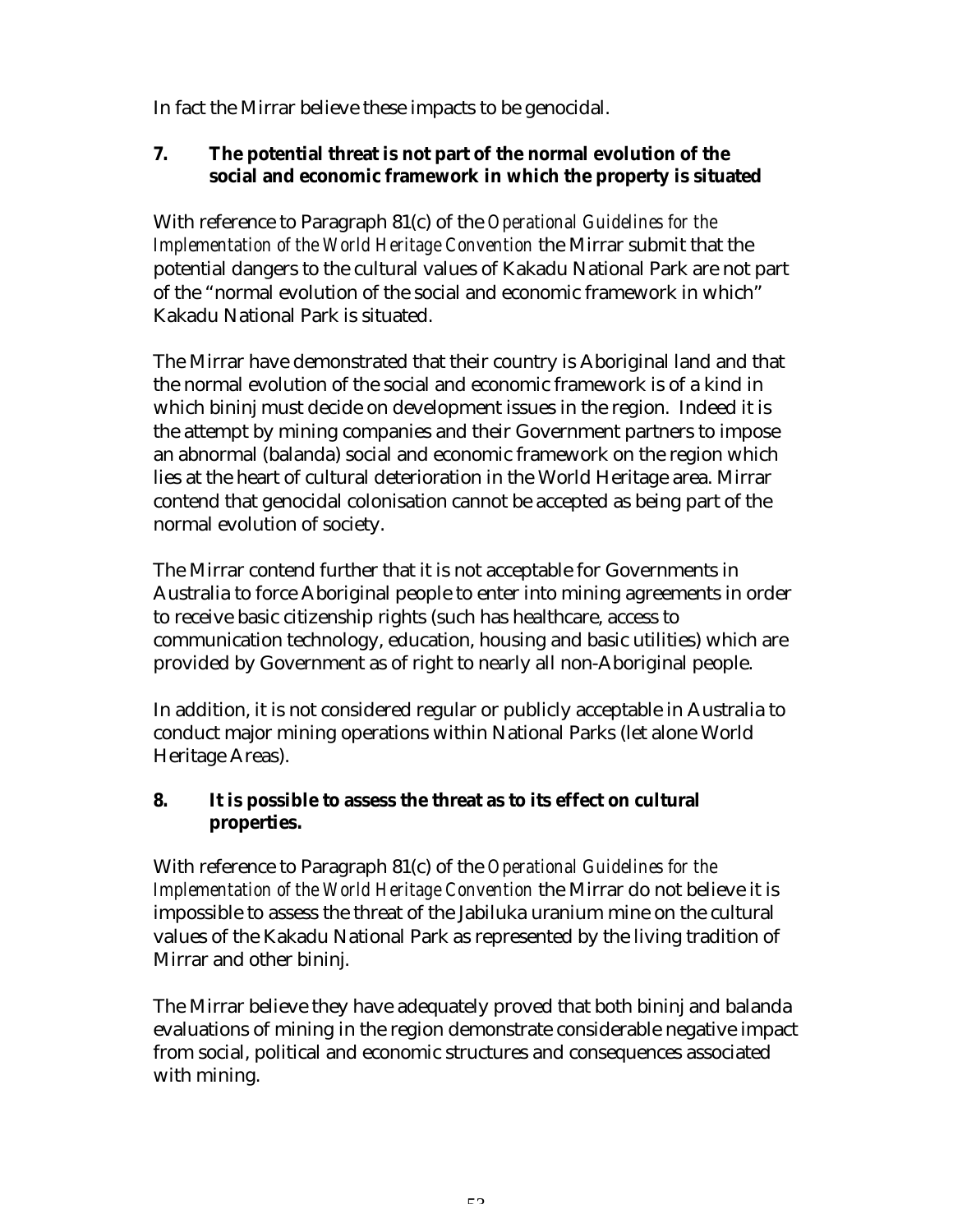It seems to Mirrar that the only organisations with vested pro-mining interests tend to obsfucate the negative impacts of mining with notions of universal social dysfunction.

## **9. The threats are imminent in nature and not merely anticipated.**

With reference to Paragraph 81(c) of the *Operational Guidelines for the Implementation of the World Heritage Convention* the Mirrar they have demonstrated that the threats to cultural values posed by mining in the region are historical and ongoing and that the threats specifically related to the Jabiluka uranium mine are current and imminent.

The Mirrar do not believe there is any credible argument to dismiss the weight of evidence presented by the Mirrar that threats to living tradition posed by the Jabiluka uranium mine are already occurring and will worsen with the continuing development of the Jabiluka project.

## **10. A programme for corrective measures can be developed and adopted as a consequence of the mission's findings but this may not be possible to achieve with the full agreement of the State Party.**

The Mirrar note that Paragraph 82 of the *Operational Guidelines for the Implementation of the World Heritage Convention* states that, as far as possible, a programme of corrective measures shall be developed in consultation with the State Party.

The Mirrar have clearly expressed that the key corrective measures required to reverse the decline of cultural values in the Kakadu World Heritage Area are the halting of the Jabiluka uranium project and reversion of the Jabiluka Mineral Lease to full Aboriginal control.

Since the election of the Liberal-National Coalition to Federal Government, the Commonwealth of Australia has adopted an openly pro-Jabiluka mine stance in the face of universal condemnation from opposition parties and a majority of the Australian population. Consequently, the Mirrar consider it unlikely that any of the corrective measures suggested in this submission will be agreed to by the Commonwealth or Territory Governments.

However the Mirrar do not believe that the recalcitrant position of the Commonwealth should prevent the World Heritage Committee from adopting a set of recommendations which are most likely to halt cultural decline in the Kakadu World Heritage Area. The Mirrar contend that the World Heritage Committee should adopt "best practice" corrective measures identified in this submission as the starting point in addressing the dangers to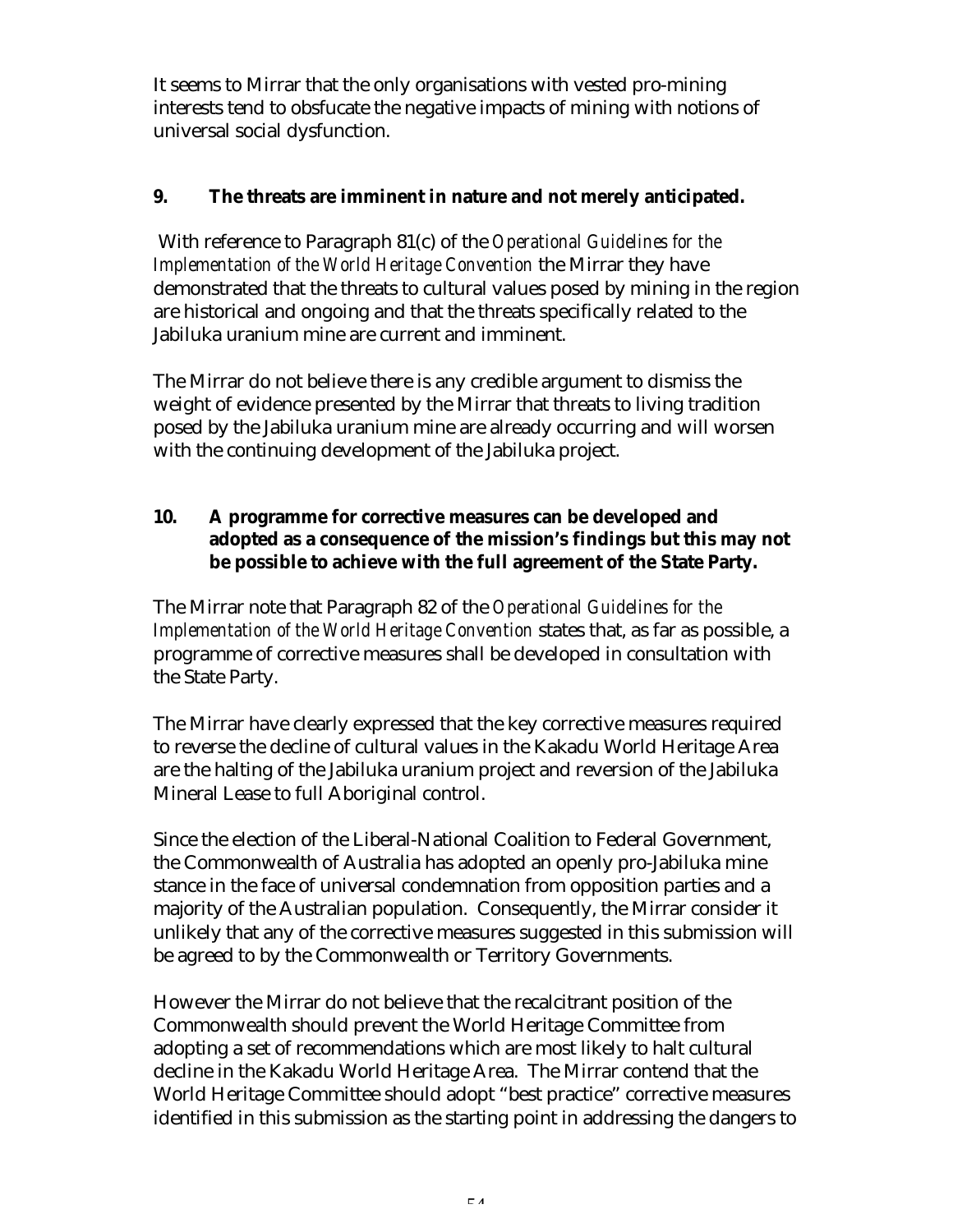World Heritage values, regardless of the pro-mining ideology of the current Federal Government.

## **11. Kakadu should be inscribed on the List of World Heritage in Danger as part of the program of corrective measures.**

The Mirrar submit that the demonstrated impacts of mining, and in particular the Jabiluka uranium mine, on the living tradition of the Mirrar people meet the requirements for inclusion of Kakadu National Park on the List of World Heritage in Danger and that such listing should therefore take place as a matter of the highest priority.

Such listing is important for three main reasons. First, the inclusion of Kakadu National Park on the List of World Heritage in Danger will enable the Australian Government to reassess its approach to the Jabiluka issue against a backdrop of international opinion. It is certainly the case that the Australian Government has approved the development of Jabiluka almost entirely on the basis of domestic fiscal considerations. The Mirrar understand that governments are inclined to view the creation of wealth as a prime focus in the formulation of government policy. The Mirrar believe that inclusion on the World Heritage in Danger List will provide the opportunity for the Australian Government to give due consideration to non-fiscal factors (such as the survival of Indigenous culture) in the context of the international "peer review" process provided by the World Heritage Convention.

Secondly, the decision of the World Heritage Committee whether to include Kakadu on the List of World Heritage In Danger will be viewed as a precedent for Australia and other parties to the Convention considering major development projects in or near World Heritage Areas. If Kakadu is not included on the list despite the certain demise of the Mirrar living tradition as a result of mining at Jabiluka, the World Heritage Committee will effectively be giving the "green light" to wilful, negative impacts on the cultural values of all World Heritage Areas.

Finally, it is important for UNESCO to consider the administration of the World Heritage Convention consistently with the spirit and substance of other United Nations international Conventions, including the *International Covenant on Civil and Political Rights* and the *(Draft) Declaration on the Rights of Indigenous Peoples.* It would be a travesty of international justice if decisions made by one arm of the United Nations ran counter to the aims of other important international treaties.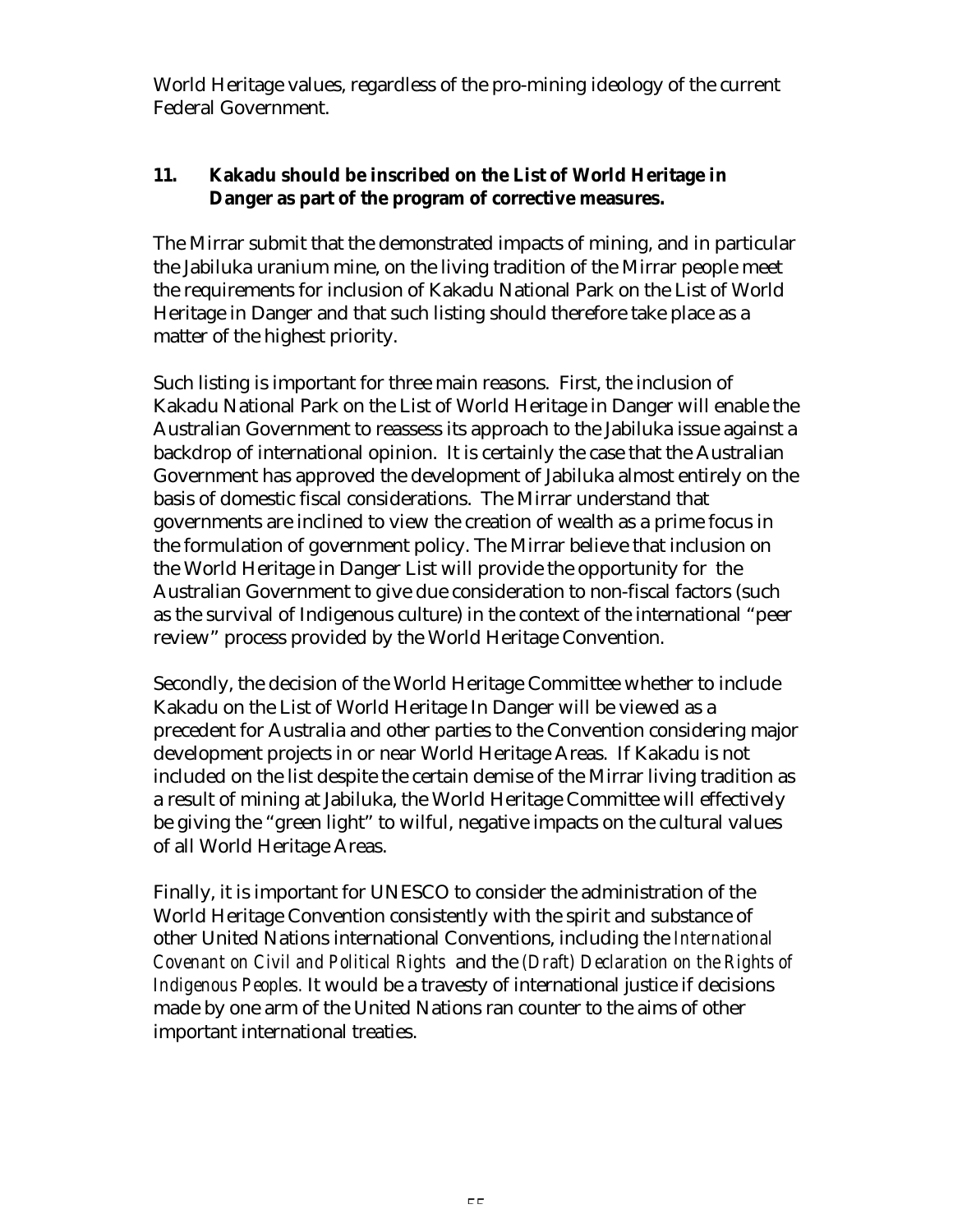## **BIBLIOGRAPHY**

*N.B. While not all of the documents below were directly used in the creation of this submission, the following represents the documents which have been considered by the Gundjehmi Aboriginal Corporation in developing the rationale and recommendations contained in this submission in accordance with the established views of the Mirrar.*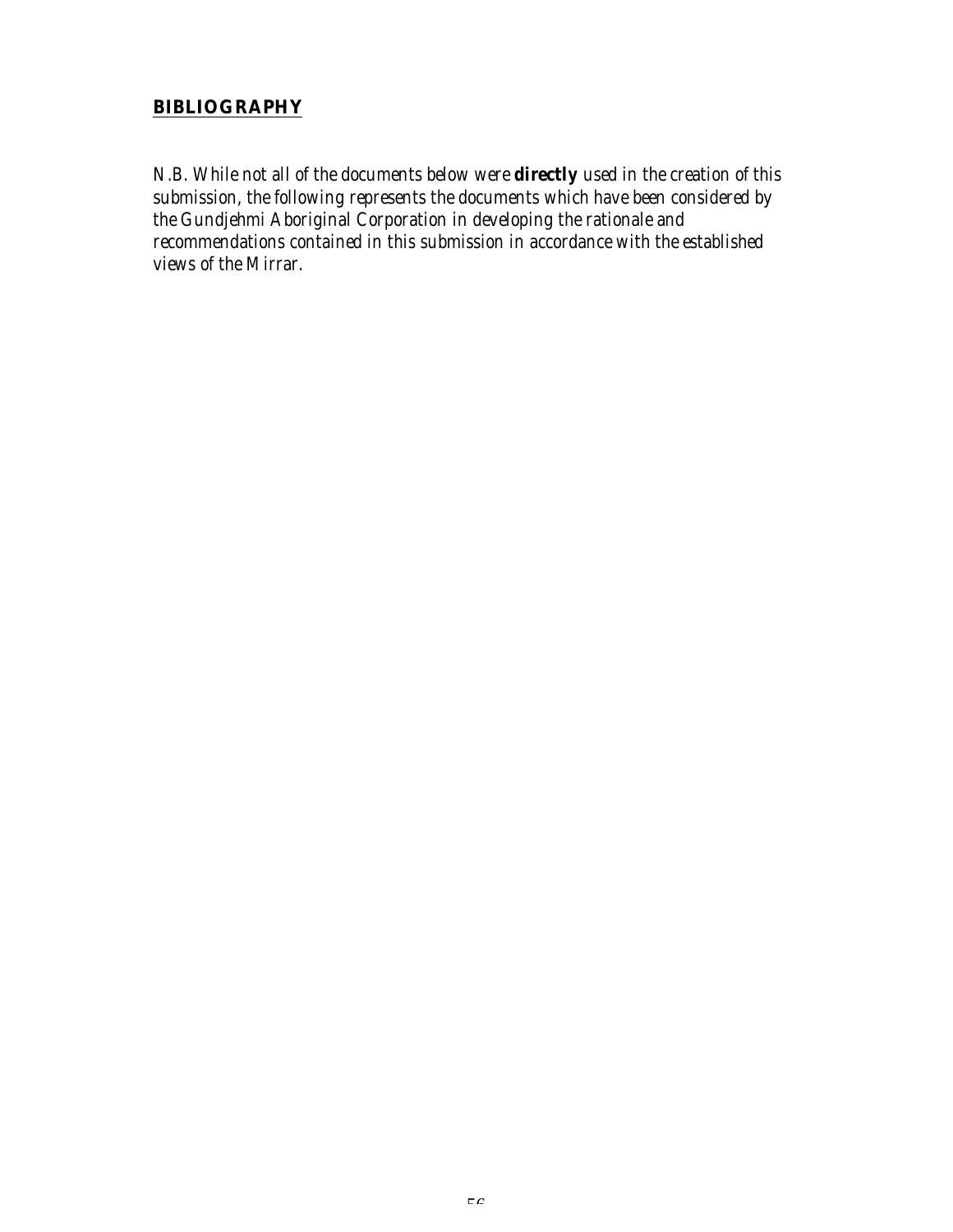## *Legal and Formal Requirements documentation relevant to the Jabiluka Project*

#### Energy Resources of Australia Ltd

**The Jabiluka Project Draft Environmental Impact Statement, Kinhill Engineers Pty Ltd in association with ERA Environmental Services, October 1996, Australia.**

#### Energy Resources of Australia Ltd

**The Jabiluka Project Draft Environmental Impact Statement Appendices, Kinhill Engineers Pty Ltd in association with ERA Environmental Services, October 1996, Australia.**

Energy Resources of Australia Ltd **The Jabiluka Project in Pictures, ERA Environmental Services, December 1996, Australia.**

Energy Resources of Australia Ltd

**The Jabiluka Project Supplement to Draft Environmental Impact Statement, Kinhill Engineers Pty Ltd in association with ERA Environmental Services, June 1997, Australia.**

Energy Resources of Australia Ltd

**The Jabiluka Mill Alternative Public Environment Report, Kinhill Engineers Pty Ltd in association with ERA Environmental Services, June 1998, Australia.**

#### Energy Resources of Australia Ltd

**The Jabiluka Mill Alternative Public Environment Report Technical Appendices, Kinhill Engineers Pty Ltd in association with ERA Environmental Services, June 1998, Australia.**

Aboriginal and Torres Strait Islander Commission **ATSIC Response to the ERA Supplement to the Draft EIS for the Jabiluka Project, 8 July 1997, ATSIC, Canberra, Australia.**

#### Northern Land Council

**Comments on the Environmental Impact Statement (EIS) for the Jabiluka Uranium Mine Proposal: Submission by the Northern Land Council, 4 July 1997, NLC, Casuarina, Australia.**

#### Northern Land Council

**Northern Land Council's Comments in Relaiton to the Jabiluka Mill Alternative Public Environment Review, 7 July 1998, NLC, Casuarina, Australia.**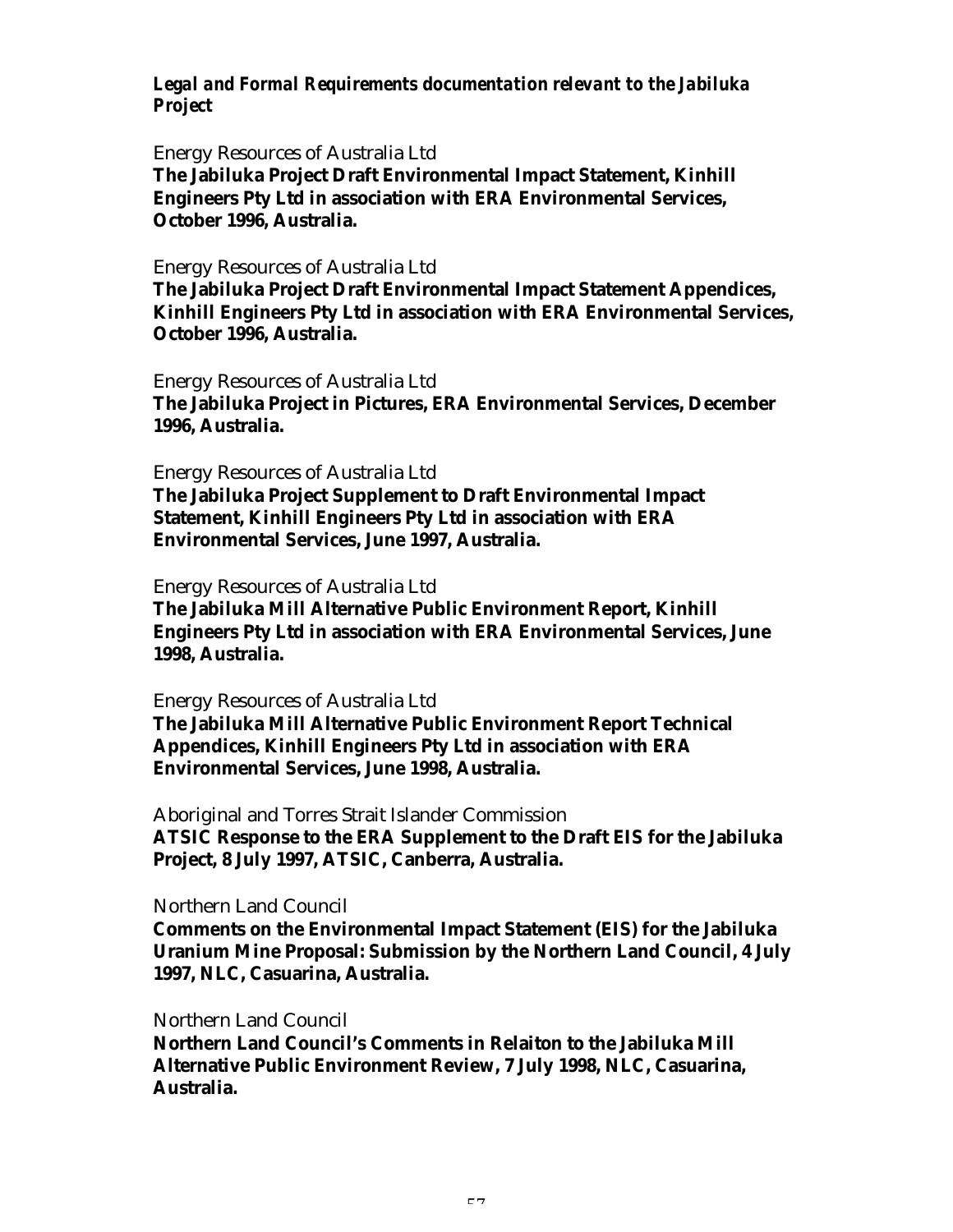Environment Australia

**Proposal to Extract, Process and Export Uranium from Jabiluka Orebody No. 2: The Jabiluka Proposal, Environmental Assessment Branch, August 1997**

Hill, Robert**,** Minister for the Environment

**Letter to Warwick Parer, Minister for Resources, titled** *No environmental reasons to block Jabiluka***, [Minister for the Environment has advised but has recommended stringent environment conditions be applied] - Minerex Report, vol.5,no.8, August 1997, p.3**

Toohey, John, Aboriginal Land Commissioner

**Alligator Rivers stage II land claim: Report to the Minister for Aboriginal Affairs and to the Administrator of the Northern Territory, John Toohey - Canberra: A.G.P.S., 1981**

Pancontinental Mining Ltd

**Alligator River Stage II Land Claim – Final Address on Behalf of Pancontinental Mining Ltd, 1982**

Keen, Ian David **Claim book, Northern Land Council, 1982**

Aboriginal Land Rights Commission **Annual Reports 1973-4**

Australian National Parks and Wildlife Service **Kakadu National Park Plans of Management (1-5), AGPS, Canberra.**

Supervising Scientist **Annual Reports, AGPS, Canberra.**

United Nations **The United Nations Draft Declaration on the Rights of Indigenous Peoples**

United Nations **The International Convenant on Civil and Political Rights**

#### *Legislation*

*Aboriginal Land Rights (Northern Territory) Act, 1976 Aboriginal Land Act 1978 Atomic Energy Act, 1953 Environment Protection(Impact of Proposals) Act Environment Protection (Alligator Rivers Region) Act 1978*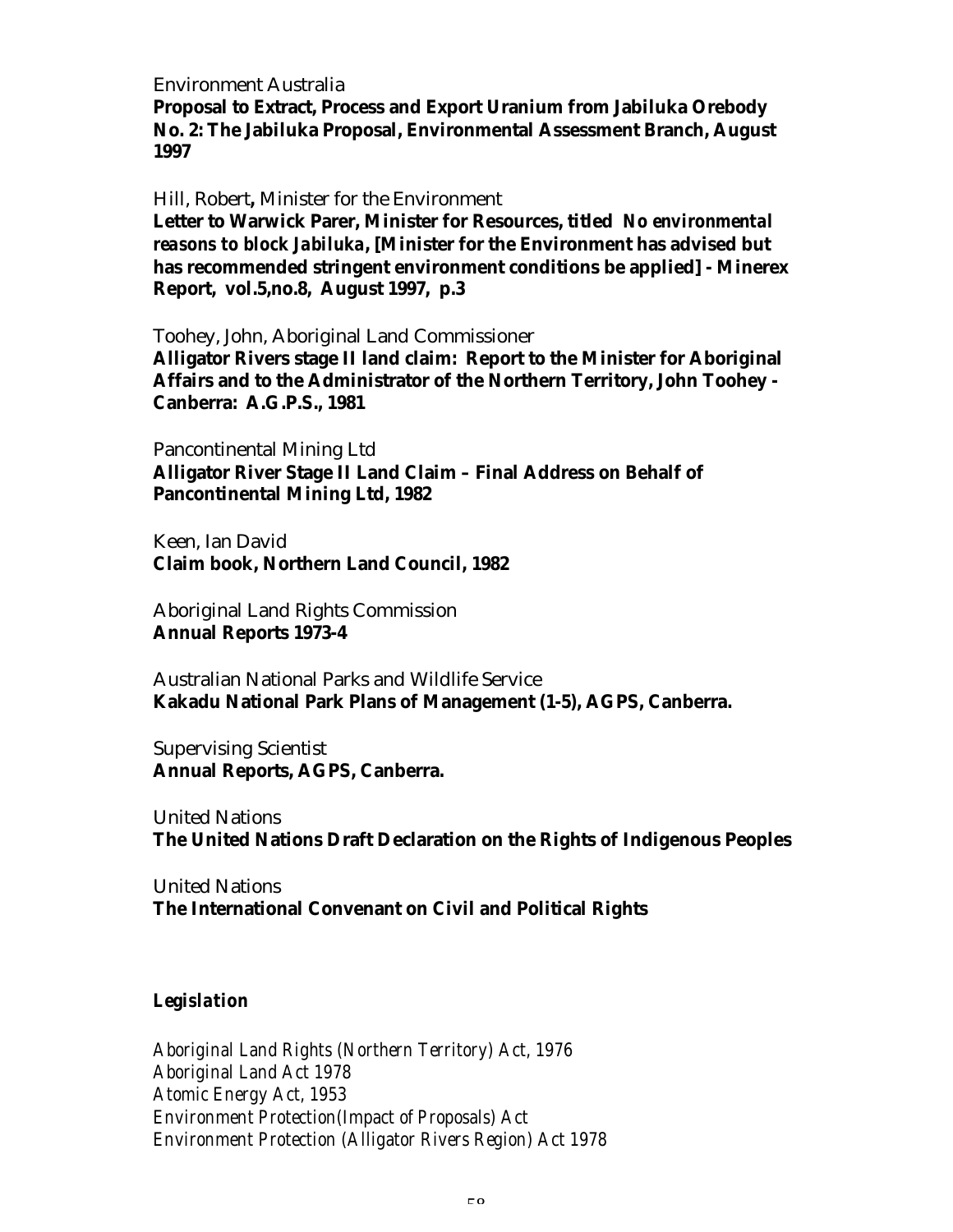*Environmental Protection and Biodiversity Conservation Bill Jabiru Town Development Act (NT) 1978 Mining Act (NT) Native Title Act 1993 Native Title Amendment Act 1998 National Parks and Wildlife Conservation Act 1975 Northern Territory (Self-Government) Act Sacred Sites Act (NT) Uranium Mining Environmental Control Act*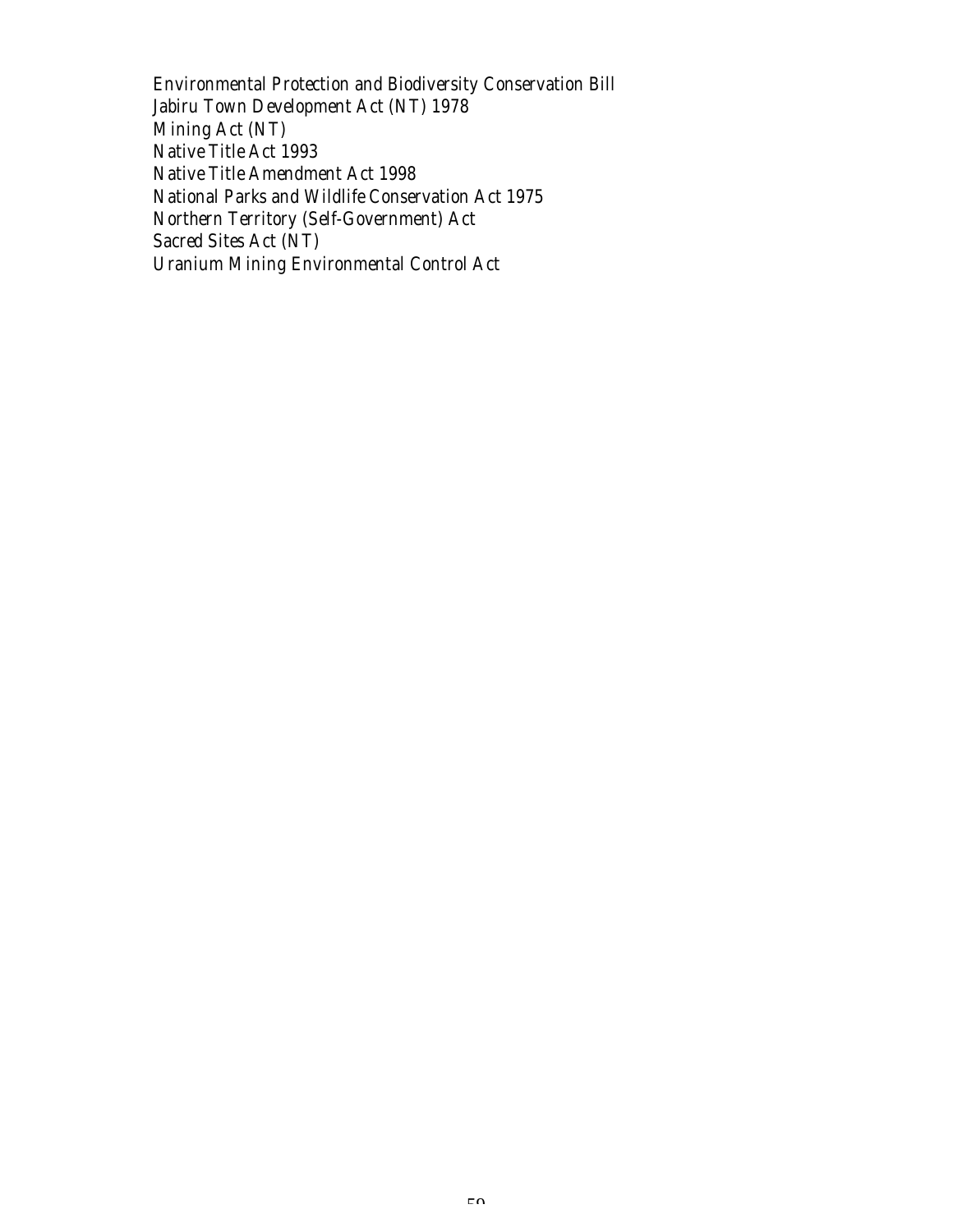## *Kakadu Region Social Impact Study Reports*

Kakadu Region Social Impact Study **Community Action Plan – Report of the Study Advisory Group, KRSIS, July 1997**

Kakadu Region Social Impact Study **Final Report to Study Advisory Group, Aboriginal Project Committee, KRSIS, July 1997**

Taylor, John

**Aboriginal people in the Kakadu region: an analysis of social indicators, KRSIS, June 1997**

Carroll, Peter J **A brief review of historical and recent social, economic, cultural and political developments, KRSIS June 1997**

Bucknall, John and Bucknall, Gwen

**Education for indigenous Australians in the Kakadu Region, KRSIS, June 1997**

Bucknall, John and Bucknall, Gwen

**Education for indigenous Australians in the Kakadu Region. Summary of findings and recommendations, KRSIS, June 1997**

d'Abbs, Peter and Togni, Samantha

**An evaluation of restrictions on alcohol sales from the Jabiru Sports and Social Club, April - September 1997, KRSIS, December 1997**

Kesteven, Sue

**The future monitoring of social impact. Final report, KRSIS, June 1997**

Kesteven, Sue and Lea, John

**Jabiru and the aborigines of the Kakadu Region . Final report, KRSIS, June 1997**

Crough, Greg and Cronin, Daryl **Kakadu region economic and institutional overview study, KRSIS, June**

**1997**

Howitt, Richard **Aboriginal social impact issues in the Kakadu Region, KRSIS, June 1997**

Howitt, Richard

**Aboriginal social impact issues in the Kakadu Region. Supplementary bibliographic materials, KRSIS, June 1997**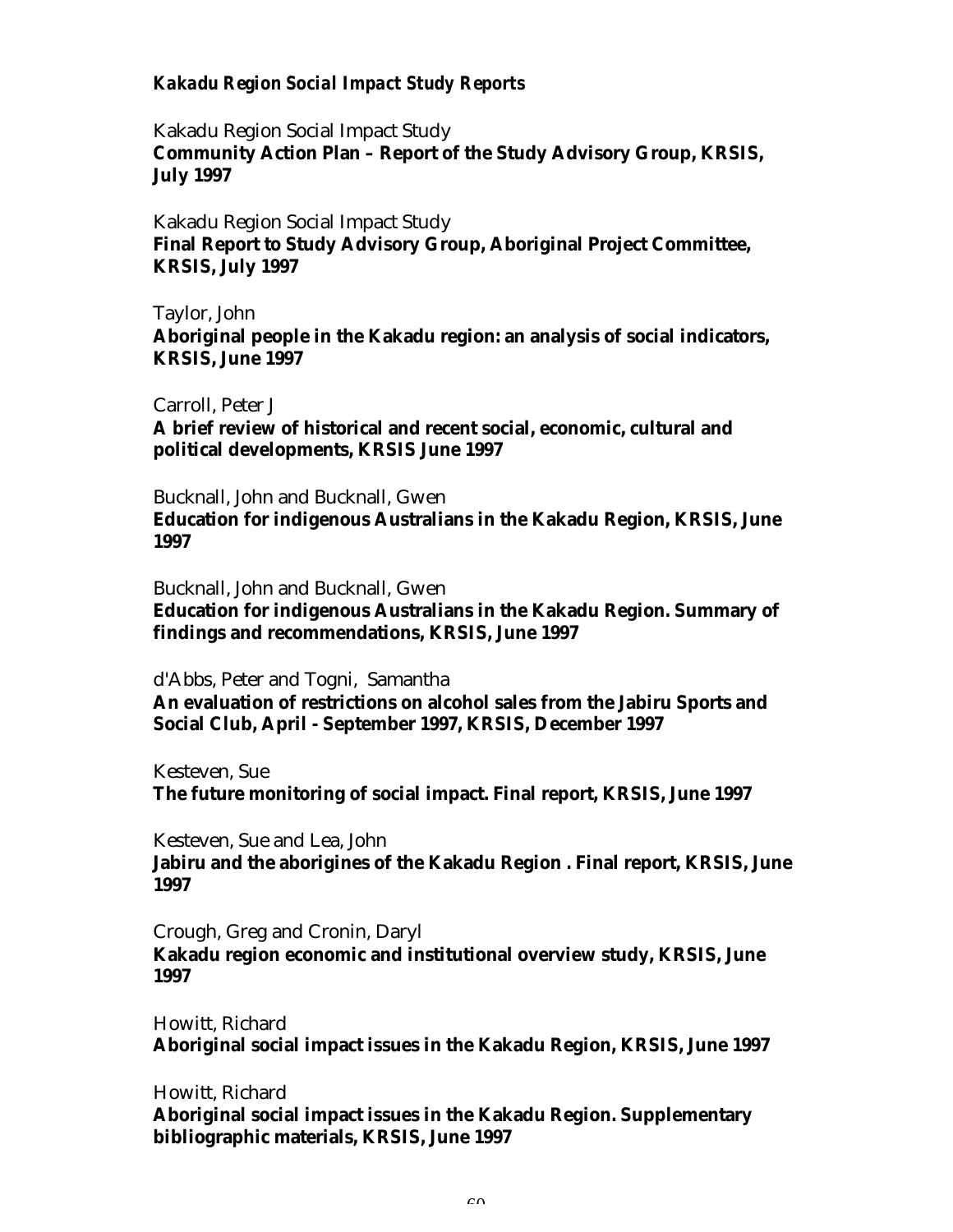#### *General References*

ACIL Economics/ERA

**The Contribution of the Ranger Uranium Mine to the Northern Territory and Australian Economies, 1993**

ACIL Economics/ERA **Economic Flows from Ranger, 1997**

Altman, J.C. **Aborigines and Mining Royalties in the Northern Territory, 1983, AIAS**

Altman, J.C. **Aborigines, Tourism and Development - The NT Experience, 1988**

Altman, J.C.

**Fighting over Mining Moneys: Ranger Uranium Mine and Gagudju Association, 1996**

Altman, J.C.

**The payment of Mining Royalties to Aborigines: Compensation or Revenue?, 1986,** *Anthropological Forum***, 5(3) 474-488**

Altman, J.C. **Living off the Land in National Parks: Issues for Aboriginal Australians, 1991; CAEPR Discussion Paper 14/1991, ANU, Canberra**

Altman, J.C. **The Economic Impact of Mining Moneys: the Narberlek Case, 1994; CAEPR Discussion Paper 63/1994, ANU, Canberra**

Altman, J.C. **Hunter-Gatherers Today: An Aboriginal Community in North Australia, 1987; AIAS, Canberra**

Altman, J.C. **Review of the Gagudju Association, 1996, CAEPR, ANU, Canberra**

Australian Heritage Commission

**Letter of Advice titled** *Section 30 Advice on Jabiluka Uranium Mine Proposal* **to Warwick Parer, Minister for Resources and Energy, dated 12 August 1997**

Australian Institute of Aboriginal Studies **Report to the Minister for Aboriginal Affairs on the Social Impact of**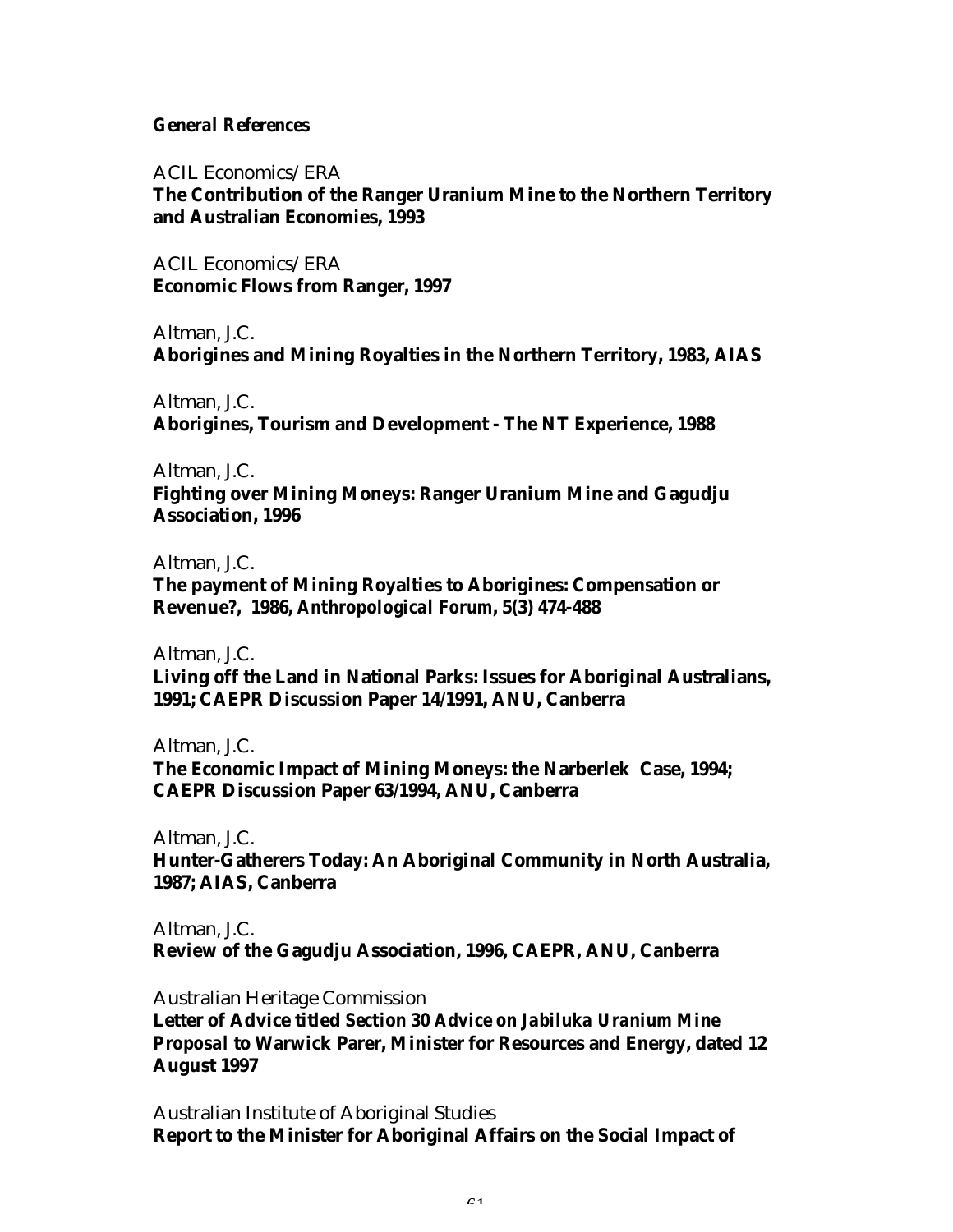**Uranium Mining on the Aborigines of the Northern Territory, 1979-83 (Six Monthly Reports): No 1/1979, 2/1980, 3/1980, 4/1980. 5/1981, 6/1982, 7/1982, 8/1983**

Australian Institute of Aboriginal Studies

 **Social Impact of Uranium Mining on the Aborigines of the Northern Territory – Guidelines for Present and Future Research, 1980, AIAS, Canberra.**

Australian Institute of Aboriginal Studies

**Aborigines and Uranium - Consolidated Report on the Social Impact of Uranium Mining on the Aborigines of the Northern Territory, 1984, AIAS, Canberra.**

Bennett, D

**The Consequences of Australian Uranium, Legislative Research Service, Parliament of Australia, 1977, Canberra**

Birckhead, J

**Aboriginal Involvement in Parks and Protected Areas, 1992**

Brunton, Ron

**Aborigines and Environmental Myths: Apocalypse in Kakadu, 1991; Institute of Public Affairs, Environmental Policy Unit, Deakin.**

Carroll, Peter **Uranium Mining: An Oenpelli Viewpoint, 1978, Occasional Bulletin, Nungalinya College, Darwin**

Carroll, Peter

**Uranium and Aboriginal Land Interests in the Alligator Rivers Region, 1983 (in** *Aborigines, Land and Land Rights,* **Langton), AIAS, Canberra, 339-357.**

Chaloupka, George **Djawumbu-Madjawarnja Site Complex, Darwin, 1978**

Chaloupka, George **Mirrar Clan Territory & Ownership, Site Recorders' Newsletter, 1976**

Chaloupka, George **Report on Aboriginal Traditional Land-Ownership of the Alligator Rivers Region, 1975**

Chaloupka, George **Warradjan Cultural Centre Research Notes, Kakadu National Park, November 1994**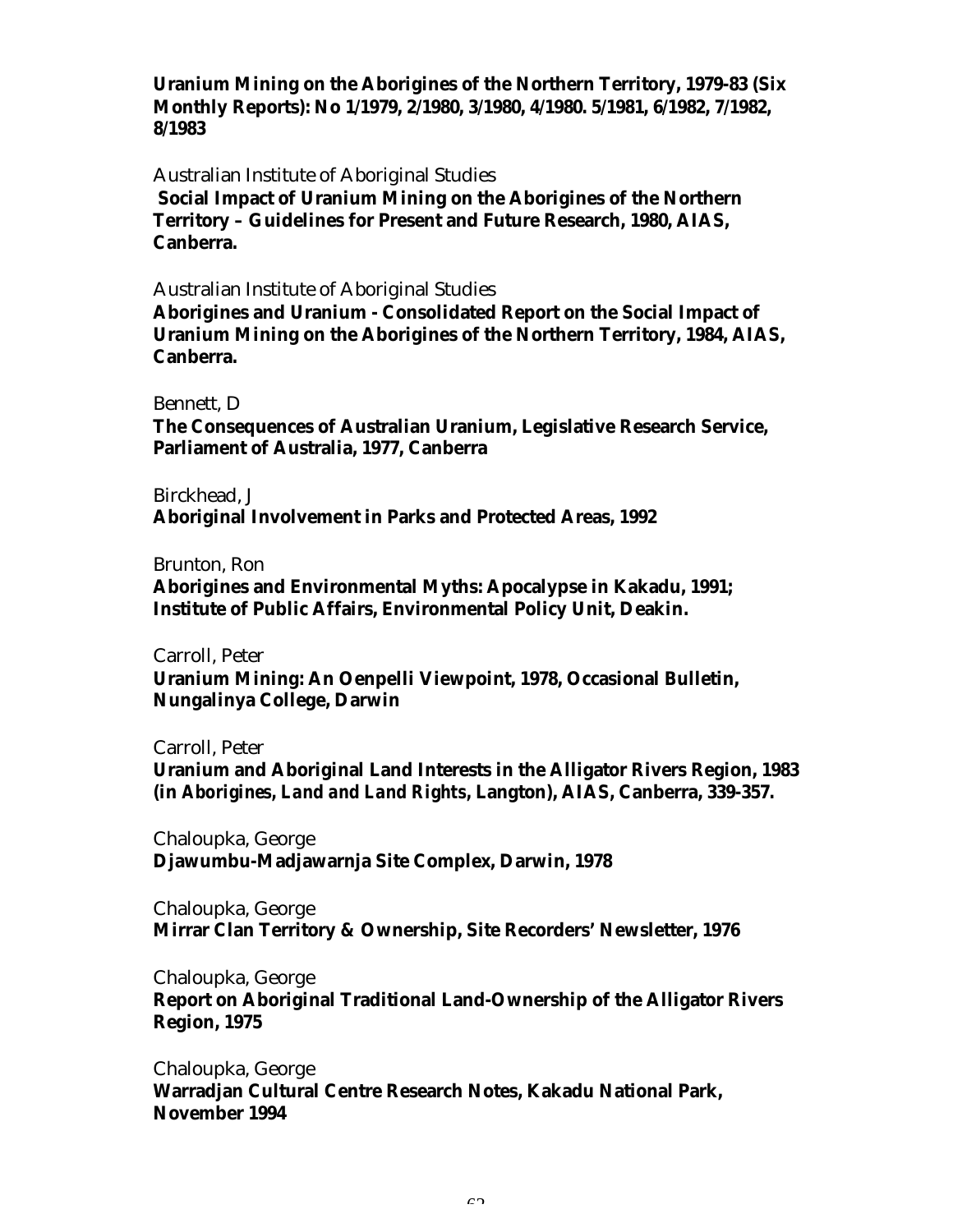#### Chaloupka, George

**Beyond Cultural Sites, 1983, (In Sullivan, Visitors to Aboriginal Sites: Access, control and Management), Australian Naitonal Parks and Wildlife Service, Canberra, 62-73.**

#### Christian, C.S

**A review of the Alligator Rivers Region Environmental Fact-Finding Study, 1977; AGPS, Canberra.**

#### Clark, A

**Uranium and the Aborigines - Part 1 - The Snakes will Swallow the Country, in Australian Playboy, March 1980, 97-102.**

#### Clark, A

**Uranium and the Aborigines - Part 2 - The Same Horror of Death, in Australian Playboy, April 1980, 122-126.**

#### Cole, Keith

**A History of Oenpelli, 1975, (in Extracts from anthropological literature prepared by Peko-EZ)**

#### Commonwealth of Australia

**Uranium: Australian Policy, Parliamentary Paper No.198, 1977**

#### Commonwealth of Australia

 **Employment and training of Aboriginals in the Alligator Rivers region...report of the Joint Working Party, January 1982, Darwin, 1982**

Commonwealth of Australia

**Heritage Standing Assured - No Mining will Take Place in Kakadu National Park, Government in Focus, 1986**

#### Commonwealth of Australia

**Senate Standing Committee on National Resources Inquiry into the Resource Potential of the Kakadu National Park Region, 1986**

#### Commonwealth of Australia

**Uranium Advisory Council - The Potential Social Impact of the Koongarra and Jabiluka Uranium Mining Projects on the Aboriginal People of the Alligator Rivers Region, UAC, Melbourne, 1981**

#### Commonwealth of Australia

**Uranium Mining and Milling in Australia, The Report of the Senate Select Committee on Uranium Mining and Milling, Parliament of the Commonwealth of Australia, Canberra, May 1997.**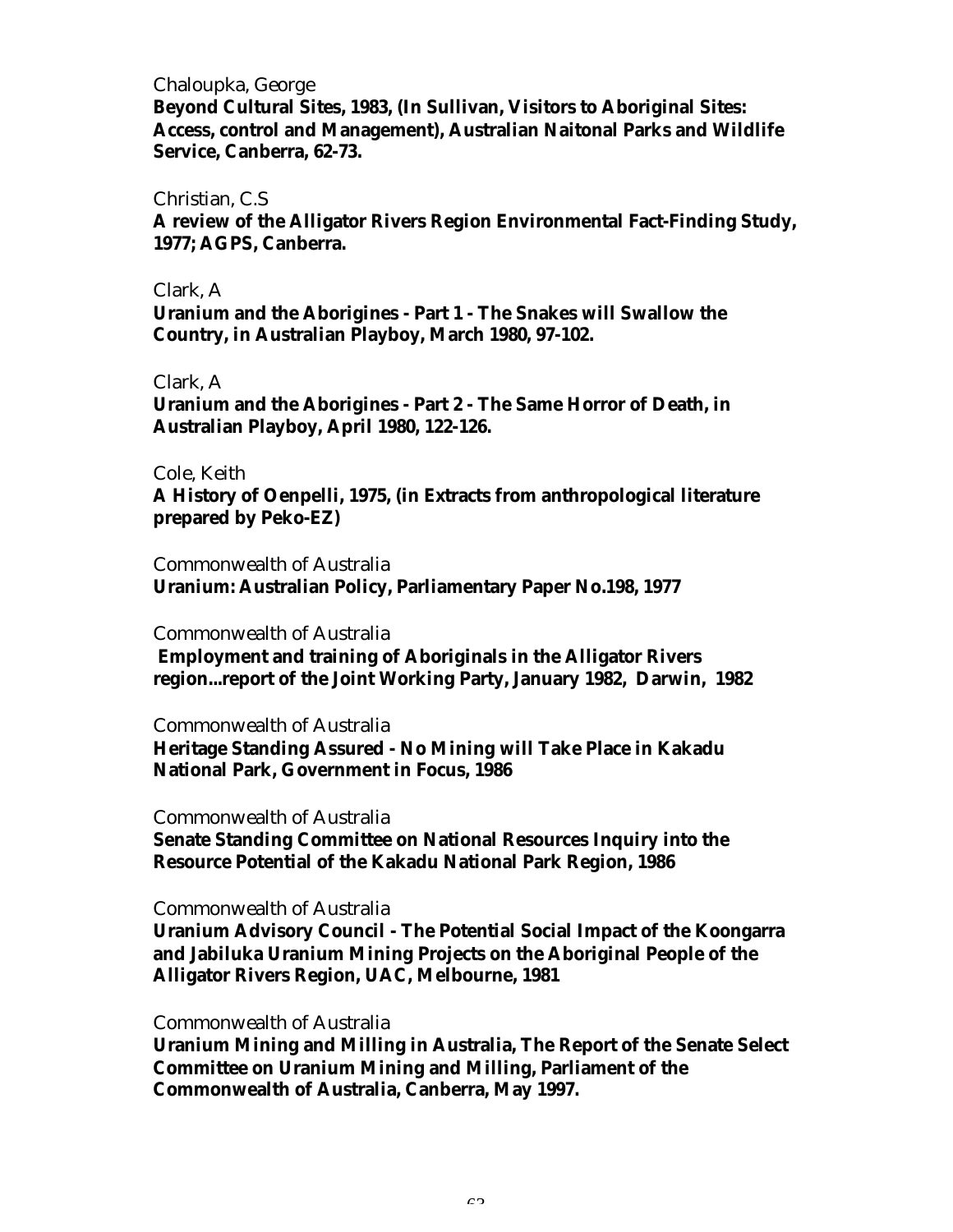#### Commonwealth of Australia

**Kakadu Conservation Zone Inquiry - Social Impact of Development: An Analysis of the Social Impact of Development on Aboriginal Communities of the Region, Kakadu Conservation Zone Inquiry, Resource Assessment Commission, December 1990**

#### Commonwealth of Australia

**Kakadu Conservation Zone Inquiry - The Significance of the Conservation Zone to Aboriginal People, Kakadu Conservation Zone Inquiry, Resource Assessment Commission, December 1990**

Commonwealth of Australia

**Kakadu Conservation Zone Inquiry - Final Report Summary, Resource Assessment Commission, AGPS, May 1991**

#### Commonwealth of Australia

**Kakadu Conservation Zone Inquiry - Final Report volumes 1 and 2, Resource Assessment Commission, AGPS, April 1991**

#### Coombs**,** H. C.

**The Impact of Uranium Mining on the Social Environment of Aborigines in the Alligator Rivers Region, 1980, (In Harris,** *Social and Environmental ChouceL The Impact of Uranium Mining in the Northern Territory***), CRES Monograph 3, CRES, ANU, Canberra, 122-135.**

#### Cooper, David E**.**

**Looking After Sickness Country (Coronation Hill), 1988, Paper presented to the first AURA Congress, Darwin**

Cousins, D & Nieuwenhuysen, J

**Aboriginals and the Mining Industry: Case studies of the Australian experience, 1984, George Allen & Unwin, Sydney**

#### Craig, Donna

**Environmental Law and Aboriginal Rights: Legal Framework for Aboriginal Joint Management of Australian National Parks, 1993 (in** Birckhead **et al Aboriginal Involvement in Parks and Protected Areas)**

#### d'Abbs, Peter & Jones, Trish

**Gunbang...Or Ceremonies, Combating Alcohol Misuse in the Kakadu/West Arnhem Region, 1996. Report prepared for the Gunbang Action Committee by the Menzies School of Health Research, July.**

Davis, Derrin **Kakadu National Park - Conflicts in a World Heritage Area, 1992**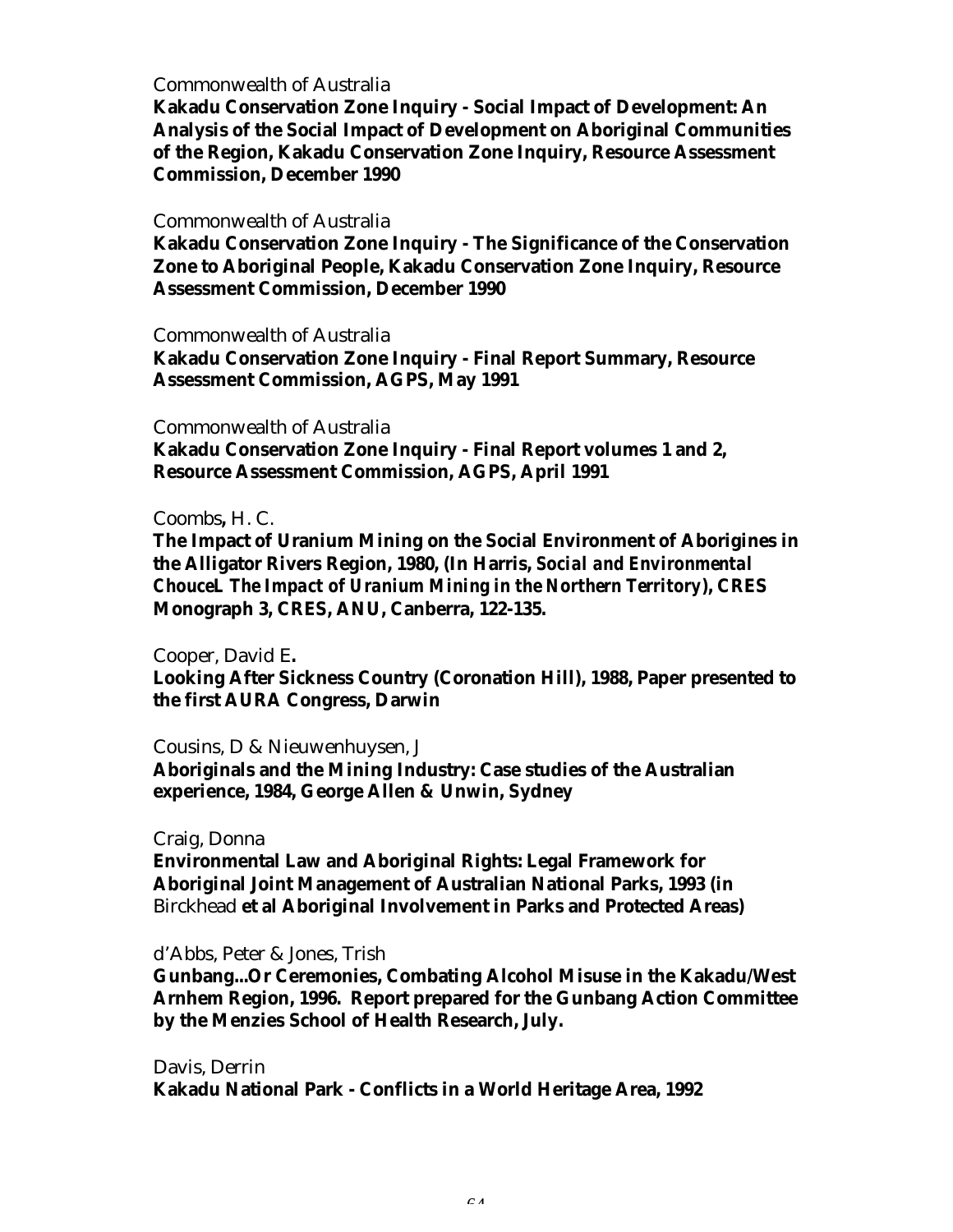Forrester, V **Uranium and Aborigines, [Speech to the NT ALP], 1984, Rabelais, 18, 10, 16- 17.**

Fox Commission (Fox RW, Kelleher GG, Kerr CB) 1977 **Ranger uranium environmental inquiry first report, AGPS, Canberra Ranger uranium environmental inquiry second report, AGPS, Canberra**

#### Gangale, Toby

**Still Living on the Land, 1983 (In** Sullivan*, Visitors to Aboriginal Sites: Access, Control and Management***) Australian National Parks and Wildlife Service, Canberra, 57**

#### Hamilton, Clive

**Mining in Kakadu - Lessons from Coronation Hill: a lecture to the Parliamentary Library 'Vital Issues' Seminars Series, : Discussion paper (Australia Institute) ; no.9, 1996**

#### Harris, Stuart

**Social and Environmental Choice: The Impact of Uranium Mining in the Northern Territory, CRES, Canberra**

#### Hocknell, K

**Aborigines of the Alligator Rivers Region, (in Roache M,** *Not the Bicentennial***), 1986, Faculty of Humanities and Social Sciences, NSW Institute of Technology, Sydney, 143-159.**

#### Howitt, Richard

**Participation, Power and Social Research in Central Australia, 1990 (with Crough), Australian Aboriginal Studies 1990/1: 2-10.**

Jabiru Town Development Authority

**Development Strategy for the Normalisation of Jabiru, incorporated within Kakadu National Park Plan of Management, 1995, Darwin**

Jull, Peter **Surviving Columbus - Indigenous People, Political Reform and Environmental Management in North Australia (with Crough et al)**

## Jull, Peter

**The Politics of the Northern Frontiers, 1991, NARU, Darwin**

#### Keen, Ian

**Alligator Rivers Aborigines - retrospect and prospect, 1980 (in Jones R,** *North Australia: Options and Implications***), Research School of Pacific Studies, ANU, Canberra, 171-186.**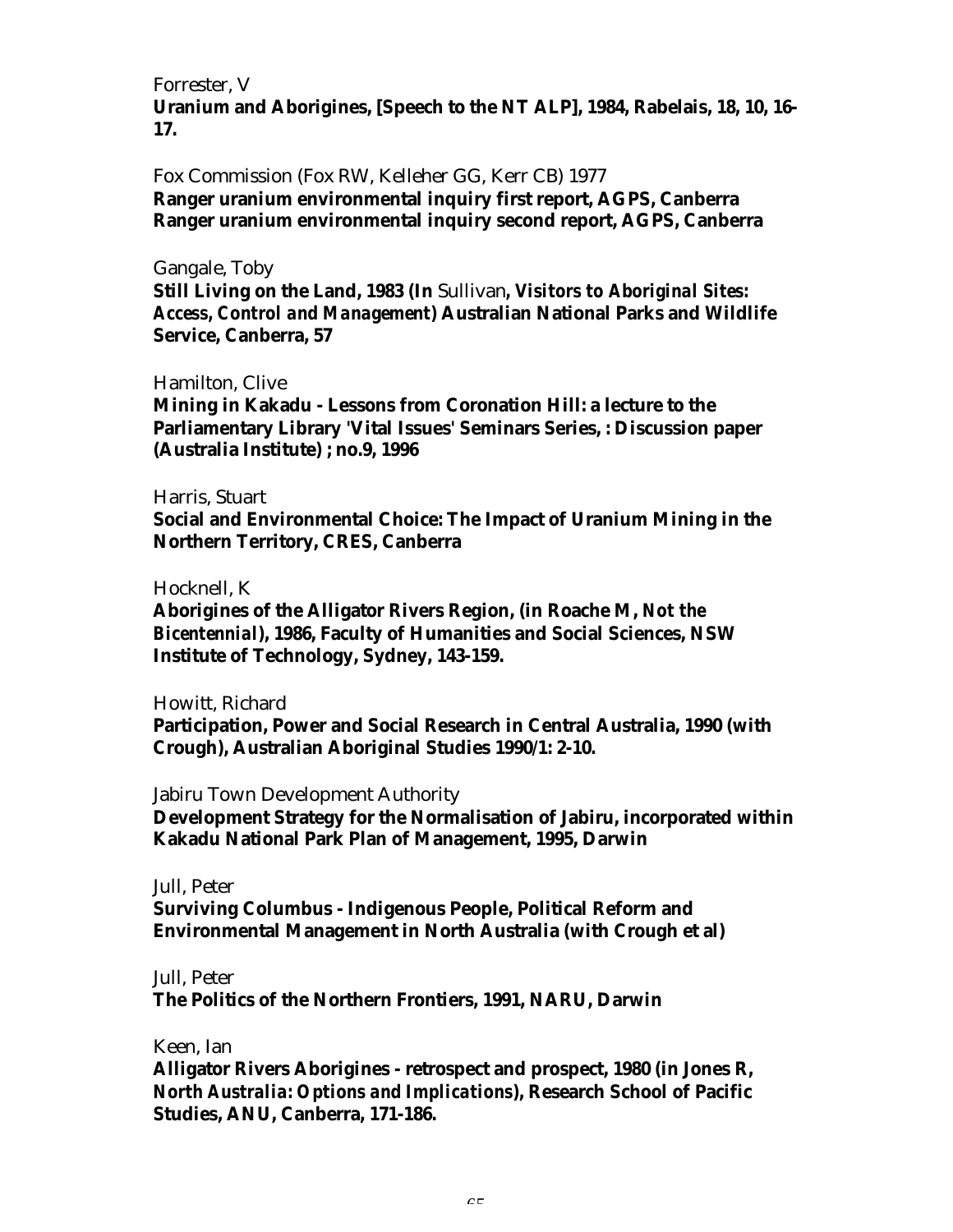#### Kevesten, Sue

**The Effects on Aboriginal Communities of the Monies Paid Out Under the Ranger and Narbarlek Agreements, 1980, in:** *Aborigines, Land and Land Rights***, AIAS, Canberram 358-384.**

#### Kevesten, Sue

**The Project to Monitor the Social Impact of Uranium Mining on Aboriginal Communities in the Northern Territory, 1986 (in AAS 1, 43-44)**

Lane, Marcus

**Social Impact of Development: An Analysis of the Social Impact of Development on the Aboriginal Communities of the Region, 1990, RAC, Canberra**

Langton, Marcia and Peterson, N **Aborigines, Land and Land Rights, 1983**

#### Langton, Marcia

**Social Problems Associated with Uranium Mining on Aboriginal Land in the Northern Territory, Paper for ACFOA, 1978, Australian Council for Overseas Aid, Tasmanian Summer School, Canberra**

#### Lea, John & Zehner, Robert

**A State Within a State? Governance and Planning in Jabiru, 1983**

Lea, John & Zehner, Robert

**Democracy and Planning in a Small Mining Town - The Governance Transition in Jabiru, 1985 (in Loveday et al** *Economy & People in the North***), NARU, Darwin, 225-247.**

Lea, John & Zehner, Robert

**Yellowcake and Crocodiles: Town Planning, Government and Society in Northern Australia, 1986, Allen and Unwin, Sydney.**

Lea, John

**Resilience and Socially Sustainable Growth: Insights from the Northern Territory, 1987, (in** *Resource development and local government: policies for growth, decline and diversity***) Office of Local Government, Canberra, 51-58.**

Legislative Assembly of the Northern Territory **National Parks Upon Statehood - Options Paper, September 1987**

Levitus, Robert

**The Boundaries of Gagudgu Association Membership: Anthropology, Law and Public Policy, 1991 (in Connell and Howitt,** *Mining and Indigenous Peoples in Australia***) University of Sydney Press, Sydney, 153-168**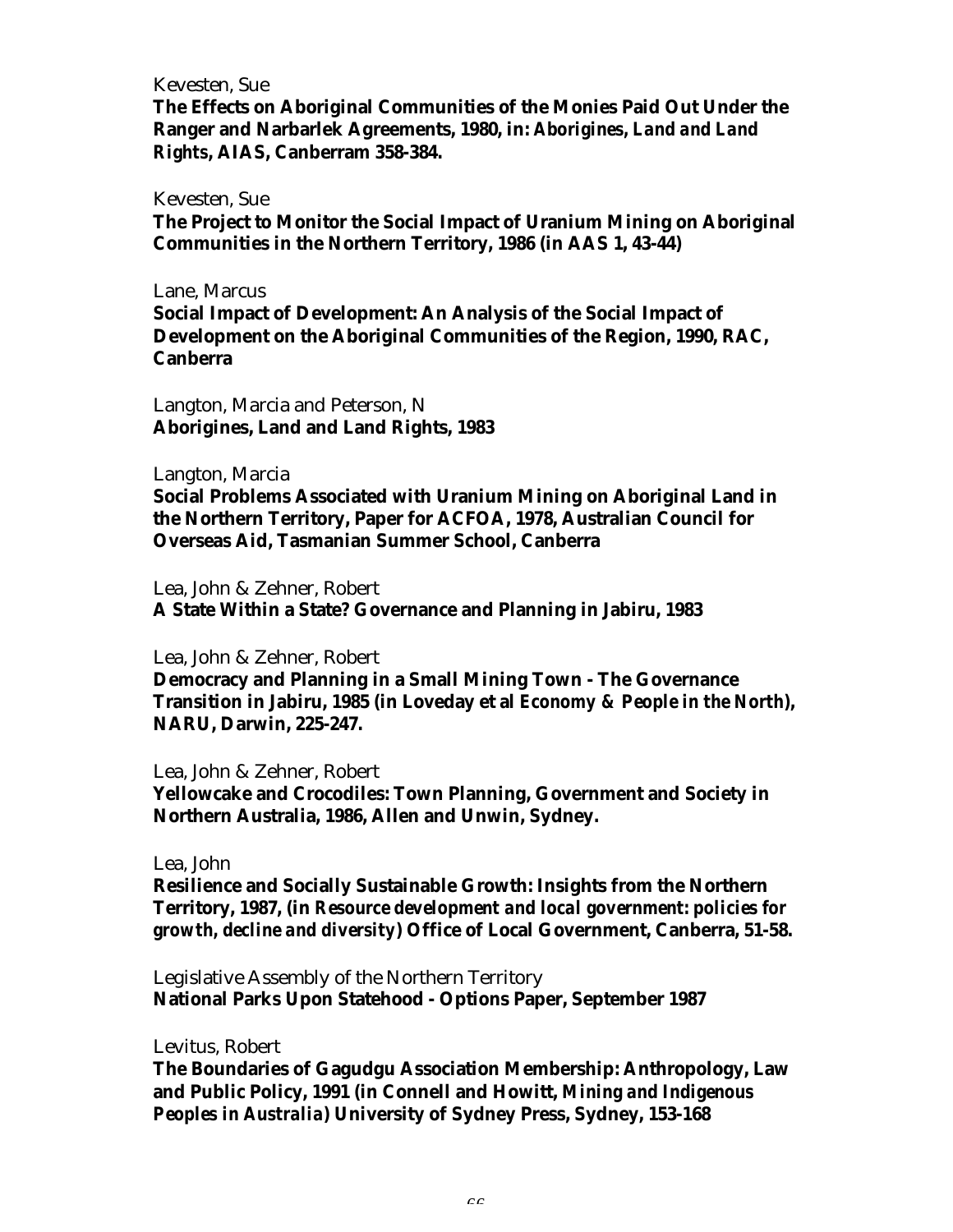Loveday, P **Service Delivery to Outstations, 1982, ANU, NARU, Darwin**

McCarthy, Phillip **Black Division Over Yellowcake, National Times, 9-15 Dec 1983, 16.**

McLaughlin, D

**Problems of Communicating Radiation Doses to Aboriginal Members of the Public in the Alligator Rivers Region, 1985**

Moore, Jane

**Above the Voices of Jabiluka is the Language of the Land, 1982, Habitat Australia, No 10, August, 7-10.**

Moreton-Robinson A. & Runciman C **Land Rights in Kakadu: Self-Management or Domination, 1990 ,** *Journal for Social Justice Studies***, Special Edition 3 (contemporary race relations), 77-90.**

Musgrave, Phil/Mining Monthly **Government Blasted Over Kakadu Move, 1986 (NT v Cth over Mining in Kakadu)**

Neiijie, Bill

**Visitors to Sites: A Traditional Owners Perspective, 1983, (in** *Visitors to Aboriginal sites: access, control and management – proceedings of the 1983 Kakadu Workshop***) ANPWS, Canberra 41-42.**

Niklaus, Phil

**Land, Power and Yellowcake Part 1, 1983, Australian Society, 3 Dec, 3-6. Land, Power and Yellowcake Part 2, 1983, Australian Society, 17 Dec, 19-22.**

Northern Territory Department of Mines and Energy **Multiple Land Use Policy - The Case for Exploration and Mining at Kakadu**

O'Faircheallaigh **Uranium Demand, Supply and Prices - 1991-2000, 1990**

O'Faircheallaigh, Ciaron **Mine Infrastructure and Economic Developments in North Australia, 1987**

O'Faircheallaigh, Ciaron

**The Economic and Social Impact of the Narbarlek Uranium Mine on Aboriginal People, 1979-87**

O'Faircheallaigh, Ciaron

**The Economic Impact On Aboriginal Communities of the Ranger Project: 1979-85 (AAS), 1986,** *Australian Aboriginal Studies* **2, 2-14.**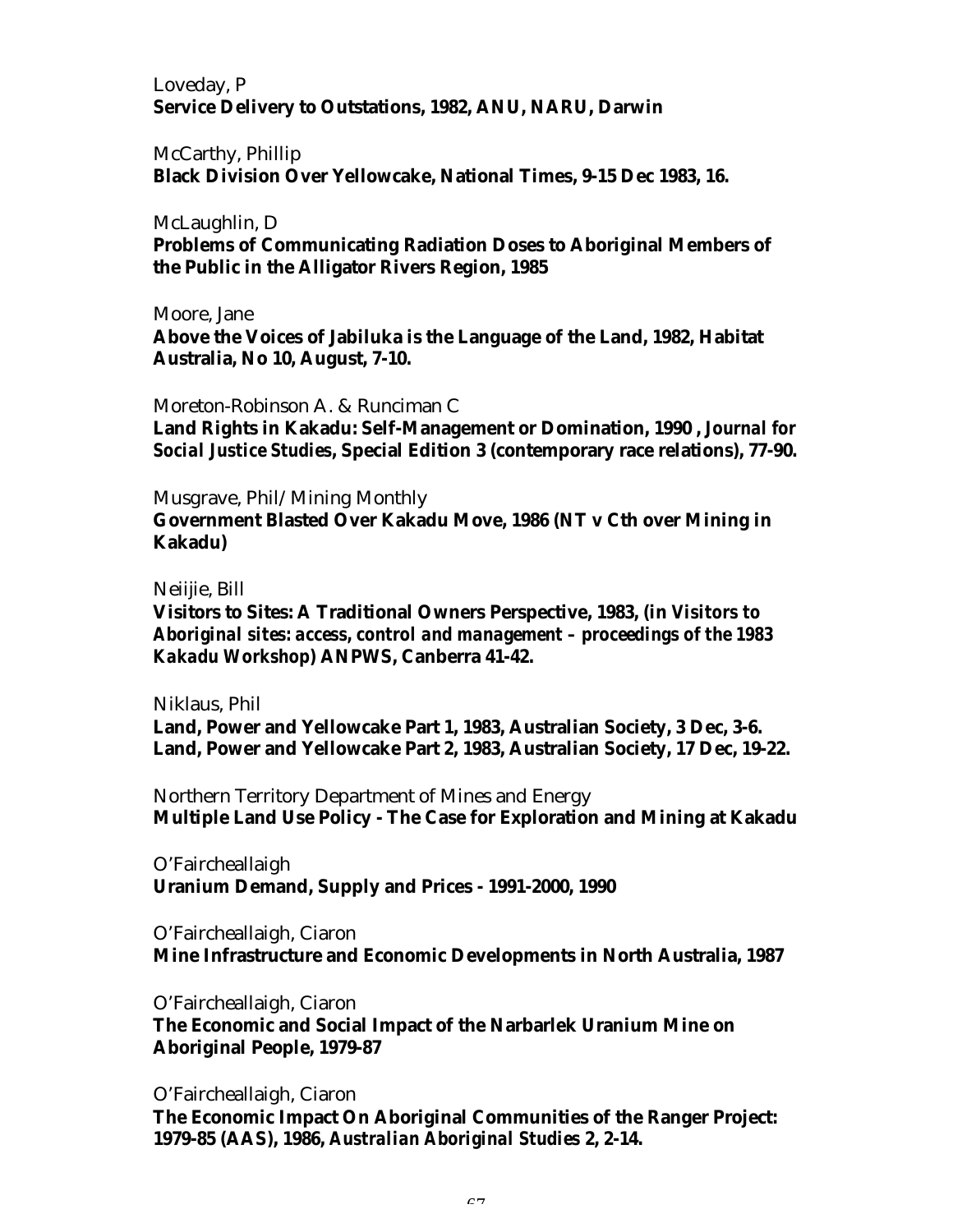O'Faircheallaigh, Ciaron **Uranium Royalties and Aboriginal Economic Development, 1988 (in Loveday et al** *Contemporary Issues in Development***) NARU, Darwin, 155-181**

#### O'Faircheallaigh, Ciaron

**Negotiating with Resource Companies: Issues and Constraints for Aboriginal Communities, 1996, (in** *Resources, Nations and Indigenous Peoples: case studies from Australia, Melanesia and Southeast Asia***, ed Howitt R, Connell J, Hirsch P), Oxford University Press, Melbourne 184-201**

Owen, M **The ILAP Report: A West Arnhem Regional Health Study, 1996**

Palmer, Kingsley

**Aborigines and Tourism: A Study on impact of Tourism on Aborigines in the Kakadu Region, 1985, NT, NLC, Darwin**

#### Pancontinental Mining Limited

**The Jabiluka Project – Environmental Impact Statement, Volumes 1, 2 and 3, Pancontinental Mining Ltd and Getty Oil Development Ltd, July 1979**

Press, Tony; Lea, David; Webb, Ann

**Kakadu: Natural and Cultural Heritage Management, 1995, ANCA and NARU, Darwin**

Roberts, Janine

**From Massacres to Mining - The Colonization of Aboriginal Australia, 1978, CIMRA and War on Want, London, chapter 19, Uranium and Aboriginal Land, 137-149.**

Smyth, Dermot

**Coming Out Bright – An Audit of Research Conducted in Kakadu National Park 1992-95, Report to the Australian Nature Conservation Agency, December 1995**

#### Spencer, W.B.

**Native Tribes of the Northern Territory of Australia, 1914, (in Extracts from anthropological literature prepared by Peko-EZ)**

#### Tatz, C

**Aborigines & Uranium and other Essays, 1982, Heinemann Educational Australia, Melbourne, Chapter 5 (118-164), Chapter 6 (165-190)**

Von Sturmer, J (one of the main contributers to the 1979-84 SIA Report) **Aborigines in the Uranium Industry - Towards Self-Management in the Alligator Rivers Region, 1982 (in Berndt:** *Aboriginal Sites, Rights and Resource Development***) University of WA Press, Perth, 69-116.**